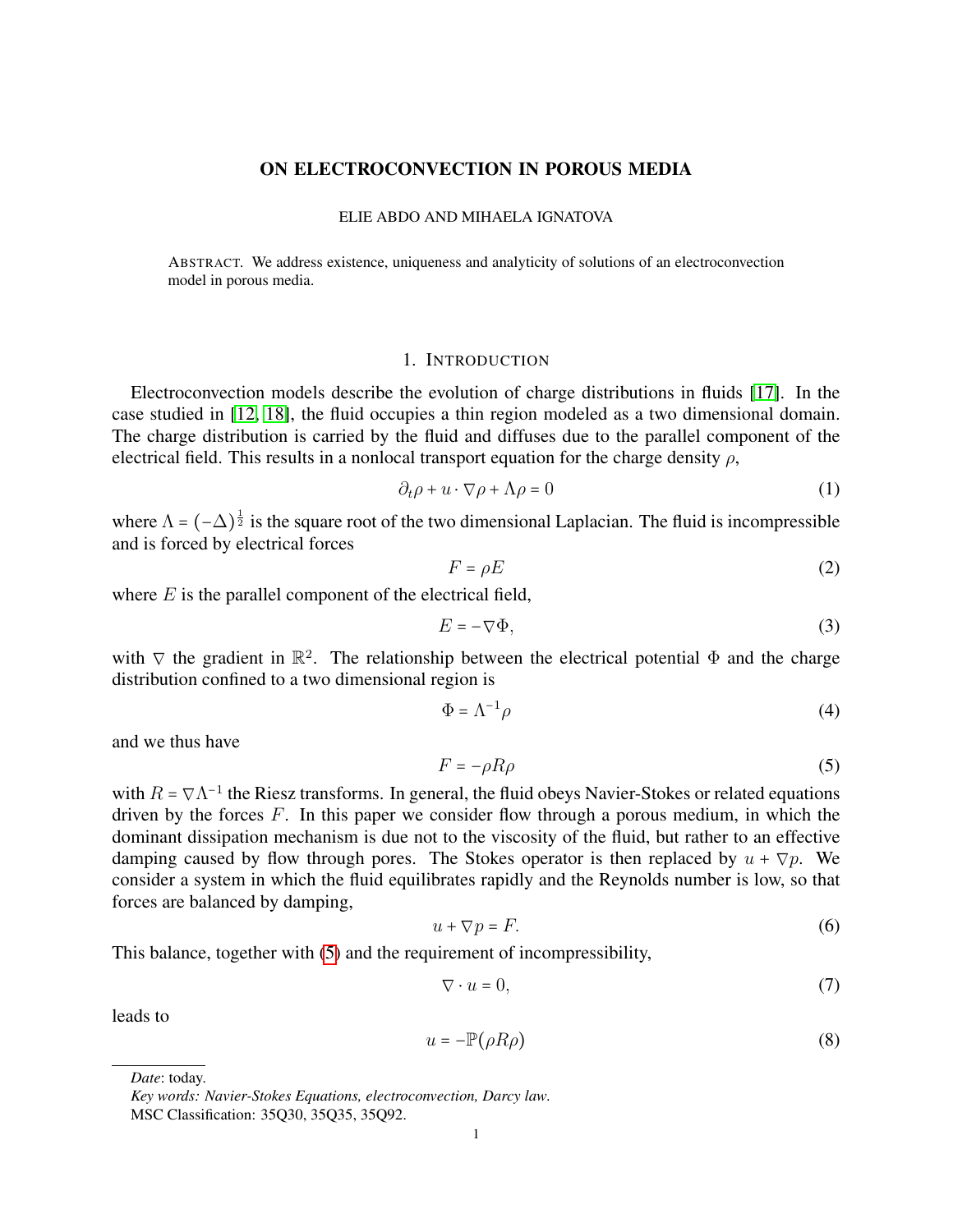where  $\mathbb P$  is the Leray-Hodge projector on divergence-free vector fields. In [\[15\]](#page-26-3), the balance law [\(8\)](#page-0-1) was used to describe the solvent in a Nernst-Planck-Darcy system of ionic diffusion in 2D and 3D. The electroconvection situation described above leads to the active scalar equation [\(1\)](#page-0-2) with constitutive law [\(8\)](#page-0-1), which is the equation we study in this work. The equation is  $L^{\infty}$ -critical, and resembles critical SQG [\[7,](#page-26-4) [8,](#page-26-5) [9,](#page-26-6) [14\]](#page-26-7) except for the constitutive law [\(8\)](#page-0-1) which in this case is nonlinear and doubly nonlocal. The well known global regularity of critical SQG [\[4,](#page-26-8) [16\]](#page-26-9) is not available here. In this paper we show that the equation [\(1\)](#page-0-2), [\(8\)](#page-0-1) has global weak solutions. We describe local existence and uniqueness results for strong solutions. We also show that solutions with small initial data in Besov spaces slightly smaller than  $L^{\infty}$  exist globally and are Gevrey regular.

This paper is organized as follows. In section [2,](#page-1-0) we recall results about Besov spaces and Littlewood-Paley decomposition. In section [3,](#page-4-0) we prove existence of global in time weak solutions of [\(1\)](#page-0-2), [\(8\)](#page-0-1) for initial data in  $L^{2+\delta}(\mathbb{R}^2)$  for some  $\delta > 0$ . If the initial data is in  $L^p(\mathbb{R}^2)$  for  $p \in (2,\infty]$ , then the  $L^p$  norm of any solution of [\(1\)](#page-0-2), [\(8\)](#page-0-1) remains bounded in time. Section [4](#page-5-0) is devoted to the existence of a unique local strong solution under higher regularity assumptions for the initial data. In section [5,](#page-5-1) we show that a global in time solution in Besov spaces exists provided that the initial data is sufficiently small in Besov spaces that are slightly smaller than  $L^{\infty}(\mathbb{R}^2)$ . In section [6](#page-10-0) we prove that solutions are Gevrey regular under a smallness condition imposed on the initial data. In section [7,](#page-12-0) we study the regularity and long time behavior of solutions for small initial data whereas in section [8,](#page-16-0) we show that Hölder continuity of the charge distribution is a sufficient condition for the smoothness of solutions for arbitrary initial data, a result that is similar to the situation for SQG. In section [9,](#page-17-0) we treat the periodic case, and we prove that the solution of the problem [\(1\)](#page-0-2), [\(8\)](#page-0-1) posed on the two dimensional torus converges exponentially in time to zero. Finally, we consider in section [10](#page-19-0) the subcritical Darcy's law electroconvection, and we show existence of global smooth solutions for arbitrary initial data.

#### 2. PRELIMINARIES

<span id="page-1-0"></span>For  $f \in \mathcal{S}'(\mathbb{R}^2)$ , we denote the Fourier transform of f by

$$
\mathcal{F}f(\xi) = \widehat{f}(\xi) = \frac{1}{2\pi} \int_{\mathbb{R}^2} f(x) e^{-i\xi \cdot x} dx \tag{9}
$$

and its inverse by  $\mathcal{F}^{-1}$ .

Let  $\Phi$  be a nonnegative, nonincreasing, infinitely differentiable, radial function such that  $\Phi(r)$  = 1 for  $r \in \left[0, \frac{1}{2}\right]$  $\frac{1}{2}$  and  $\Phi(r) = 0$  for  $r \in \left[\frac{5}{8}\right]$  $\frac{5}{8}, \infty$ . Let

$$
\Psi(r) = \Phi\left(\frac{r}{2}\right) - \Phi(r). \tag{10}
$$

For each  $j \in \mathbb{Z}$ , let

$$
\Psi_j(r) = \Psi(2^{-j}r). \tag{11}
$$

We have

$$
\Phi(|\xi|) + \sum_{j=0}^{\infty} \Psi_j(|\xi|) = 1
$$
\n(12)

for all  $\xi \in \mathbb{R}^2$  and

$$
\sum_{j=-\infty}^{\infty} \Psi_j(|\xi|) = 1 \tag{13}
$$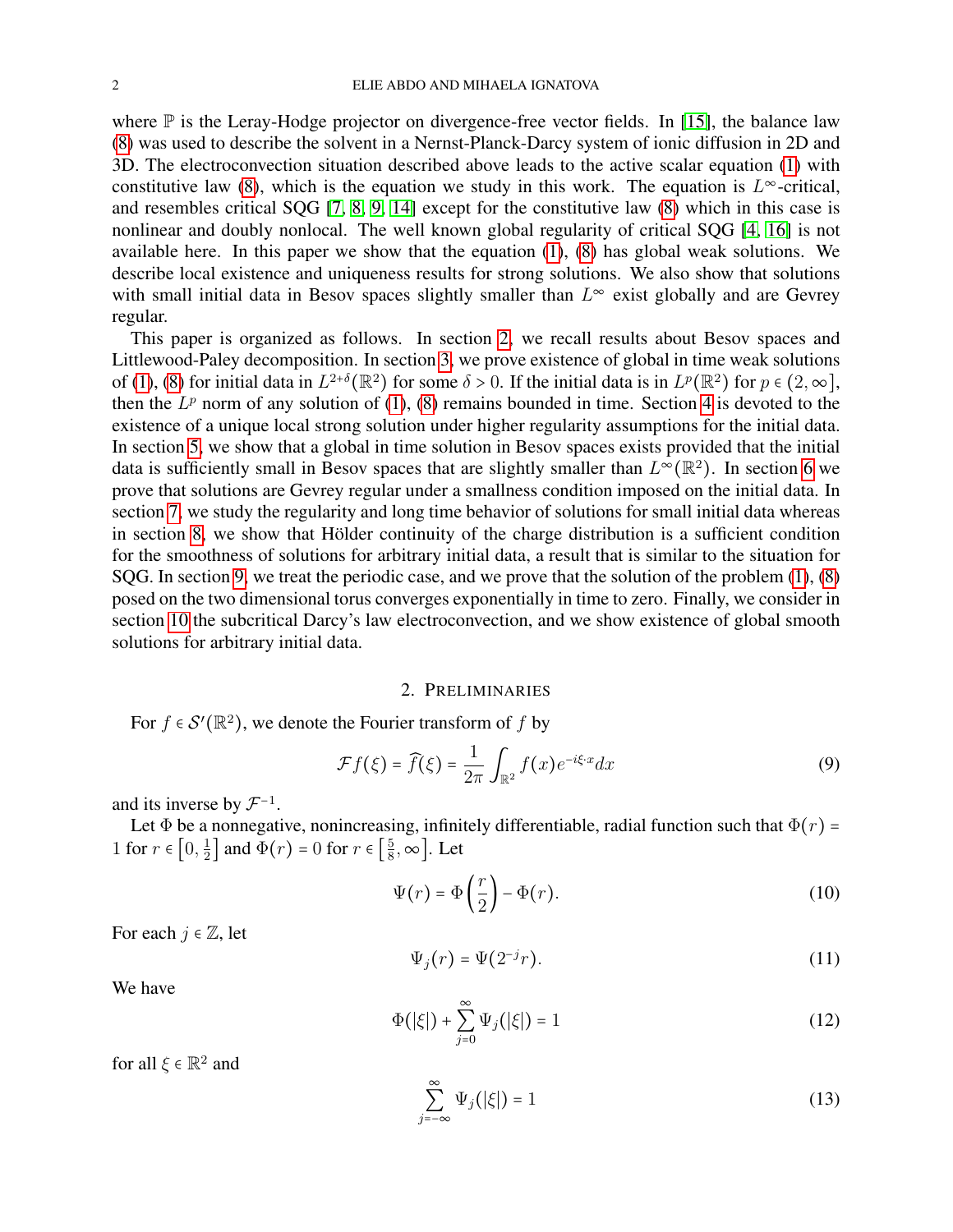for all  $\xi \in \mathbb{R}^2 \setminus \{0\}$ . We define the homogeneous dyadic blocks

$$
\Delta_j f(x) = \frac{1}{2\pi} \int_{\mathbb{R}^2} \Psi_j(|\xi|) \widehat{f}(\xi) e^{i\xi \cdot x} d\xi = \mathcal{F}^{-1} \left[ \Psi_j(|\cdot|) \widehat{f}(\cdot) \right](x)
$$
 (14)

and the lower frequency cutoff functions

$$
S_j f = \sum_{k \le j-1} \Delta_k f. \tag{15}
$$

We note that the Fourier transform of each dyadic block is compactly supported. More precisely, we have

<span id="page-2-1"></span>
$$
\operatorname{supp} \mathcal{F}(\Delta_j f) \subset 2^j \left[ \frac{1}{2}, \frac{5}{4} \right] \tag{16}
$$

for all  $j \in \mathbb{Z}$ .

Let  $\mathcal{S}'_h$  $h'(k^2)$  be the set of all tempered distributions  $u \in \mathcal{S}'(\mathbb{R}^2)$  such that

$$
\lim_{j \to -\infty} S_j u = 0 \tag{17}
$$

in  $S'(\mathbb{R}^2)$ . For  $f \in S'_h$  $h'_h(\mathbb{R}^2)$ , we denote the homogeneous Littlewood-Paley decomposition of f by

$$
f = \sum_{j \in \mathbb{Z}} \Delta_j f. \tag{18}
$$

 $\overline{1}$ 

For  $s \in \mathbb{R}, 1 \leq p, q \leq \infty$ , we denote the homogeneous Besov space

$$
\dot{B}_{p,q}^{s}(\mathbb{R}^{2}) = \left\{ f \in \mathcal{S}_{h}'(\mathbb{R}^{2}) : \| f \|_{\dot{B}_{p,q}^{s}(\mathbb{R}^{2})} < \infty \right\}
$$
(19)

where

$$
\|f\|_{\dot{B}^s_{p,q}(\mathbb{R}^2)} = \left(\sum_{j\in\mathbb{Z}} 2^{jsq} \|\Delta_j f\|_{L^p(\mathbb{R}^2)}^q\right)^{1/q}
$$
(20)

and the inhomogeneous Besov space

$$
B_{p,q}^{s}(\mathbb{R}^{2}) = \left\{ f \in \mathcal{S}'(\mathbb{R}^{2}) : \|f\|_{B_{p,q}^{s}(\mathbb{R}^{2})} < \infty \right\}
$$
 (21)

where

$$
||f||_{B_{p,q}^s(\mathbb{R}^2)} = \left(2^{-sq}||\tilde{\Delta}_{-1}f||_{L^p(\mathbb{R}^2)}^q + \sum_{j=0}^{\infty} 2^{jsq}||\Delta_j f||_{L^p(\mathbb{R}^2)}^q\right)^{1/q}
$$
(22)

with the usual modification when  $q = \infty$ . Here

$$
\tilde{\Delta}_{-1}f = \frac{1}{2\pi} \int_{\mathbb{R}^2} \Phi(|\xi|) \widehat{f}(\xi) e^{i\xi \cdot x} d\xi = \mathcal{F}^{-1} \left[ \Phi(|\cdot|) \widehat{f}(\cdot) \right] (x).
$$
 (23)

We note that the definition of the space  $\dot{B}_{p,q}^s$  is independent of the function  $\Phi$  in terms of which the dyadic blocks are defined. Indeed, any other dyadic partition yields an equivalent norm.

If  $s > 0$ ,  $1 \le p, q \le \infty$ , then

<span id="page-2-0"></span>
$$
B_{p,q}^{s}(\mathbb{R}^{2}) = \dot{B}_{p,q}^{s}(\mathbb{R}^{2}) \cap L^{p}(\mathbb{R}^{2}).
$$
\n(24)

Moreover, the norms  $||f||_{B^s_{p,q}(\mathbb{R}^2)}$  and  $||f||_{\dot{B}^s_{p,q}(\mathbb{R}^2)} + ||f||_{L^p(\mathbb{R}^2)}$  are equivalent.

We also consider the following time dependent homogeneous Besov spaces

$$
L^{r}(0,T;\dot{B}_{p,q}^{s}(\mathbb{R}^{2})) = \left\{ f(t) \in \mathcal{S}_{h}'(\mathbb{R}^{2}) : \|f\|_{L^{r}(0,T;\dot{B}_{p,q}^{s}(\mathbb{R}^{2}))} = \|f(\cdot,t)\|_{\dot{B}_{p,q}^{s}(\mathbb{R}^{2})} \|_{L^{r}(0,T)} < \infty \right\}
$$
 (25)

$$
\tilde{L}^r(0,T;\dot{B}_{p,q}^s(\mathbb{R}^2)) = \left\{ f(t) \in \mathcal{S}'_h(\mathbb{R}^2) : \|f\|_{\tilde{L}^r(0,T;\dot{B}_{p,q}^s(\mathbb{R}^2))} < \infty \right\},\tag{26}
$$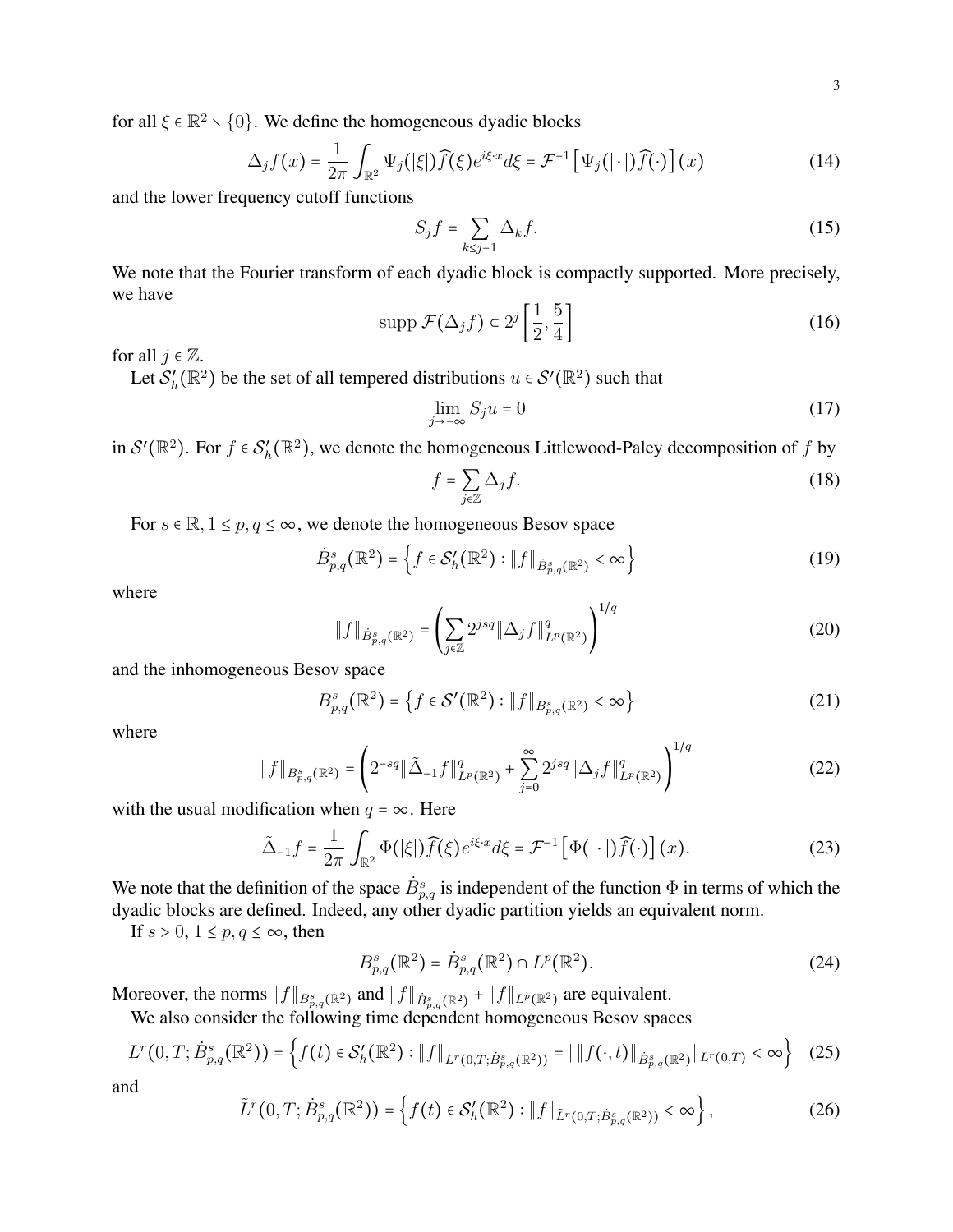where

$$
\|f\|_{\tilde{L}^r(0,T;\dot{B}_{p,q}^s(\mathbb{R}^2))}=\left(\sum_{j\in\mathbb{Z}}2^{jsq}\|\Delta_jf\|_{L^r(0,T;L^p(\mathbb{R}^2))}^q\right)^{1/q}.
$$

We recall inequalities that are used in the paper (see for instance [\[3,](#page-26-10) [13,](#page-26-11) [19\]](#page-26-12)).

#### **Proposition 1.** Let  $f \in S_h'$  $'_{h}(\mathbb{R}^{2}).$

(1) *(Bernstein's inequality) Let*  $1 \le p \le q \le \infty$ *. Let k be a nonnegative integer. Then* 

<span id="page-3-1"></span>
$$
\sup_{|\alpha|=k} \|\partial^{\alpha} \Delta_j f\|_{L^p(\mathbb{R}^2)} \le C_k 2^{jk} \|\Delta_j f\|_{L^p(\mathbb{R}^2)}\tag{27}
$$

*holds for all*  $j \in \mathbb{Z}$ *.* 

(2) Let  $1 \leq p \leq q \leq \infty$ . Then

<span id="page-3-3"></span>
$$
\|\Delta_j f\|_{L^q(\mathbb{R}^2)} \le C2^{2j\left(\frac{1}{p}-\frac{1}{q}\right)} \|\Delta_j f\|_{L^p(\mathbb{R}^2)}\tag{28}
$$

*holds for all* j ∈ Z*. Moreover, the continuous Besov embedding*

<span id="page-3-5"></span>
$$
\dot{B}_{p_1,q_1}^s(\mathbb{R}^2) \hookrightarrow \dot{B}_{p_2,q_2}^{s-2\left(\frac{1}{p_1}-\frac{1}{p_2}\right)}(\mathbb{R}^2)
$$
\n(29)

*holds for*  $1 \leq p_1 \leq p_2 \leq \infty$ ,  $1 \leq q_1 \leq q_2 \leq \infty$  *and*  $s \in \mathbb{R}$ *.* (3) Let  $1 \leq p \leq \infty$ ,  $t \geq 0$ ,  $\alpha > 0$ . Then

<span id="page-3-0"></span>
$$
||e^{-t\Lambda^{\alpha}}\Delta_{j}f||_{L^{p}(\mathbb{R}^{2})} \leq Ce^{-C^{-1}t2^{j\alpha}}||\Delta_{j}f||_{L^{p}(\mathbb{R}^{2})}
$$
\n(30)

*holds for all*  $j \in \mathbb{Z}$ *. Here*  $\Lambda^{\alpha}$  *is the fractional Laplacian of order*  $\alpha$  *defined as a Fourier multiplier with symbol*  $|\xi|^\alpha$ .

(4) Let  $R = (R_1, R_2)$  be the Riesz transform, i.e., for  $k \in \{1, 2\}$ ,  $R_k = \partial_k \Lambda^{-1}$ . For each p ∈ [1,∞]*, there is a positive constant* C > 0 *depending only on* p *(independent of* j*) such that*

<span id="page-3-4"></span><span id="page-3-2"></span>
$$
\|\Delta_j Rf\|_{L^p(\mathbb{R}^2)} \le C \|\Delta_j f\|_{L^p(\mathbb{R}^2)}\tag{31}
$$

*holds for all*  $j \in \mathbb{Z}$ *. Hence, for*  $s \in \mathbb{R}$  and  $1 \leq p, q \leq \infty$ ,  $R$  is bounded from  $\dot{B}^s_{p,q}(\mathbb{R}^2)$  to itself.

The following decomposition formula holds.

<span id="page-3-6"></span>**Proposition 2.** Let  $f, g \in S_h'$  $J'_h(\mathbb{R}^2)$ . Then

$$
\Delta_j(fg) = \sum_{k \ge j-2} \Delta_j (S_{k+1} f \Delta_k g) + \sum_{k \ge j-2} \Delta_j (S_k g \Delta_k f)
$$
  
= 
$$
\sum_{k \ge j-2} \Delta_j (S_{k+1} g \Delta_k f) + \sum_{k \ge j-2} \Delta_j (S_k f \Delta_k g)
$$
 (32)

*holds for any*  $j \in \mathbb{Z}$ .

The proof is based on Bony's paraproduct, and is presented in Appendix A.

Throughout this paper C (or  $C_i$ ,  $i = 1, 2, \ldots$ ) denotes a positive constant that may change from line to line in the proofs.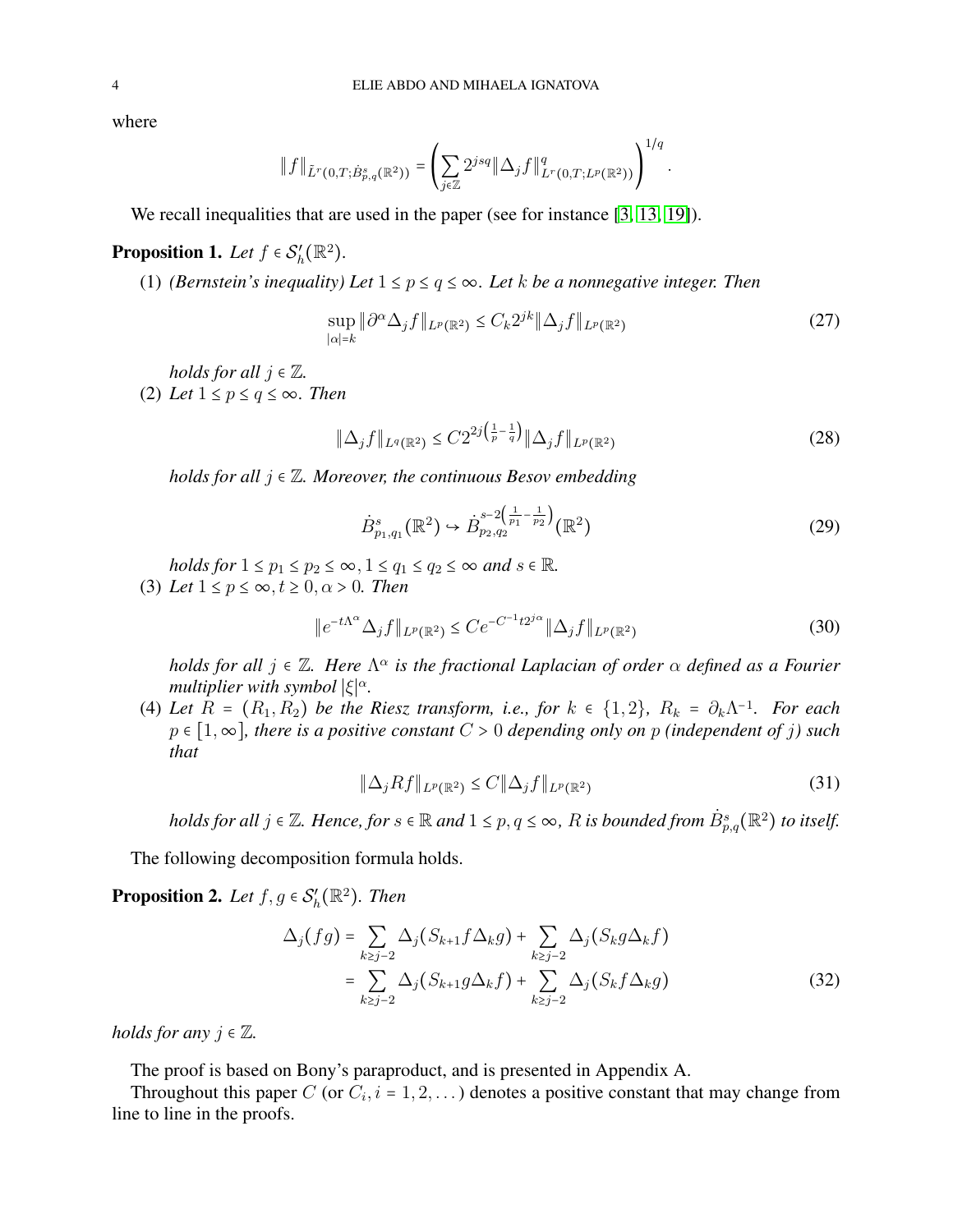### 3. EXISTENCE OF GLOBAL WEAK SOLUTIONS

<span id="page-4-0"></span>We consider the transport and nonlocal diffusion equation

<span id="page-4-1"></span>
$$
\partial_t \rho + u \cdot \nabla \rho + \Lambda \rho = 0 \tag{33}
$$

in the whole space  $\mathbb{R}^2$ , where

<span id="page-4-5"></span>
$$
u = -\mathbb{P}(\rho R \rho). \tag{34}
$$

The initial data are

<span id="page-4-2"></span>
$$
\rho(x,0) = \rho_0(x). \tag{35}
$$

Here  $\mathbb P$  is the Leray-Hodge projector,  $\Lambda = (-\Delta)^{\frac{1}{2}}$  is the fractional Laplacian, and  $R = \nabla \Lambda^{-1}$  is the 2D vector of Riesz transforms.

Definition 1. *A solution* ρ *of the initial value problem* [\(33\)](#page-4-1)*–*[\(35\)](#page-4-2) *is said to be a weak solution on*  $[0, T]$  *if* 

$$
\rho \in L^{\infty}(0, T; L^{2}(\mathbb{R}^{2})) \cap L^{2}(0, T; \dot{H}^{\frac{1}{2}}(\mathbb{R}^{2}))
$$
\n(36)

*and* ρ *obeys*

$$
(\rho(t), \Phi)_{L^2} - (\rho_0, \Phi)_{L^2} - \int_0^t (\rho, u \cdot \nabla \Phi)_{L^2} ds + \int_0^t (\Lambda^{\frac{1}{2}} \rho, \Lambda^{\frac{1}{2}} \Phi)_{L^2} ds = 0
$$
 (37)

*for all*  $\Phi \in H^{\frac{5}{2}}(\mathbb{R}^2)$  *and a.e.*  $t \in [0, T]$ .

For  $\epsilon \in (0,1]$ , let  $J_{\epsilon}$  be the standard mollifier operator  $J_{\epsilon}f = J_{\epsilon} * f$ , and let  $\rho^{\epsilon}$  be the solution of

<span id="page-4-3"></span>
$$
\partial_t \rho^\epsilon + \widetilde{u}^\epsilon \cdot \nabla \rho^\epsilon + \Lambda \rho^\epsilon - \epsilon \Delta \rho^\epsilon = 0 \tag{38}
$$

where

$$
\widetilde{u}^{\epsilon} = -J_{\epsilon} \mathbb{P}(\rho^{\epsilon} R \rho^{\epsilon}) \tag{39}
$$

with smoothed out initial data

<span id="page-4-4"></span>
$$
\rho_0^{\epsilon} = J_{\epsilon} \rho_0 \tag{40}
$$

**Remark 1.** We note that  $\mathbb P$  and  $J_\epsilon$  commutes, hence  $\widetilde{u}^\epsilon$  is divergence free.

<span id="page-4-6"></span>**Theorem 1.** Let  $T > 0$  be arbitrary. Let  $\rho_0 \in L^2(\mathbb{R}^2)$ . Then for each  $\epsilon \in (0,1]$ , the mollified initial *value problem* [\(38\)](#page-4-3)–[\(40\)](#page-4-4) *has a solution*  $\rho^{\epsilon}$  *on*  $[0, T]$  *satisfying* 

<span id="page-4-7"></span>
$$
\frac{1}{2} \|\rho^{\epsilon}(t)\|_{L^{2}}^{2} + \int_{0}^{t} \|\Lambda^{\frac{1}{2}}\rho^{\epsilon}(s)\|_{L^{2}}^{2}ds \le \frac{1}{2} \|\rho_{0}\|_{L^{2}}^{2}
$$
\n(41)

*for all*  $t \in [0, T]$ *. Moreover, the sequence*  $\{\rho^{1/n}\}_{n=1}^{\infty}$  $\sum_{n=1}^{\infty}$  has a subsequence that converges strongly in  $L^2(0,T;L^2(\mathbb{R}^2))$  and weakly in  $L^2(0,T;H^{\frac{1}{2}}(\mathbb{R}^2))$  to a function  $\rho$  obeying

<span id="page-4-8"></span>
$$
\frac{1}{2} \|\rho(t)\|_{L^2}^2 + \int_0^t \|\Lambda^{\frac{1}{2}}\rho(s)\|_{L^2}^2 ds \le \frac{1}{2} \|\rho_0\|_{L^2}^2 \tag{42}
$$

*for a.e.*  $t \in [0, T]$ *. If*  $\rho_0 \in L^{2+\delta}(\mathbb{R}^2)$  *for some*  $\delta > 0$ *, then*  $\rho$  *is a weak solution of* [\(33\)](#page-4-1)–[\(35\)](#page-4-2) *on* [0, *T*].

The proof is found in Appendix B.

As a consequence of the Córdoba-Córdoba inequality [\[11\]](#page-26-13), the  $L^p$  norm of any solution of the equation [\(33\)](#page-4-1)–[\(34\)](#page-4-5) is bounded by the  $L^p$  norm of the initial data for any  $p \in (2, \infty]$ :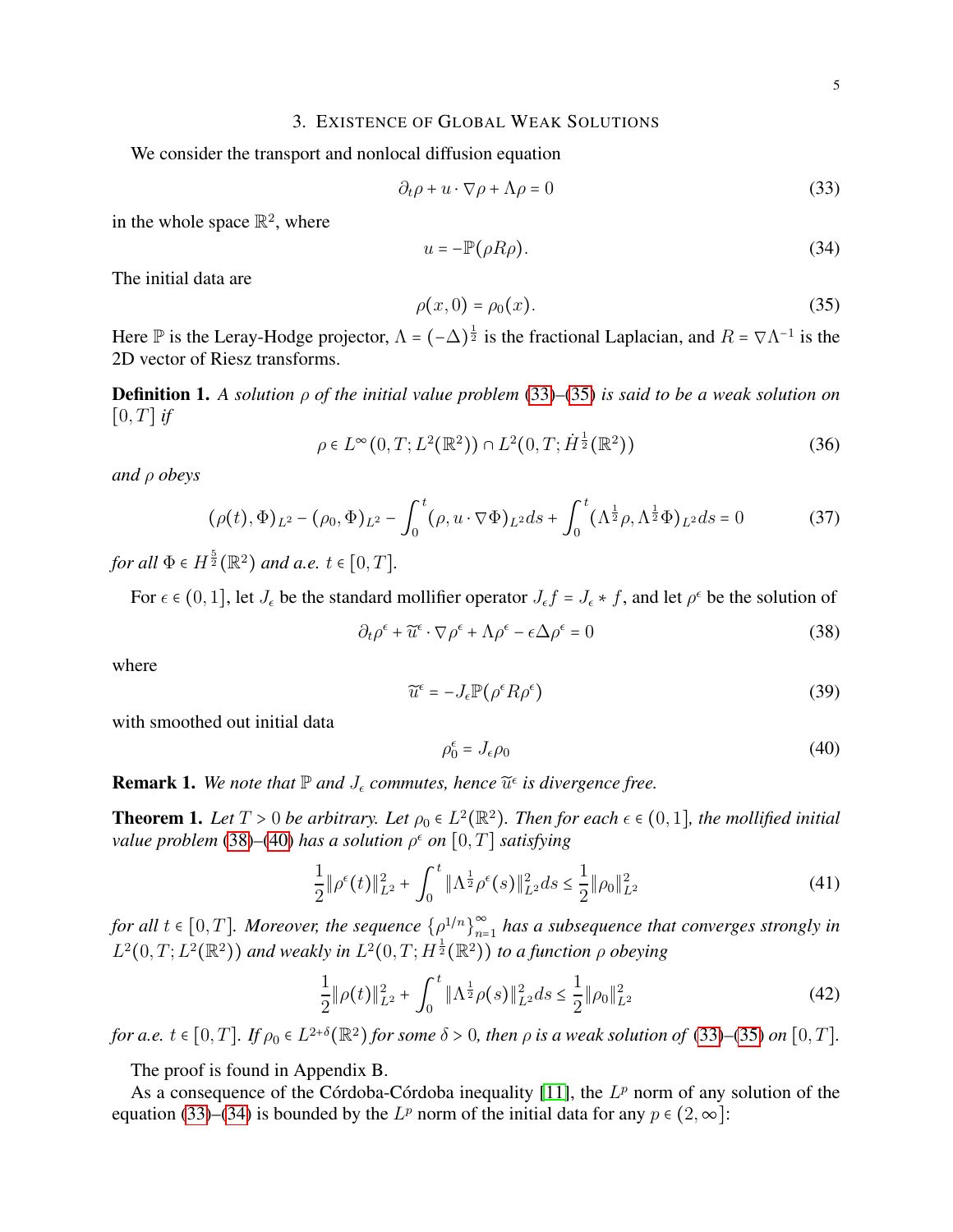<span id="page-5-7"></span>**Proposition 3.** *Let*  $p > 2$  *and*  $\rho_0 \in L^p(\mathbb{R}^2)$ *. Suppose*  $\rho$  *is a smooth solution of* [\(33\)](#page-4-1)–[\(35\)](#page-4-2) *on* [0, *T*]*. Then*

<span id="page-5-2"></span>
$$
\|\rho(t)\|_{L^p} \le \|\rho_0\|_{L^p} \tag{43}
$$

*holds for all*  $t \in [0, T]$ *. Moreover, if*  $\rho_0 \in L^{\infty}(\mathbb{R}^2)$ *, then* 

<span id="page-5-3"></span>
$$
\|\rho(t)\|_{L^{\infty}} \le \|\rho_0\|_{L^{\infty}} \tag{44}
$$

*holds for all*  $t \in [0, T]$ *.* 

**Proof:** We multiply [\(33\)](#page-4-1) by  $\rho |\rho|^{p-2}$  and we integrate in the space variable. We obtain the differential inequality

$$
\frac{d}{dt} \|\rho\|_{L^p} \le 0. \tag{45}
$$

This gives [\(43\)](#page-5-2). Letting  $p \to \infty$ , we obtain [\(44\)](#page-5-3).

<span id="page-5-6"></span>**Remark 2.** *If*  $\rho$  *is a smooth solution of* [\(33\)](#page-4-1)–[\(35\)](#page-4-2) *on* [0, T) *and*  $\rho(\cdot, t) \in H^s(\mathbb{R}^2)$  *for some*  $s > 1$ *and for a.e.*  $t \in [0, T)$ *, then* 

$$
\|\rho(.,t)\|_{L^{\infty}} \le \frac{\|\rho_0\|_{L^{\infty}}}{1 + Ct\|\rho_0\|_{L^{\infty}}}
$$
(46)

*for*  $t \in [0, T)$  *(see* [\[11\]](#page-26-13)*). This bound is useful to study the long time behavior of solutions.* 

## 4. EXISTENCE OF LOCAL STRONG SOLUTIONS

<span id="page-5-0"></span>**Definition 2.** A weak solution  $\rho$  of [\(33\)](#page-4-1)–[\(35\)](#page-4-2) is said to be a strong solution on [0, T] if it obeys

$$
\rho \in L^{\infty}(0, T; \dot{H}^{2}(\mathbb{R}^{2})) \cap L^{2}(0, T; \dot{H}^{\frac{5}{2}}(\mathbb{R}^{2})).
$$
\n(47)

<span id="page-5-8"></span>**Theorem 2.** Let  $\rho_0 \in H^2(\mathbb{R}^2)$ . Then there exists  $T_0 > 0$  depending only on  $\|\rho_0\|_{H^2}$  such that a *unique strong solution of the equation* [\(33\)](#page-4-1)–[\(34\)](#page-4-5) *exists on* [0,  $T_0$ ].

The proof is found in Appendix [13.](#page-24-0)

## 5. EXISTENCE OF GLOBAL SOLUTIONS IN BESOV SPACES

<span id="page-5-1"></span>In this section, we show the existence of a global in time solution in Besov spaces for sufficiently small initial data. The proof uses methods of [\[2,](#page-26-14) [5\]](#page-26-15).

<span id="page-5-4"></span>**Theorem 3.** Let  $1 \le p < \infty$ . Let  $\rho_0 \in \dot{B}_{p,1}^{\frac{2}{p}}(\mathbb{R}^2)$  be sufficiently small. We consider the functional *space*  $E_p$  *defined by* 

$$
E_p = \left\{ f(t) \in \mathcal{S}'_h(\mathbb{R}^2) : \|f\|_{E_p} = \|f\|_{\tilde{L}_t^\infty \dot{B}_{p,1}^{\frac{2}{p}}} + \|f\|_{\tilde{L}_t^1 \dot{B}_{p,1}^{\frac{2}{p}+1}} < \infty \right\}.
$$
 (48)

*Then the equation* [\(33\)](#page-4-1)–[\(34\)](#page-4-5) *has a unique global in time solution*  $\rho \in E_p$ *.* 

**Proof:** Let  $\rho^{(0)} = 0$ . For each positive integer n, let  $\rho^{(n)}$  be the solution of

<span id="page-5-5"></span>
$$
\begin{cases} \partial_t \rho^{(n)} + \Lambda \rho^{(n)} = -u^{(n-1)} \cdot \nabla \rho^{(n-1)}, \\ u^{(n-1)} = -\mathbb{P}(\rho^{(n-1)} R \rho^{(n-1)}), \\ \rho_0^{(n)} = \rho^{(n)}(x, 0) = \rho_0 \end{cases}
$$
(49)

 $\overline{\phantom{a}}$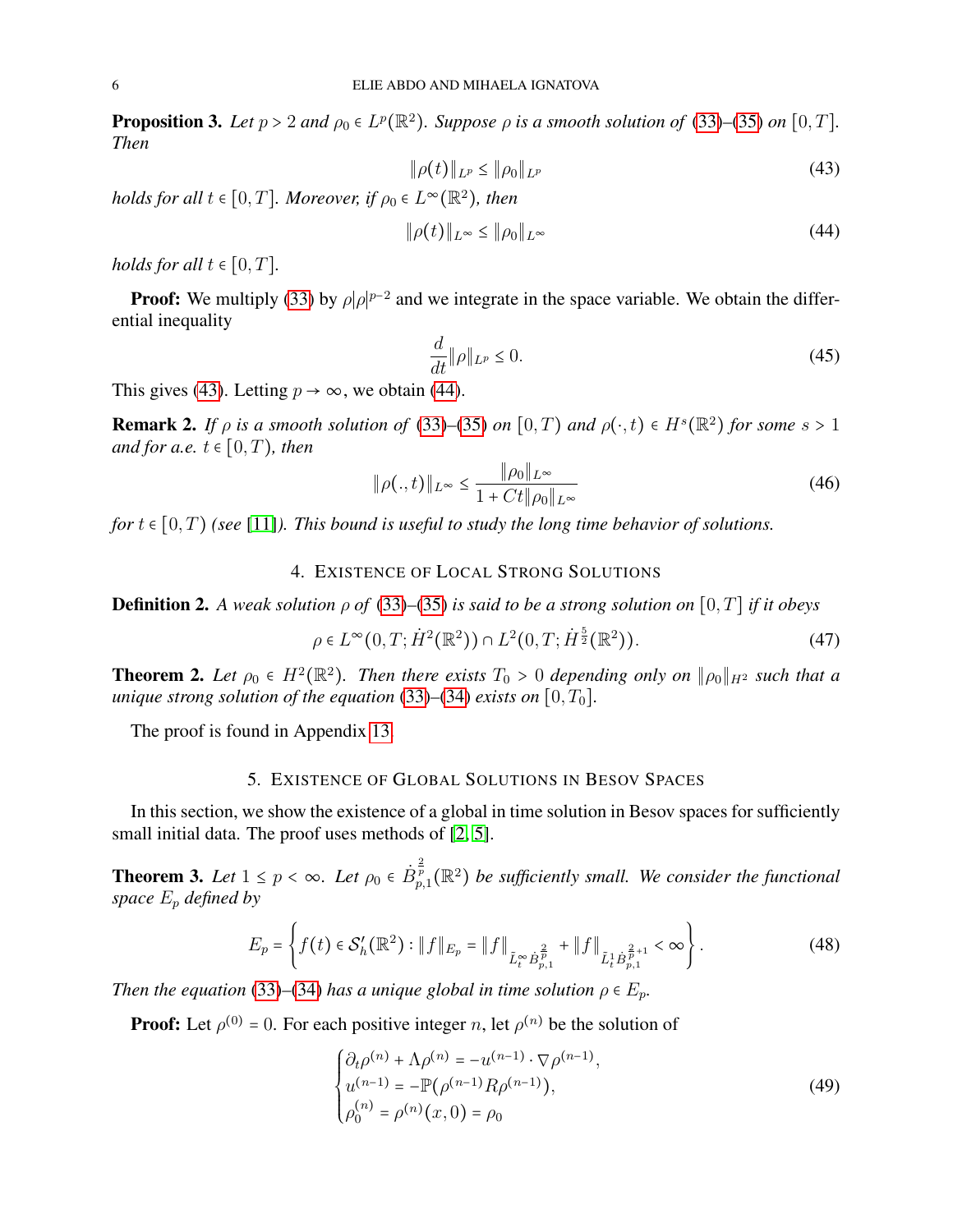posed on  $\mathbb{R}^2$ . We write  $\rho^{(n)}$  in the integral form,

$$
\rho^{(n)}(t) = e^{-t\Lambda}\rho_0 - \int_0^t e^{-(t-s)\Lambda}\nabla \cdot (u^{(n-1)}\rho^{(n-1)})(s)ds
$$
  
=  $e^{-t\Lambda}\rho_0 - \mathcal{B}(u^{n-1}, \rho^{n-1})$  (50)

where  $\beta$  is the bilinear form defined by

$$
\mathcal{B}(v,\theta) = \int_0^t e^{-(t-s)\Lambda} \nabla \cdot (v\theta)(s) ds.
$$
 (51)

*Step 1.* Fix a positive integer *n*. We show that

<span id="page-6-3"></span>
$$
\|\rho^{(n)}\|_{E_p} \le C_1 \|\rho_0\|_{\dot{B}_{p,1}^{\frac{2}{p}}} + C_2 \|\rho^{(n-1)}\|_{E_p}^3. \tag{52}
$$

We start by estimating  $e^{-tA}\rho_0$  in  $E_p$ . We apply  $\Delta_j$  and we take the  $L^p$  norm. In view of the bound [\(30\)](#page-3-0), we have

$$
||e^{-t\Lambda}\Delta_{j}\rho_{0}||_{L^{p}} \leq Ce^{-C^{-1}t^{2j}}||\Delta_{j}\rho_{0}||_{L^{p}},
$$
\n(53)

hence

$$
\|e^{-t\Lambda}\rho_0\|_{E_p} = \|e^{-t\Lambda}\rho_0\|_{\tilde{L}_t^\infty \dot{B}_{p,1}^p} + \|e^{-t\Lambda}\rho_0\|_{\tilde{L}_t^1 \dot{B}_{p,1}^{\frac{2}{p}+1}} \leq C \|\rho_0\|_{\dot{B}_{p,1}^{\frac{2}{p}}}.
$$
\n(54)

Now, we estimate the term  $\mathcal{B}(u^{(n-1)}, \rho^{(n-1)})$  in  $E_p$ . First, we note that

<span id="page-6-2"></span>
$$
\|\mathcal{B}(u^{(n-1)},\rho^{(n-1)})\|_{E^p} \le C \|u^{(n-1)}\rho^{(n-1)}\|_{\tilde{L}_t^1 \dot{B}_{p,1}^{\frac{2}{p}+1}}.\tag{55}
$$

Indeed, we apply  $\Delta_j$  to  $\mathcal{B}(u^{(n-1)}, \rho^{(n-1)})$  and we estimate. On one hand,

$$
\|\Delta_j \mathcal{B}(u^{(n-1)}, \rho^{(n-1)})\|_{L_t^{\infty} L^p} \le C2^j \left\| \int_0^t e^{-c^{-1}(t-s)2^j} \|\Delta_j(u^{(n-1)}\rho^{(n-1)})(s)\|_{L^p} ds \right\|_{L_t^{\infty}}
$$
  

$$
\le C2^j \|\Delta_j(u^{(n-1)}\rho^{(n-1)})\|_{L_t^1 L^p}
$$
 (56)

in view of Bernstein's inequality [\(27\)](#page-3-1) and the bound [\(30\)](#page-3-0). We multiply by  $2^{j\frac{2}{p}}$  and we take the  $\ell^1$ norm. We obtain the bound

<span id="page-6-0"></span>
$$
\|\mathcal{B}(u^{(n-1)},\rho^{(n-1)})\|_{\tilde{L}_t^\infty \dot{B}_{p,1}^{\frac{2}{p}} \le C \|u^{(n-1)}\rho^{(n-1)}\|_{\tilde{L}_t^1 \dot{B}_{p,1}^{\frac{2}{p}+1}}.
$$
\n
$$
(57)
$$

On the other hand,

$$
\|\Delta_j \mathcal{B}(u^{(n-1)}, \rho^{(n-1)})\|_{L_t^1 L^p} \le C \left\| \int_0^t 2^j e^{-c^{-1}(t-s)2^j} \|\Delta_j(u^{(n-1)}\rho^{(n-1)})(s)\|_{L^p} ds \right\|_{L_t^1}
$$
  
\n
$$
\le C \int_0^\infty \left( \int_0^\infty 2^j e^{-c^{-1}(t-s)2^j} \chi_{[0,t]}(s) dt \right) \|\Delta_j(u^{(n-1)}\rho^{(n-1)})(s)\|_{L^p} ds
$$
  
\n
$$
\le C \|\Delta_j(u^{(n-1)}\rho^{(n-1)})\|_{L_t^1 L^p}
$$
\n(58)

where  $\chi_E$  denotes the characteristic function of the set E. Multiplying by  $2^{j(\frac{2}{p}+1)}$  and taking the  $\ell$ <sup>1</sup> norm yields the bound

<span id="page-6-1"></span>
$$
\|\mathcal{B}(u^{(n-1)},\rho^{(n-1)})\|_{\tilde{L}^1_t \dot{B}_{p,1}^{\frac{2}{p}}} \leq C \|u^{(n-1)}\rho^{(n-1)}\|_{\tilde{L}^1_t \dot{B}_{p,1}^{\frac{2}{p}+1}}.
$$
\n(59)

Combining [\(57\)](#page-6-0) and [\(59\)](#page-6-1), we obtain [\(55\)](#page-6-2). Accordingly, our next goal is to show that

<span id="page-6-4"></span>
$$
||u^{(n-1)}\rho^{(n-1)}||_{\tilde{L}^1_t \dot{B}_{p,1}^{\frac{2}{p}+1}} \leq C ||\rho^{(n-1)}||_{E^p}^3 \tag{60}
$$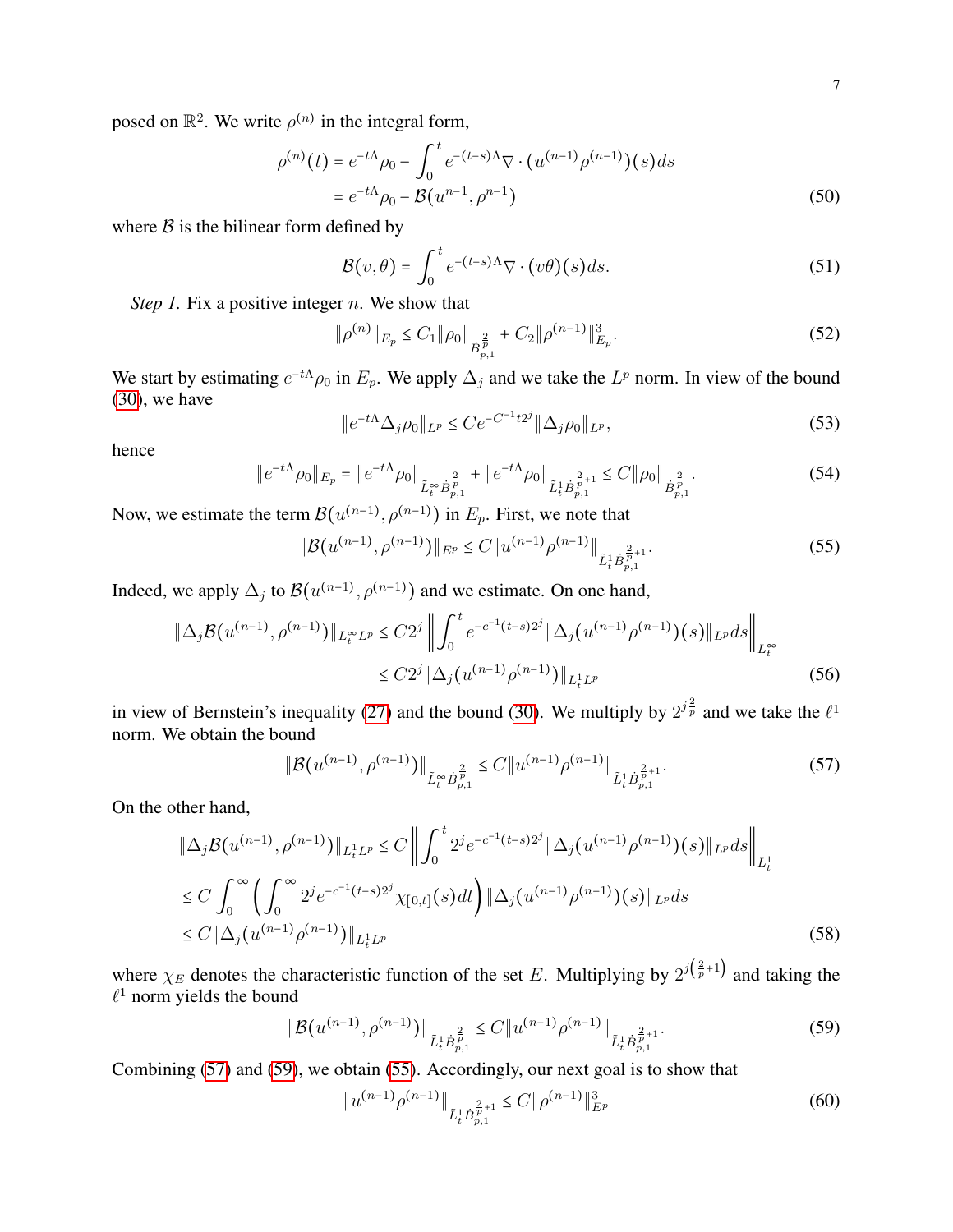which gives [\(52\)](#page-6-3). In order to establish the bound [\(60\)](#page-6-4), we use the decomposition [\(32\)](#page-3-2)

$$
\Delta_j(u^{(n-1)}\rho^{(n-1)}) = \sum_{k \ge j-2} \Delta_j(S_k u^{(n-1)} \Delta_k \rho^{(n-1)}) + \sum_{k \ge j-2} \Delta_j(S_{k+1}\rho^{(n-1)} \Delta_k u^{(n-1)}).
$$
 (61)

We apply the  $L_t^1 L^p$  norm, we use the bound

$$
\|\Delta_j f\|_{L^p} \le C \|f\|_{L^p} \tag{62}
$$

that holds for any  $f \in S_h'$  where C is a positive universal constant independent of j, and we obtain

$$
\|\Delta_j(u^{(n-1)}\rho^{(n-1)})\|_{L_t^1L^p} \le C \sum_{k \ge j-2} \|S_k u^{(n-1)}\|_{L_t^\infty L^\infty} \|\Delta_k \rho^{(n-1)}\|_{L_t^1L^p}
$$
  
+ 
$$
C \sum_{k \ge j-2} \|S_{k+1}\rho^{(n-1)}\|_{L_t^\infty L^\infty} \|\Delta_k u^{(n-1)}\|_{L_t^1L^p}.
$$
 (63)

In view of Bernstein's inequality [\(28\)](#page-3-3), we have

<span id="page-7-4"></span>
$$
\|S_{k+1}\rho^{(n-1)}\|_{L_t^{\infty}L^{\infty}} \le \sum_{l\le k} \|\Delta_l \rho^{(n-1)}\|_{L_t^{\infty}L^{\infty}} \le C \sum_{l\le k} 2^{l\frac{2}{p}} \|\Delta_l \rho^{(n-1)}\|_{L_t^{\infty}L^p} \le C \|\rho^{(n-1)}\|_{\tilde{L}_t^{\infty} \dot{B}_{p,1}^{\frac{2}{p}}}.
$$
(64)

We show below that

<span id="page-7-0"></span>
$$
||S_k u^{(n-1)}||_{L_t^{\infty} L^{\infty}} \le C ||\rho^{(n-1)}||_{\tilde{L}_t^{\infty} \dot{B}_{p,1}^{\frac{2}{p}}}^2
$$
\n(65)

and

<span id="page-7-1"></span>
$$
\|\Delta_k u^{(n-1)}\|_{L_t^1 L^p} \le C \|\rho^{(n-1)}\|_{\tilde{L}_t^\infty \dot{B}_{p,1}^{\frac{2}{p}}} \left(\sum_{m \ge k-2} \|\Delta_m \rho^{(n-1)}\|_{L_t^1 L^p}\right). \tag{66}
$$

Using the bounds [\(65\)](#page-7-0) and [\(66\)](#page-7-1), we obtain

<span id="page-7-2"></span>
$$
\|\Delta_j(u^{(n-1)}\rho^{(n-1)})\|_{L_t^1L^p} \le C \|\rho^{(n-1)}\|^2_{\tilde{L}_t^\infty \dot{B}_{p,1}^{\frac{2}{p}}} \left\{ \sum_{k \ge j-2} \|\Delta_k \rho^{(n-1)}\|_{L_t^1L^p} + \sum_{k \ge j-2} \sum_{m \ge k-2} \|\Delta_m \rho^{(n-1)}\|_{L_t^1L^p} \right\}
$$
(67)

We multiply [\(67\)](#page-7-2) by  $2^{j(\frac{2}{p}+1)}$  and we take the  $\ell^1$  norm. In view of Young's convolution inequality, we have in the first term

<span id="page-7-3"></span>
$$
\sum_{j\in\mathbb{Z}}\sum_{k\geq j-2} 2^{j\left(\frac{2}{p}+1\right)} \|\Delta_{k}\rho^{(n-1)}\|_{L_{t}^{1}L^{p}} = \sum_{j\in\mathbb{Z}}\sum_{k\geq j-2} 2^{-(k-j)\left(\frac{2}{p}+1\right)} 2^{k\left(\frac{2}{p}+1\right)} \|\Delta_{k}\rho^{(n-1)}\|_{L_{t}^{1}L^{p}}
$$
\n
$$
\leq \left(\sum_{j\geq -2} 2^{-j\left(\frac{2}{p}+1\right)} \right) \left(\sum_{j\in\mathbb{Z}} 2^{j\left(\frac{2}{p}+1\right)} \|\Delta_{j}\rho^{(n-1)}\|_{L_{t}^{1}L^{p}}\right) \leq C \|\rho^{(n-1)}\|_{\tilde{L}_{t}^{1}\dot{B}_{p,1}^{\frac{2}{p}+1}}.\tag{68}
$$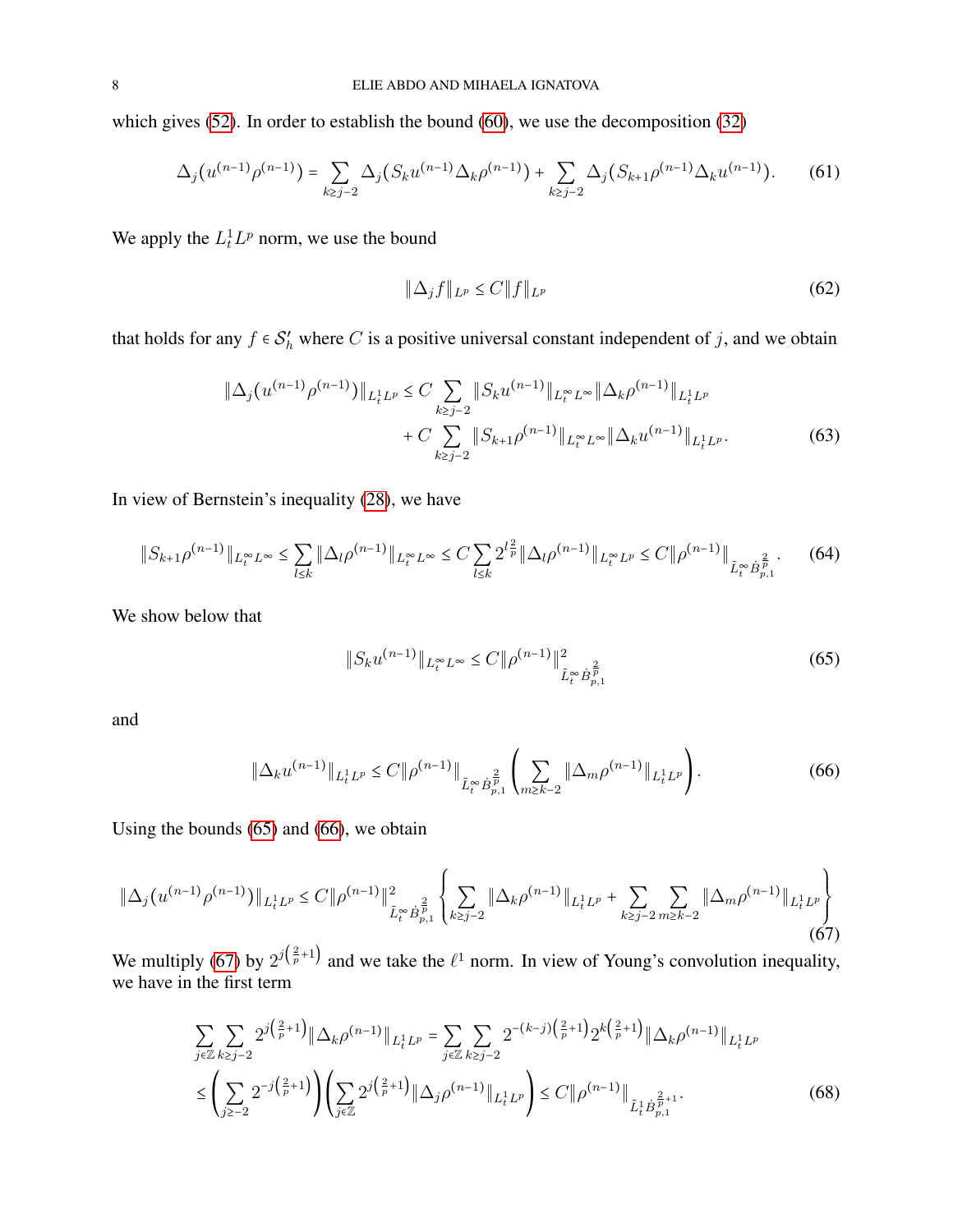$$
\sum_{j\in\mathbb{Z}}\sum_{k\geq j-2}\sum_{m\geq k-2}2^{j(\frac{2}{p}+1)}\|\Delta_m\rho^{(n-1)}\|_{L_t^1L^p}
$$
\n
$$
=\sum_{j\in\mathbb{Z}}\sum_{m\geq j-4}\sum_{j-2\leq k\leq m+2}2^{-(m-j)(\frac{2}{p}+1)}2^{m(\frac{2}{p}+1)}\|\Delta_m\rho^{(n-1)}\|_{L_t^1L^p}
$$
\n
$$
=\sum_{j\in\mathbb{Z}}\sum_{m\geq j-4}(m-j+5)2^{-(m-j)(\frac{2}{p}+1)}2^{m(\frac{2}{p}+1)}\|\Delta_m\rho^{(n-1)}\|_{L_t^1L^p}
$$
\n
$$
\leq C\sum_{j\in\mathbb{Z}}\sum_{m\geq j-4}2^{-(m-j)(\frac{1}{p}+\frac{1}{2})}2^{m(\frac{2}{p}+1)}\|\Delta_m\rho^{(n-1)}\|_{L_t^1L^p}
$$
\n
$$
+5\sum_{j\in\mathbb{Z}}\sum_{m\geq j-4}2^{-(m-j)(\frac{2}{p}+1)}2^{m(\frac{2}{p}+1)}\|\Delta_m\rho^{(n-1)}\|_{L_t^1L^p}
$$
\n
$$
\leq C\|\rho^{(n-1)}\|_{\tilde{L}_t^1\dot{B}_{p,1}^{\frac{2}{p}+1}}.\tag{69}
$$

Here, we have used the fact that  $x2^{-x} \le C2^{-\frac{x}{2}}$  for all  $x \in \mathbb{R}$ . Putting [\(68\)](#page-7-3) and [\(69\)](#page-8-0) together, we obtain [\(60\)](#page-6-4).

We end the proof of Step 1 by showing the estimates [\(65\)](#page-7-0) and [\(66\)](#page-7-1). For each  $l \in \mathbb{Z}$ , we use again paraproducts to decompose  $\Delta_l(\rho^{(n-1)}R\rho^{(n-1)})$  as

<span id="page-8-1"></span>
$$
\Delta_l(\rho^{(n-1)}R\rho^{(n-1)}) = \sum_{m \ge l-2} \Delta_l(S_{m+1}\rho^{(n-1)}\Delta_m R\rho^{(n-1)}) + \sum_{m \ge l-2} \Delta_l(S_m R\rho^{(n-1)}\Delta_m \rho^{(n-1)}).
$$
 (70)

In view of the boundedness of the Riesz transform [\(31\)](#page-3-4) and the definition of the Leray projector as

<span id="page-8-0"></span>
$$
\mathbb{P} = I + R \otimes R,\tag{71}
$$

we bound

$$
||S_k u^{(n-1)}||_{L_t^{\infty} L^{\infty}} \le \sum_{l \le k-1} ||\Delta_l u^{(n-1)}||_{L_t^{\infty} L^{\infty}} \le C \sum_{l \le k-1} 2^{l\frac{2}{p}} ||\Delta_l u^{(n-1)}||_{L_t^{\infty} L^p}
$$
  

$$
\le C \sum_{l \le k-1} 2^{l\frac{2}{p}} ||\Delta_l (\rho^{(n-1)} R \rho^{(n-1)})||_{L_t^{\infty} L^p}
$$
(72)

for any  $p \in [1, \infty]$  and using the paraproduct decomposition [\(70\)](#page-8-1), we obtain

$$
\|S_k u^{(n-1)}\|_{L_t^{\infty} L^{\infty}} \le C \sum_{l \le k-1} 2^{l \frac{2}{p}} \sum_{m \ge l-2} \|S_{m+1} \rho^{(n-1)}\|_{L_t^{\infty} L^{\infty}} \|\Delta_m R \rho^{(n-1)}\|_{L_t^{\infty} L^p}
$$
  
+  $C \sum_{l \le k-1} 2^{l \frac{2}{p}} \sum_{m \ge l-2} \|S_m R \rho^{(n-1)}\|_{L_t^{\infty} L^{\infty}} \|\Delta_m \rho^{(n-1)}\|_{L_t^{\infty} L^p}.$  (73)

We note that

<span id="page-8-2"></span>
$$
||S_{m+1}\rho^{(n-1)}||_{L_t^{\infty}L^{\infty}} \le C ||\rho^{(n-1)}||_{\tilde{L}_t^{\infty} \dot{B}_{p,1}^{\frac{2}{p}}} \tag{74}
$$

as shown in [\(64\)](#page-7-4). Moreover, in view of [\(31\)](#page-3-4), we have

$$
||S_m R \rho^{(n-1)}||_{L_t^{\infty} L^{\infty}} \leq \sum_{z \leq m-1} ||\Delta_z R \rho^{(n-1)}||_{L_t^{\infty} L^{\infty}} \leq C \sum_{z \leq m-1} 2^{z\frac{2}{p}} ||\Delta_z R \rho^{(n-1)}||_{L_t^{\infty} L^p}
$$
  
 
$$
\leq C \sum_{z \leq m-1} 2^{z\frac{2}{p}} ||\Delta_z \rho^{(n-1)}||_{L_t^{\infty} L^p} \leq C ||\rho^{(n-1)}||_{\tilde{L}_t^{\infty} \dot{B}_{p,1}^{\frac{2}{p}}}.
$$
 (75)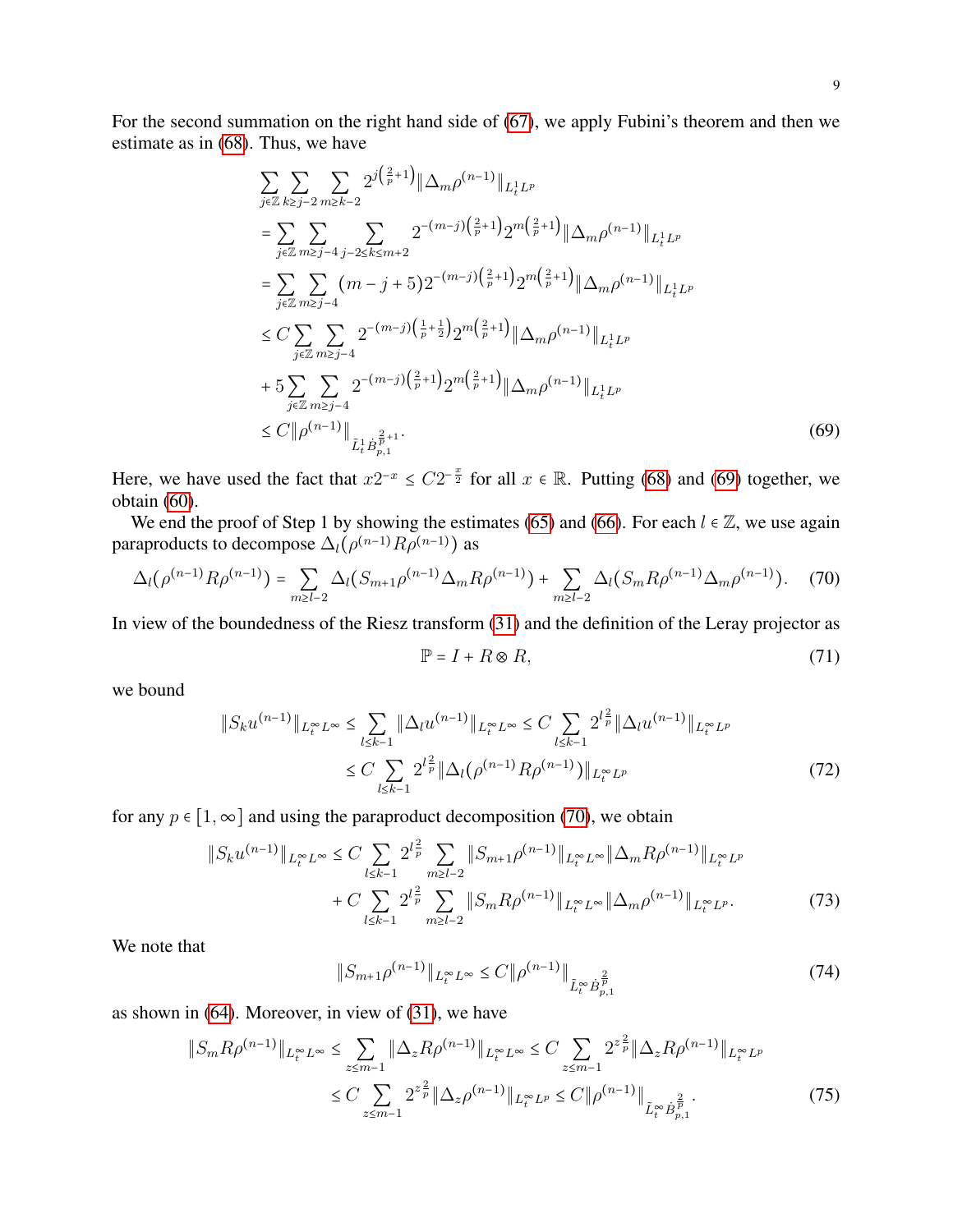Now we use the assumption that  $p < \infty$  which implies that  $\frac{2}{p} > 0$  and so we can apply Young's convolution inequality to obtain

$$
\|S_k u^{(n-1)}\|_{L_t^{\infty} L^{\infty}} \le C \|\rho^{(n-1)}\|_{\tilde{L}_t^{\infty} \dot{B}_{p,1}^{\frac{2}{p}}} \left\{ \sum_{l \le k-1} 2^{l\frac{2}{p}} \sum_{m \ge l-2} \|\Delta_m \rho^{(n-1)}\|_{L_t^{\infty} L^p} \right\}
$$
  
=  $C \|\rho^{(n-1)}\|_{\tilde{L}_t^{\infty} \dot{B}_{p,1}^{\frac{2}{p}}} \left\{ \sum_{l \le k-1} \sum_{m \ge l-2} 2^{-(m-l)\frac{2}{p}} 2^{m\frac{2}{p}} \|\Delta_m \rho^{(n-1)}\|_{L_t^{\infty} L^p} \right\} \le C \|\rho^{(n-1)}\|_{\tilde{L}_t^{\infty} \dot{B}_{p,1}^{\frac{2}{p}}} (76)$ 

which proves [\(65\)](#page-7-0). We proceed to show [\(66\)](#page-7-1). Using the paraproduct decomposition [\(70\)](#page-8-1) and the bound [\(31\)](#page-3-4), we have

<span id="page-9-2"></span>
$$
\|\Delta_k u^{(n-1)}\|_{L_t^1 L^p} \le C \|\Delta_k (\rho^{(n-1)} R \rho^{(n-1)})\|_{L_t^1 L^p} \n\le C \sum_{m \ge k-2} \|S_{m+1} \rho^{(n-1)}\|_{L_t^\infty L^\infty} \|\Delta_m R \rho^{(n-1)}\|_{L_t^1 L^p} \n+ C \sum_{m \ge k-2} \|S_m R \rho^{(n-1)}\|_{L_t^\infty L^\infty} \|\Delta_m \rho^{(n-1)}\|_{L_t^1 L^p} \n\le C \|\rho^{(n-1)}\|_{\tilde{L}_t^\infty \dot{B}_{p,1}^{\frac{2}{p}}} \left(\sum_{m \ge k-2} \|\Delta_m \rho^{(n-1)}\|_{L_t^1 L^p}\right)
$$
\n(77)

yielding [\(66\)](#page-7-1). This ends the proof of Step 1.

*Step 2.* We show that there exists an  $\epsilon > 0$  sufficiently small such that if  $C_1 \|\rho_0\|_{\dot{B}_{p,1}^{\frac{2}{p}}}$  $\epsilon$ , then the sequence  $\{\rho^{(n)}\}_{n=1}^{\infty}$  $\sum_{n=1}^{\infty}$  converges to a unique solution  $\rho$  of [\(33\)](#page-4-1)–[\(35\)](#page-4-2) obeying  $||\rho||_{E_p} < 2\epsilon$ .

First, choose an  $\epsilon > 0$  such that  $C_2(2\epsilon)^3 < \epsilon$ , where  $C_2$  is the constant in [\(52\)](#page-6-3), and suppose that  $C_1$   $\|\rho_0\|_{\dot{B}_{p,1}^{\frac{2}{p}}}$  $\lt \epsilon$ . Then an inductive argument yields

<span id="page-9-0"></span>
$$
\|\rho^{(n)}\|_{E_p} < 2\epsilon \tag{78}
$$

for all  $n \geq 1$ . Indeed,

$$
\|\rho^{(1)}\|_{E_p} \le C_1 \|\rho_0\|_{\dot{B}_{p,1}^{\frac{2}{p}}} < \epsilon < 2\epsilon
$$
\n(79)

in view of [\(52\)](#page-6-3). Suppose that

<span id="page-9-1"></span>
$$
\|\rho^{(n-1)}\|_{E_p} < 2\epsilon. \tag{80}
$$

Then

$$
\|\rho^{(n)}\|_{E_p} < \epsilon + C_2(2\epsilon)^3 < \epsilon + \epsilon = 2\epsilon. \tag{81}
$$

Therefore, we obtain [\(78\)](#page-9-0)

Now, we show that the sequence  $\{\rho^{(n)}\}_{n=1}^{\infty}$  $\sum_{n=1}^{\infty}$  is Cauchy. Indeed, the difference  $\rho^{(n)} - \rho^{(n-1)}$  obeys

$$
(\rho^{(n)} - \rho^{(n-1)})(t) = \int_0^t e^{-(t-s)\Lambda} \nabla \cdot \left[ u^{(n)}(\rho^{(n)} - \rho^{(n-1)}) - (u^{(n-1)} - u^{(n)})\rho^{(n-1)} \right](s)ds
$$
  
=  $\mathcal{B}(u^{(n)}, \rho^{(n)} - \rho^{(n-1)}) - \mathcal{B}(u^{(n-1)} - u^{(n)}, \rho^{(n-1)}).$  (82)

As in Step 1 and using [\(78\)](#page-9-0), it can be shown that

$$
\|\rho^{(n)} - \rho^{(n-1)}\|_{E_p} \le \|\mathcal{B}(u^{(n)}, \rho^{(n)} - \rho^{(n-1)})\|_{E_p} + \|\mathcal{B}(u^{(n-1)} - u^{(n)}, \rho^{(n-1)})\|_{E_p}
$$
  
\$\le C(\epsilon) \|\rho^{(n-1)} - \rho^{(n-2)}\|\_{E\_p}\$ (83)

where  $C(\epsilon)$  is a constant depending on  $\epsilon$  obeying  $C(\epsilon) < 1$  for a sufficiently small  $\epsilon$ . Therefore, the sequence  $\{\rho^{(n)}\}_{n=1}^{\infty}$  $\sum_{n=1}^{\infty}$  is Cauchy in  $E_p$  and converges to a solution  $\rho$  of [\(33\)](#page-4-1)–[\(35\)](#page-4-2). Uniqueness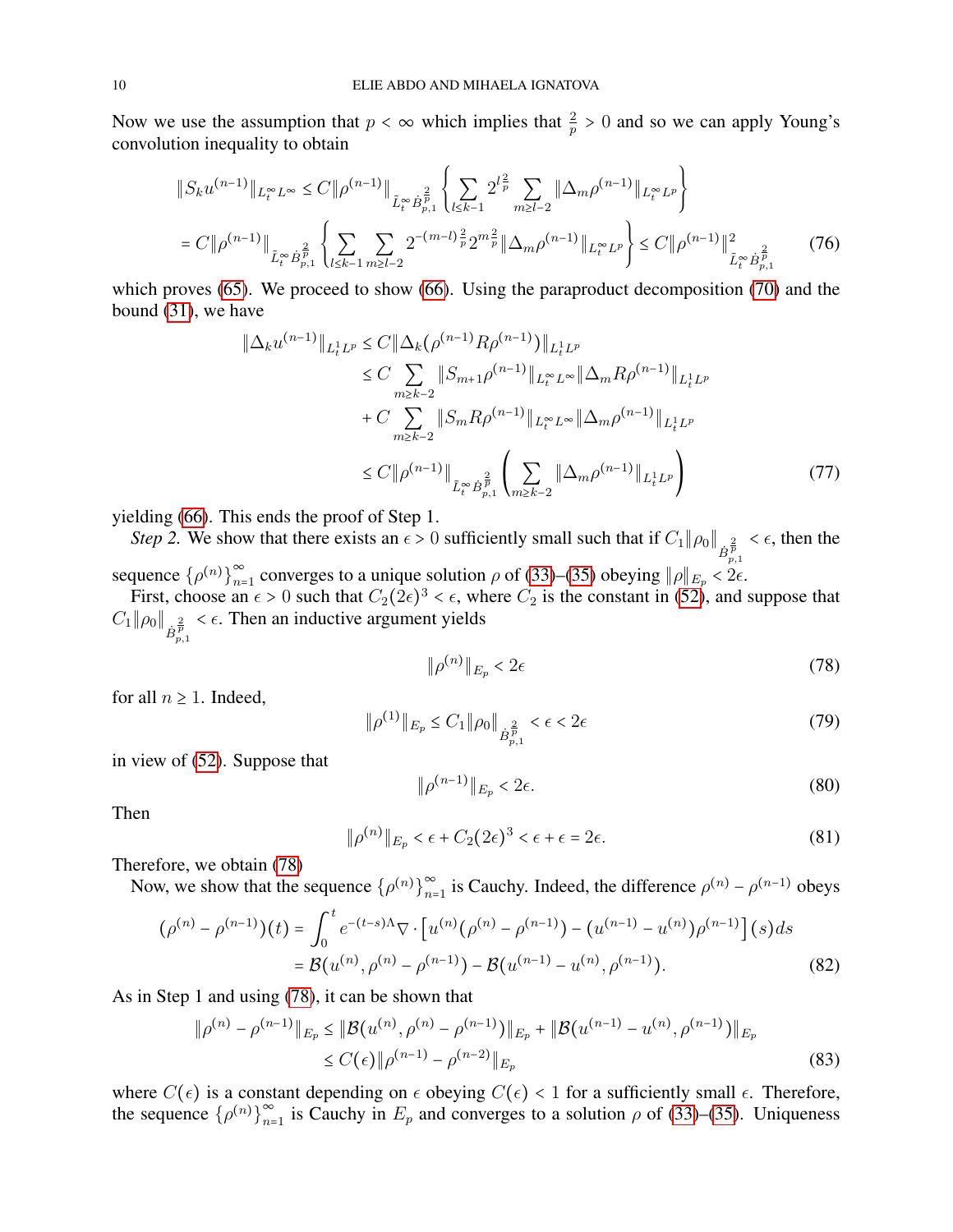follows from a similar estimate to [\(83\)](#page-9-1). This finishes the proof of Step 2. Therefore the proof of Theorem [3](#page-5-4) is complete.

### 6. ANALYTICITY OF SOLUTIONS IN BESOV SPACES

<span id="page-10-0"></span>In this section, we prove that solutions of [\(33\)](#page-4-1)–[\(34\)](#page-4-5) are analytic in Besov spaces.

<span id="page-10-1"></span>**Theorem 4.** Let  $p \in (1, \infty)$ . Let  $\alpha \in (0, \frac{1}{4})$  $\frac{1}{4}$ ]. Let  $\rho_0 \in \dot{B}_{p,1}^{\frac{2}{p}}(\mathbb{R}^2)$  be sufficiently small. Then the *unique solution*  $\rho \in E_p$  *of* [\(33\)](#page-4-1)–[\(35\)](#page-4-2), *obtained in Theorem* [3,](#page-5-4) *obeys*  $e^{\alpha t \Lambda_1} \rho \in E_p$  *for all*  $t > 0$ , *where*  $\Lambda_1$  *is the Fourier multiplier with symbol*  $|\xi|_1 = |\xi_1| + |\xi_2|$ *.* 

**Proof:** The main step in the proof is to show that if

$$
\rho(t) = e^{-t\Lambda}\rho_0 - \int_0^t e^{-(t-s)\Lambda}\nabla \cdot (u\rho)(s)ds,\tag{84}
$$

then

$$
||e^{\alpha t \Lambda_1} \rho ||_{E_p} \le C_3 ||\rho_0||_{\dot{B}_{p,1}^{\frac{2}{p}}} + C_4 ||e^{\alpha t \Lambda_1} \rho ||_{E_p}^3. \tag{85}
$$

First, we note that the operator  $e^{\alpha t \Lambda_1 - \frac{1}{2} t \Lambda}$  is a Fourier multiplier that is bounded on  $L^p$  spaces for  $p \in (1, \infty)$ . The proof of this latter statement is similar to the proof of Lemma 2 in [\[2\]](#page-26-14), and is based on the fact that  $e^{\alpha t \Lambda_1 - \frac{1}{2} t \Lambda}$  is a Fourier multiplier with symbol

$$
e^{\alpha t|\xi|_1 - \frac{1}{2}t|\xi|} \le e^{2\alpha t|\xi| - \frac{1}{2}t|\xi|} = e^{-\left(\frac{1}{2} - 2\alpha\right)t|\xi|} \tag{86}
$$

which is uniformly bounded by 1 since  $\alpha \in (0, \frac{1}{4})$  $\frac{1}{4}$ ].

Accordingly, for  $j \in \mathbb{Z}$ , we have

$$
\|e^{\alpha t \Lambda_1} e^{-t \Lambda} \Delta_j \rho_0\|_{L^p} = \|e^{\alpha t \Lambda_1 - \frac{1}{2}t \Lambda} e^{-\frac{1}{2}t \Lambda} \Delta_j \rho_0\|_{L^p} \le C e^{-ct2^j} \|\Delta_j \rho_0\|_{L^p}
$$
(87)

and so

$$
\|e^{\alpha t \Lambda_1} e^{-t \Lambda} \rho\|_{E_p} \le C \|\rho_0\|_{\dot{B}_{p,1}^{\frac{2}{p}}}.
$$
\n(88)

Now we estimate

$$
e^{\alpha t \Lambda_1} \mathcal{B}(u,\rho) = e^{\alpha t \Lambda_1} \int_0^t e^{-(t-s)\Lambda} \nabla \cdot (u\rho)(s) ds \tag{89}
$$

in  $E_p$ . We start by writing  $e^{\alpha t \Lambda_1} \mathcal{B}(u, \rho)$  as

$$
e^{\alpha t \Lambda_1} B(u,v) = \int_0^t e^{\alpha(t-s)\Lambda_1} e^{-\frac{1}{2}(t-s)\Lambda} e^{-\frac{1}{2}(t-s)\Lambda} e^{\alpha s \Lambda_1} \nabla \cdot (e^{-\alpha s \Lambda_1} \tilde{u} e^{-\alpha s \Lambda_1} \tilde{\rho})(s) ds \tag{90}
$$

where

$$
\tilde{u}(s) = e^{\alpha s \Lambda_1} u(s) \tag{91}
$$

and

$$
\tilde{\rho}(s) = e^{\alpha s \Lambda_1} \rho(s). \tag{92}
$$

Using the uniform boundedness of the operator  $e^{\alpha(t-s)\Lambda_1 - \frac{1}{2}(t-s)\Lambda}$  on  $L^p$  spaces for  $p \in (1,\infty)$ , Bernstein's inequality, and the bound [\(30\)](#page-3-0), we get

$$
\|e^{\alpha t \Lambda_1} \mathcal{B}(u,v)\|_{E_p} \le C \|e^{\alpha s \Lambda_1} \left(e^{-\alpha s \Lambda_1} \tilde{u} e^{-\alpha s \Lambda_1} \tilde{\rho}\right)\|_{\tilde{L}_t^1 \dot{B}_{p,1}^{\frac{2}{p}+1}}.\tag{93}
$$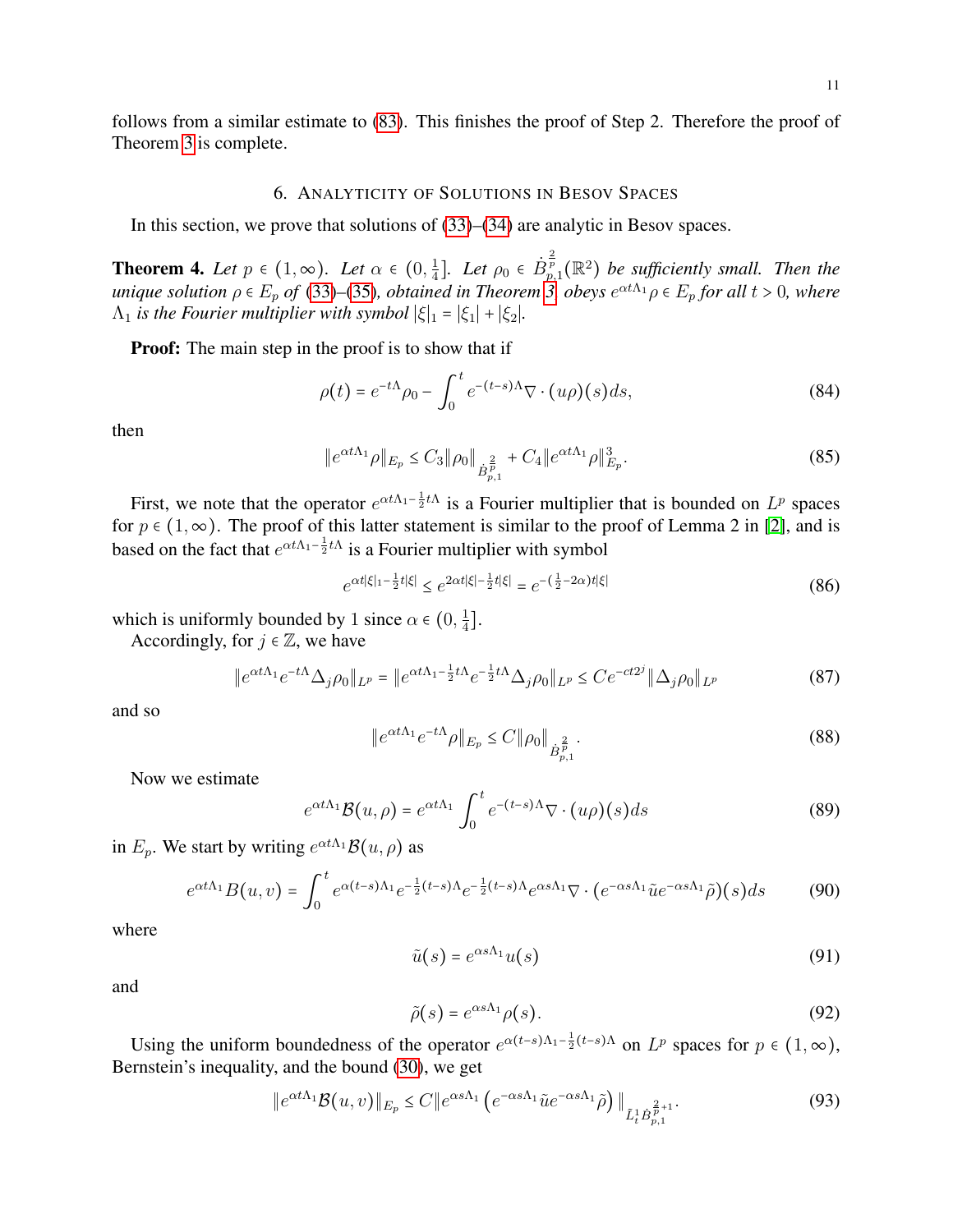Decomposing  $\Delta_j (e^{-\alpha s \Lambda_1} \tilde{u} e^{-\alpha s \Lambda_1} \tilde{\rho})$  as

$$
\Delta_j \left( e^{-\alpha s \Lambda_1} \tilde{u} e^{-\alpha s \Lambda_1} \tilde{\rho} \right) = \sum_{k \ge j-2} \Delta_j \left[ \left( e^{-\alpha s \Lambda_1} S_k \tilde{u} \right) \left( e^{-\alpha s \Lambda_1} \Delta_k \tilde{\rho} \right) \right] + \sum_{k \ge j-2} \Delta_j \left[ \left( e^{-\alpha s \Lambda_1} S_{k+1} \tilde{\rho} \right) \left( e^{-\alpha s \Lambda_1} \Delta_k \tilde{u} \right) \right],
$$
\n(94)

we have

$$
\|e^{\alpha s \Lambda_1} \Delta_j \left(e^{-\alpha s \Lambda_1} \tilde{u} e^{-\alpha s \Lambda_1} \tilde{\rho}\right)\|_{L_t^1 L^p} \leq C \sum_{k \geq j-2} \|e^{\alpha s \Lambda_1} \left(e^{-\alpha s \Lambda_1} S_k \tilde{u}\right) \left(e^{-\alpha s \Lambda_1} \Delta_k \tilde{\rho}\right)\|_{L_t^1 L^p} + C \sum_{k \geq j-2} \|e^{\alpha s \Lambda_1} \left(e^{-\alpha s \Lambda_1} S_{k+1} \tilde{\rho}\right) \left(e^{-\alpha s \Lambda_1} \Delta_k \tilde{u}\right)\|_{L_t^1 L^p}.
$$
 (95)

It is shown in [\[2\]](#page-26-14) that the bilinear operator  $B_w(f, g)$  defined by

<span id="page-11-2"></span>
$$
B_w(f,g) = e^{w\Lambda_1} (e^{-w\Lambda_1} f e^{-w\Lambda_1} g)
$$
\n(96)

obeys

$$
||B_w(f,g)||_{L^p} \le C||Z_w^1fZ_w^2g||_{L^p}
$$
\n(97)

where  $C > 0$  is a positive constant depending only on p,  $Z_w^1$  and  $Z_w^2$  are bounded linear operators on  $L^p$  for  $p \in (1,\infty)$  such that their norms is independent of w. For simplicity, we drop the index w, and we write  $Z^1$  for  $Z_w^1$  and  $Z^2$  for  $Z_w^2$ .

Consequently,

$$
\|e^{\alpha s \Lambda_1} \Delta_j \left(e^{-\alpha s \Lambda_1} \tilde{u} e^{-\alpha s \Lambda_1} \tilde{\rho}\right)\|_{L_t^1 L^p} \leq C \sum_{k \geq j-2} \|Z^1 S_k \tilde{u} Z^2 \Delta_k \tilde{\rho}\|_{L_t^1 L^p} + C \sum_{k \geq j-2} \|Z^1 S_{k+1} \tilde{\rho} Z^2 \Delta_k \tilde{u}\|_{L_t^1 L^p}.
$$
\n(98)

Now we proceed as in Step 1 of the proof of Theorem [3.](#page-5-4) Indeed,

$$
\|Z^1 S_{k+1} \tilde{\rho}\|_{L_t^{\infty} L^{\infty}} \le \sum_{l \le k} 2^{l \frac{2}{p}} \|Z^1 \Delta_l \tilde{\rho}\|_{L_t^{\infty} L^p} \le C \sum_{l \le k} 2^{l \frac{2}{p}} \|\Delta_l \tilde{\rho}\|_{L_t^{\infty} L^p} \le C \|\tilde{\rho}\|_{\tilde{L}_t^{\infty} \dot{B}_{p,1}^{\frac{2}{p}}}.
$$
(99)

If we show that

<span id="page-11-0"></span>
$$
\|\Delta_k \tilde{u}\|_{L_t^1 L^p} \le C \|\tilde{\rho}\|_{L_t^{\infty} \dot{B}_{p,1}^{\frac{2}{p}}} \left( \sum_{m \ge k-2} \|\Delta_m \tilde{\rho}\|_{L_t^1 L^p} \right)
$$
(100)

and

<span id="page-11-1"></span>
$$
\|Z^1 S_k \tilde{u}\|_{L_t^{\infty} L^{\infty}} \le C \|\tilde{\rho}\|_{\tilde{L}_t^{\infty} \dot{B}_{p,1}^{\frac{2}{p}}},\tag{101}
$$

then the rest follows as in Step 1 of Theorem [3.](#page-5-4)

Hence, we proceed to prove the bounds [\(100\)](#page-11-0) and [\(101\)](#page-11-1). We note that

$$
\tilde{u} = e^{\alpha s \Lambda_1} u = e^{\alpha s \Lambda_1} \mathbb{P}(\rho R \rho) = e^{\alpha s \Lambda_1} \mathbb{P}(e^{-\alpha s \Lambda_1} \tilde{\rho} e^{-\alpha s \Lambda_1} R \tilde{\rho}). \tag{102}
$$

We decompose  $\Delta_l(e^{-\alpha s \Lambda_1} \tilde{\rho} e^{-\alpha s \Lambda_1} R \tilde{\rho})$  as

$$
\Delta_l(e^{-\alpha s\Lambda_1}\tilde{\rho}e^{-\alpha s\Lambda_1}R\tilde{\rho}) = \sum_{m \ge l-2} \Delta_l \left[ \left( e^{-\alpha s\Lambda_1}S_{m+1}\tilde{\rho} \right) \left( e^{-\alpha s\Lambda_1}\Delta_m R\tilde{\rho} \right) \right] \n+ \sum_{m \ge l-2} \Delta_l \left[ \left( e^{-\alpha s\Lambda_1}\Delta_m \tilde{\rho} \right) \left( e^{-\alpha s\Lambda_1}S_m R\tilde{\rho} \right) \right].
$$
\n(103)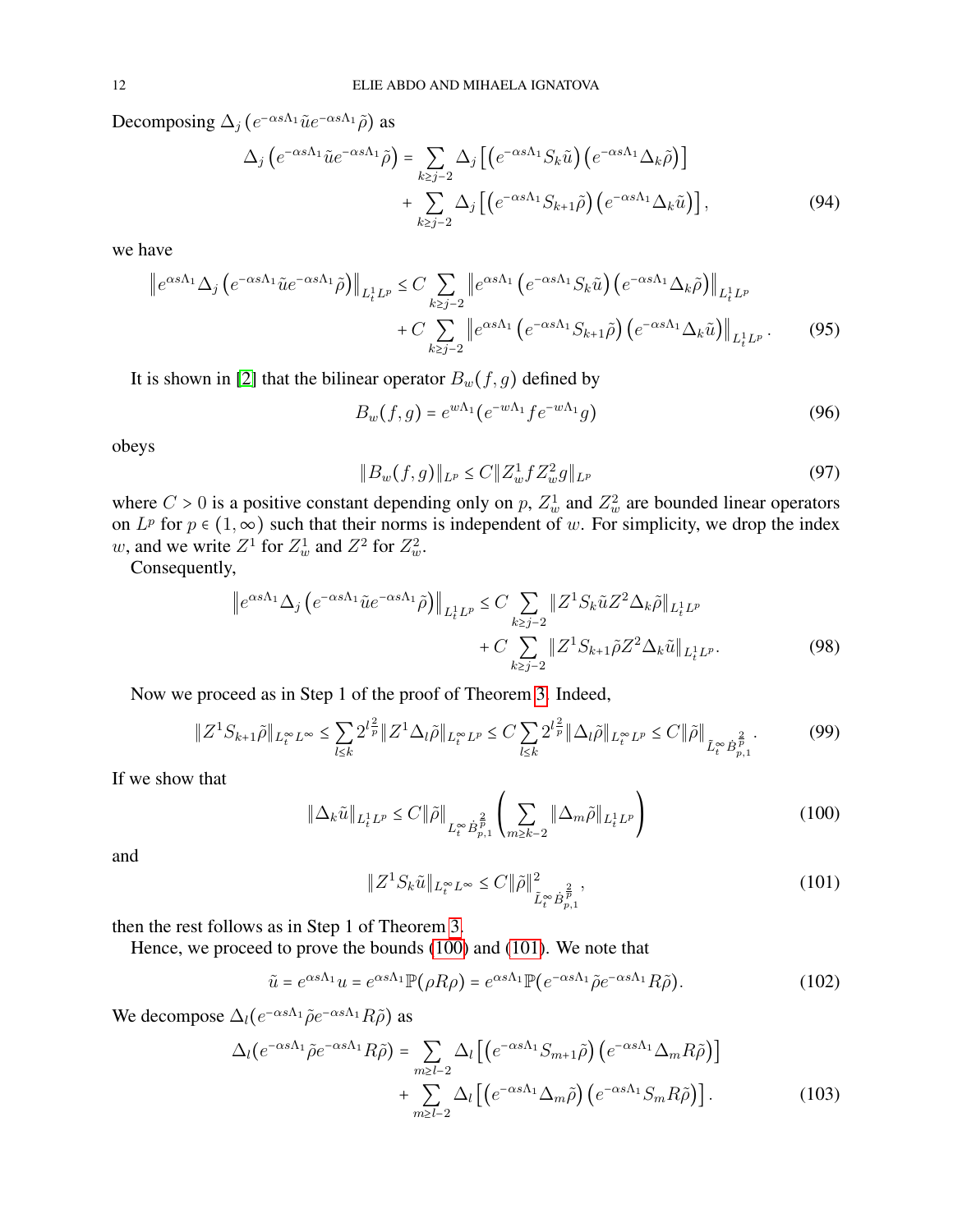In view of the boundedness of the operators  $Z^1$  and  $\mathbb{P}$ , we estimate

$$
\|Z^1 S_k \tilde{u}\|_{L_t^\infty L^\infty} \leq C \sum_{l \leq k-1} 2^{l\frac{2}{p}} \|\Delta_l \tilde{u}\|_{L_t^\infty L^p} \leq C \sum_{l \leq k-1} 2^{l\frac{2}{p}} \|\Delta_l \left[e^{\alpha s \Lambda_1} (e^{-\alpha s \Lambda_1} \tilde{\rho} e^{-\alpha s \Lambda_1} R \tilde{\rho})\right] \|_{L_t^\infty L^p}
$$
  

$$
\leq C \sum_{l \leq k-1} \sum_{m \geq l-2} 2^{l\frac{2}{p}} \|B_{\alpha s} (S_{m+1} \tilde{\rho}, \Delta_m R \tilde{\rho})\|_{L_t^\infty L^p} + C \sum_{l \leq k-1} \sum_{m \geq l-2} 2^{l\frac{2}{p}} \|B_{\alpha s} (S_m R \tilde{\rho}, \Delta_m \tilde{\rho})\|_{L_t^\infty L^p}
$$

where  $B_w(f, g)$  is defined in [\(96\)](#page-11-2). This implies that

$$
\|Z^1 S_k \tilde{u}\|_{L_t^{\infty} L^{\infty}} \leq C \sum_{l \leq k-1} \sum_{m \geq l-2} 2^{l\frac{2}{p}} \| (Z^1 S_{m+1} \tilde{\rho}) (Z^2 \Delta_m R \tilde{\rho}) \|_{L_t^{\infty} L^p} + C \sum_{l \leq k-1} \sum_{m \geq l-2} 2^{l\frac{2}{p}} \| (Z^1 S_m R \tilde{\rho}) (Z^2 \Delta_m \tilde{\rho}) \|_{L_t^{\infty} L^p}.
$$
 (104)

Now we proceed as in [\(75\)](#page-8-2) and [\(76\)](#page-9-2) and we obtain [\(101\)](#page-11-1). Finally, we estimate

$$
\|\Delta_{k}\tilde{u}\|_{L_{t}^{1}L_{p}} \leq C \|\Delta_{k}e^{\alpha s\Lambda_{1}} \left[ (e^{-\alpha s\Lambda_{1}}\tilde{\rho})(e^{-\alpha s\Lambda_{1}}R\tilde{\rho}) \right] \|_{L_{t}^{1}L^{p}}\n\leq C \sum_{m\geq k-2} \|e^{\alpha s\Lambda_{1}} \left[ (e^{-\alpha s\Lambda_{1}}S_{m+1}\tilde{\rho})(e^{-\alpha s\Lambda_{1}}\Delta_{m}R\tilde{\rho}) \right] \|_{L_{t}^{1}L^{p}}\n+ C \sum_{m\geq k-2} \|e^{\alpha s\Lambda_{1}} \left[ (e^{-\alpha s\Lambda_{1}}S_{m}R\tilde{\rho})(e^{-\alpha s\Lambda_{1}}\Delta_{m}\tilde{\rho}) \right] \|_{L_{t}^{1}L^{p}}\n= C \sum_{m\geq k-2} \|B_{\alpha s}(S_{m+1}\tilde{\rho},\Delta_{m}R\tilde{\rho})\|_{L_{t}^{1}L^{p}} + C \sum_{m\geq k-2} \|B_{\alpha s}(S_{m}R\tilde{\rho},\Delta_{m}\tilde{\rho})\|_{L_{t}^{1}L^{p}}\n\leq C \sum_{m\geq k-2} \|Z^{1}S_{m+1}\tilde{\rho}\|_{L_{t}^{\infty}L^{\infty}} \|Z^{2}\Delta_{m}R\tilde{\rho}\|_{L_{t}^{1}L^{p}} + C \sum_{m\geq k-2} \|Z^{1}S_{m}R\tilde{\rho}\|_{L_{t}^{\infty}L^{\infty}} \|Z^{2}\Delta_{m}\tilde{\rho}\|_{L_{t}^{1}L^{p}}\n\leq C \|\tilde{\rho}\|_{\tilde{L}_{t}^{\infty}B^{\frac{2}{p}}_{p,1}} \left( \sum_{m\geq k-2} \|\Delta_{m}\tilde{\rho}\|_{L_{t}^{1}L^{p}} \right)
$$
\n(105)

which proves [\(100\)](#page-11-0). This ends the proof of Theorem [4.](#page-10-1)

# 7. REGULARITY OF SOLUTIONS FOR SMALL INITIAL DATA

<span id="page-12-0"></span>In this section, we study the regularity of solutions of [\(33\)](#page-4-1)–[\(35\)](#page-4-2) for small initial data. We use the following lemma:

<span id="page-12-3"></span>**Lemma 1.** Let  $j \in \mathbb{Z}$ ,  $t > 0$ ,  $\alpha \in [0, 1)$ ,  $c > 0$ . Then there is a positive constant  $C > 0$  that depends *on* α *but does not dependent of* j *and* t *such that the estimate*

<span id="page-12-2"></span>
$$
\int_0^t 2^j e^{-c(t-s)2^j} s^{-\alpha} ds \le Ct^{-\alpha}
$$
 (106)

*holds.*

Proof: We split the given integral into the sum

$$
\int_0^t 2^j e^{-c(t-s)2^j} s^{-\alpha} ds = \int_0^{\frac{t}{2}} 2^j e^{-c(t-s)2^j} s^{-\alpha} ds + \int_{\frac{t}{2}}^t 2^j e^{-c(t-s)2^j} s^{-\alpha} ds. \tag{107}
$$

Using the fact that  $2^j e^{-c(t-s)2^j} \leq C(t-s)^{-1}$  for all  $s \in [0, \frac{t}{2}]$  $\frac{t}{2}$ , we estimate

<span id="page-12-1"></span>
$$
\int_0^{\frac{t}{2}} 2^j e^{-c(t-s)2^j} s^{-\alpha} ds \le C \int_0^{\frac{t}{2}} (t-s)^{-1} s^{-\alpha} ds \le Ct^{-1} \int_0^{\frac{t}{2}} s^{-\alpha} ds \le C_{\alpha} t^{-\alpha}.
$$
 (108)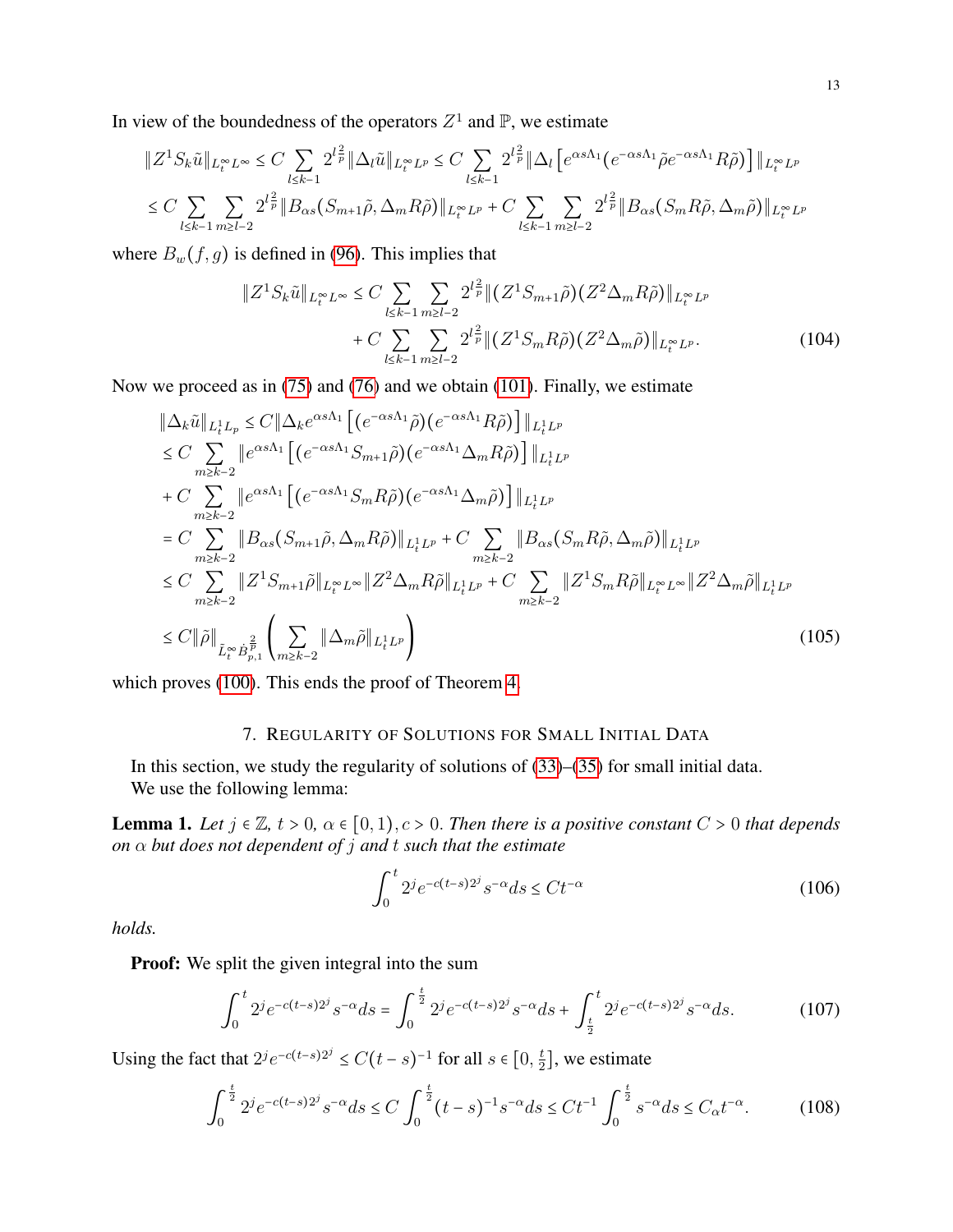Using the fact that  $s^{-\alpha} \leq 2^{\alpha} t^{-\alpha}$  for all  $s \in \left[\frac{t}{2}\right]$  $(\frac{t}{2}, t]$ , we estimate

<span id="page-13-0"></span>
$$
\int_{\frac{t}{2}}^{t} 2^{j} e^{-c(t-s)2^{j}} s^{-\alpha} ds \le C_{\alpha} t^{-\alpha} \int_{\frac{t}{2}}^{t} 2^{j} e^{-c(t-s)2^{j}} ds = C_{\alpha} t^{-\alpha} \left[ 1 - e^{-2^{j-1}ct} \right] \le C_{\alpha} t^{-\alpha}.
$$
 (109)

Adding [\(108\)](#page-12-1) and [\(109\)](#page-13-0), we obtain [\(106\)](#page-12-2).

<span id="page-13-2"></span>**Theorem 5.** Let  $\alpha \in [0,1), \beta > 0$ . Let  $\rho_0 \in \dot{B}_{2,1}^1(\mathbb{R}^2) \cap \dot{B}_{\infty,\infty}^{\beta-\alpha}(\mathbb{R}^2)$  be sufficiently small. Then *there is a positive constant* C > 0 *depending on the initial data such that the unique solution* ρ *of* [\(33\)](#page-4-1)*–*[\(35\)](#page-4-2) *satisfies*

$$
\sup_{t>0} t^{\alpha} \|\rho(t)\|_{\dot{B}^{\beta}_{\infty,\infty}} \leq C. \tag{110}
$$

Proof: We consider the approximating initial value problem [\(49\)](#page-5-5) whose solution is given by

$$
\rho^{(n)}(t) = e^{-t\Lambda}\rho_0 - \mathcal{B}(u^{(n-1)}, \rho^{(n-1)})
$$
\n(111)

where  $\beta$  is the bilinear form defined by

$$
\mathcal{B}(v,\theta) = \int_0^t e^{-(t-s)\Lambda} \nabla \cdot (v\theta)(s) ds.
$$
 (112)

First, we estimate

$$
t^{\alpha}2^{j\beta} \|e^{-t\Lambda}\Delta_j\rho_0\|_{L^{\infty}} \le Ct^{\alpha}e^{-ct2^{j}}2^{j\beta} \|\Delta_j\rho_0\|_{L^{\infty}} \le C2^{-j\alpha}2^{j\beta} \|\Delta_j\rho_0\|_{L^{\infty}} \le C \|\rho_0\|_{\dot{B}^{\beta-\alpha}_{\infty,\infty}}
$$
(113)

in view of [\(30\)](#page-3-0) and the bound  $x^{\alpha}e^{-x} \leq C$  that holds for all  $x \geq 0$ .

We show that

<span id="page-13-1"></span>
$$
\sup_{t>0} \left\{ t^{\alpha} \| \mathcal{B}(u^{(n-1)}, \rho^{(n-1)}) (t) \|_{\dot{B}^{\beta}_{\infty,\infty}} \right\} \leq C \| \rho^{(n-1)} \|_{\tilde{L}^{\infty}_{t} \dot{B}^{\frac{2}{p}}_{p,1}}^{2} \sup_{t>0} \left\{ t^{\alpha} \| \rho^{(n-1)} (t) \|_{\dot{B}^{\beta}_{\infty,\infty}} \right\}.
$$
 (114)

We start by applying  $\Delta_j$  to  $\mathcal{B}(u^{(n-1)}, \rho^{n-1})$ , we use the paraproduct decomposition

$$
\Delta_j(u^{(n-1)}\rho^{(n-1)}) = \sum_{k \ge j-2} \Delta_j(S_k u^{(n-1)} \Delta_k \rho^{(n-1)}) + \sum_{k \ge j-2} \Delta_j(S_{k+1}\rho^{(n-1)} \Delta_k u^{(n-1)}),\tag{115}
$$

and we obtain

$$
\Delta_j \mathcal{B}(u^{(n-1)}, \rho^{(n-1)}) = \mathcal{B}_{1,j}(u^{(n-1)}, \rho^{(n-1)}) + \mathcal{B}_{2,j}(u^{(n-1)}, \rho^{(n-1)})
$$
(116)

where

$$
\mathcal{B}_{1,j}(u^{(n-1)},\rho^{(n-1)}) = \int_0^t e^{-(t-s)\Lambda} \nabla \cdot \left[ \sum_{k \ge j-2} \Delta_j (S_k u^{(n-1)} \Delta_k \rho^{(n-1)}) \right] (s) ds, \tag{117}
$$

$$
\mathcal{B}_{2,j}(u^{(n-1)},\rho^{(n-1)}) = \int_0^t e^{-(t-s)\Lambda} \nabla \cdot \left[ \sum_{k \ge j-2} \Delta_j (S_{k+1}\rho^{(n-1)} \Delta_k u^{(n-1)}) \right] (s) ds. \tag{118}
$$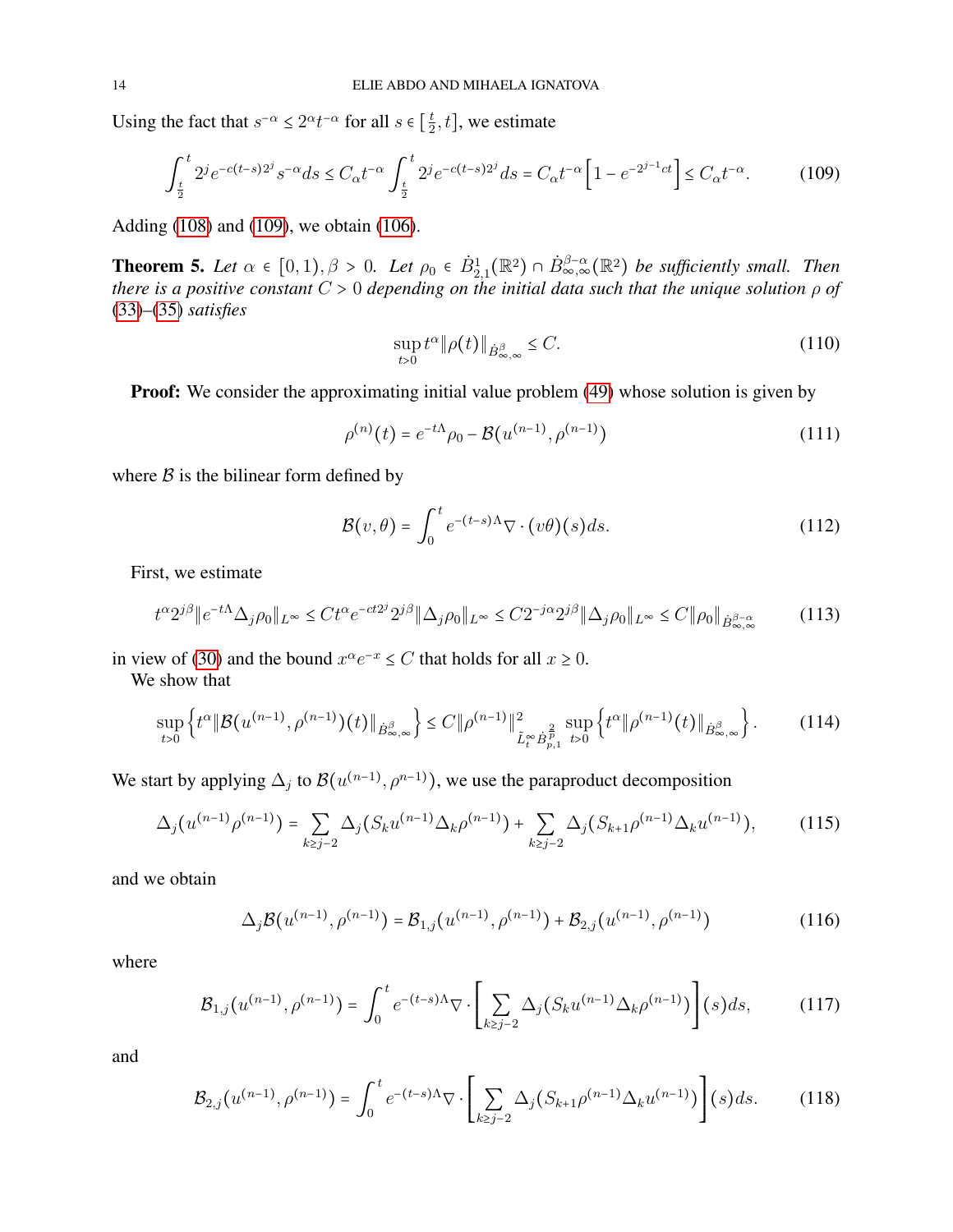In view of Bernstein's inequality [\(27\)](#page-3-1), the bounds [\(30\)](#page-3-0) and [\(65\)](#page-7-0), and Lemma [1,](#page-12-3) we estimate

$$
2^{j\beta} \|\mathcal{B}_{1,j}(u^{(n-1)},\rho^{(n-1)})\|_{L^{\infty}} \leq C 2^{j\beta} 2^j \int_0^t e^{-c(t-s)2^j} \left[ \sum_{k \geq j-2} \|S_k u^{(n-1)}\|_{L^{\infty}} \|\Delta_k \rho^{(n-1)}\|_{L^{\infty}} \right] ds
$$
  
\n
$$
\leq C \|\rho^{(n-1)}\|_{\tilde{L}_t^{\infty} \dot{B}_{2,1}^1}^2 \left\{ \int_0^t \left( 2^j e^{-c(t-s)2^j} s^{-\alpha} \right) \left( \sum_{k \geq j-2} 2^{-(k-j)\beta} s^{\alpha} 2^{k\beta} \|\Delta_k \rho^{(n-1)}\|_{L^{\infty}} \right) ds \right\}
$$
  
\n
$$
\leq C \|\rho^{(n-1)}\|_{\tilde{L}_t^{\infty} \dot{B}_{2,1}^1}^2 \sup_{t>0} \left\{ t^{\alpha} \|\rho^{(n-1)}\|_{\dot{B}_{\infty,\infty}^{\beta}} \right\} \int_0^t 2^j e^{-c(t-s)2^j} s^{-\alpha} ds
$$
  
\n
$$
\leq Ct^{-\alpha} \|\rho^{(n-1)}\|_{\tilde{L}_t^{\infty} \dot{B}_{2,1}^1}^2 \sup_{t>0} \left\{ t^{\alpha} \|\rho^{(n-1)}\|_{\dot{B}_{\infty,\infty}^{\beta}} \right\}, \tag{119}
$$

hence

$$
t^{\alpha} 2^{j\beta} \| \mathcal{B}_{1,j}(u^{(n-1)}, \rho^{(n-1)}) \|_{L^{\infty}} \le C \| \rho^{(n-1)} \|_{\tilde{L}_t^{\infty} \dot{B}_{2,1}}^{1} \sup_{t>0} \left\{ t^{\alpha} \| \rho^{(n-1)} \|_{\dot{B}_{\infty,\infty}^{\beta}} \right\}.
$$
 (120)

Now, we estimate  $2^{j\beta}$   $\|\mathcal{B}_{2,j}(u^{(n-1)}, \rho^{(n-1)})\|_{L^{\infty}}$ . We note first that

<span id="page-14-0"></span>
$$
\sum_{k\geq j-2} s^{\alpha} 2^{j\beta} \|\Delta_{k} u^{(n-1)}\|_{L^{\infty}} \leq C \sum_{k\geq j-2} s^{\alpha} 2^{j\beta} \|\Delta_{k} (\rho^{(n-1)} R \rho^{(n-1)})\|_{L^{\infty}}
$$
\n
$$
\leq C \sum_{k\geq j-2} s^{\alpha} 2^{j\beta} \left( \sum_{l\geq k-2} \|S_{l+1} \rho^{(n-1)}\|_{L^{\infty}} \|\Delta_{l} R \rho^{(n-1)}\|_{L^{\infty}} \right)
$$
\n
$$
+ C \sum_{k\geq j-2} s^{\alpha} 2^{j\beta} \left( \sum_{l\geq k-2} \|S_{l} R \rho^{(n-1)}\|_{L^{\infty}} \|\Delta_{l} \rho^{(n-1)}\|_{L^{\infty}} \right)
$$
\n
$$
\leq C \|\rho^{(n-1)}\|_{\tilde{L}_{t}^{\infty} \dot{B}_{2,1}^{1}} \sum_{k\geq j-2} \sum_{l\geq k-2} 2^{-(l-j)\beta} s^{\alpha} 2^{l\beta} \|\Delta_{l} \rho^{(n-1)}\|_{L^{\infty}}
$$
\n
$$
= C \|\rho^{(n-1)}\|_{\tilde{L}_{t}^{\infty} \dot{B}_{2,1}^{1}} \sum_{l\geq j-4} \sum_{j-2\leq k\leq l+2} 2^{-(l-j)\beta} s^{\alpha} 2^{l\beta} \|\Delta_{l} \rho^{(n-1)}\|_{L^{\infty}}
$$
\n
$$
= C \|\rho^{(n-1)}\|_{\tilde{L}_{t}^{\infty} \dot{B}_{2,1}^{1}} \sum_{l\geq j-4} (l-j+5) 2^{-(l-j)\beta} s^{\alpha} 2^{l\beta} \|\Delta_{l} \rho^{(n-1)}\|_{L^{\infty}}
$$
\n
$$
\leq C \|\rho^{(n-1)}\|_{\tilde{L}_{t}^{\infty} \dot{B}_{2,1}^{1}} \sup_{t>0} \left\{ t^{\alpha} \|\rho^{(n-1)}\|_{\dot{B}_{\infty,\infty}^{\beta}} \right\}.
$$
\n(121)

Here, we have used the boundedness of the Leray projector in Besov spaces, the paraproduct decomposition [\(70\)](#page-8-1), the bound [\(65\)](#page-7-0), Fubini's theorem, and Young's convolution inequality. This implies

$$
2^{j\beta} \|\mathcal{B}_{2,j}(u^{(n-1)},\rho^{(n-1)})\|_{L^{\infty}} \le C2^{j\beta} 2^j \int_0^t e^{-c(t-s)2^j} \left[ \sum_{k \ge j-2} \|S_{k+1}\rho^{(n-1)}\|_{L^{\infty}} \|\Delta_k u^{(n-1)}\|_{L^{\infty}} \right] ds
$$
  

$$
\le C \|\rho^{(n-1)}\|_{\tilde{L}^{\infty}_{t} \dot{B}_{2,1}}^2 \sup_{t>0} \left\{ t^{\alpha} \|\rho^{(n-1)}\|_{\dot{B}^{\beta}_{\infty,\infty}} \right\} \int_0^t 2^j e^{-c(t-s)2^j} s^{-\alpha} ds
$$
  

$$
\le Ct^{-\alpha} \|\rho^{(n-1)}\|_{\tilde{L}^{\infty}_{t} \dot{B}_{2,1}}^2 \sup_{t>0} \left\{ t^{\alpha} \|\rho^{(n-1)}\|_{\dot{B}^{\beta}_{\infty,\infty}} \right\},
$$
 (122)

hence

<span id="page-14-1"></span>
$$
t^{\alpha} 2^{j\beta} \|\mathcal{B}_{2,j}(u^{(n-1)}, \rho^{(n-1)})\|_{L^{\infty}} \le C \|\rho^{(n-1)}\|_{\tilde{L}^{\infty}_{t} \dot{B}_{2,1}}^{2} \sup_{t>0} \left\{ t^{\alpha} \|\rho^{(n-1)}\|_{\dot{B}_{\infty,\infty}^{\beta}} \right\}.
$$
 (123)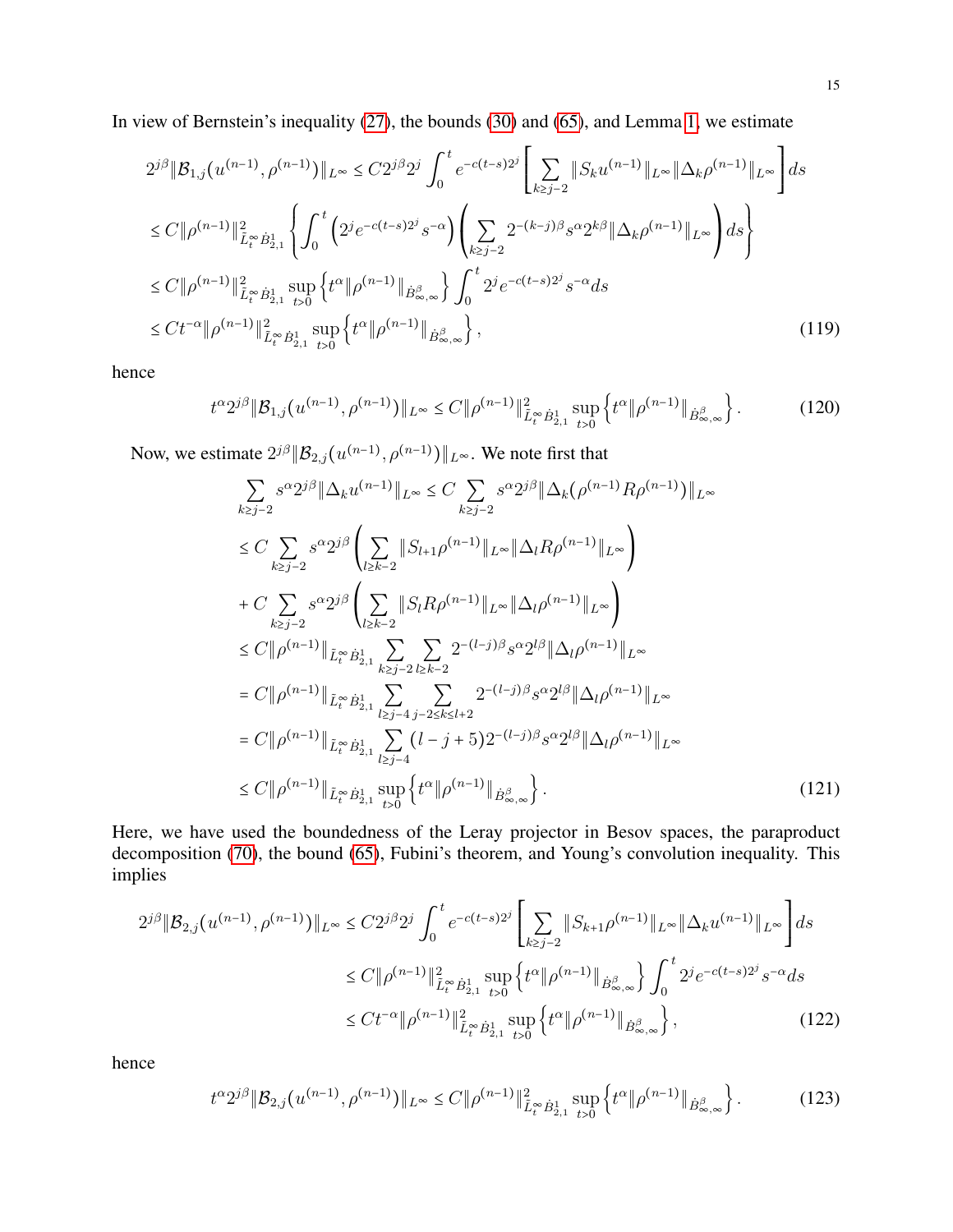Putting [\(120\)](#page-14-0) and [\(123\)](#page-14-1) together, we obtain [\(114\)](#page-13-1). Therefore,

$$
\sup_{t>0} t^{\alpha} \|\rho^{(n)}(t)\|_{\dot{B}^{\beta}_{\infty,\infty}} \leq C_3 \|\rho_0\|_{\dot{B}^{\beta-\alpha}_{\infty,\infty}} + C_4 \|\rho^{(n-1)}\|_{\tilde{L}_t^\infty \dot{B}_{2,1}}^2 \sup_{t>0} \left\{ t^{\alpha} \|\rho^{(n-1)}(t)\|_{\dot{B}^{\beta}_{\infty,\infty}} \right\}.
$$
 (124)

Now, we use the smallness of the initial data and we proceed as in Theorem [3.](#page-5-4) We omit further details.

We recall the following relationship between the inhomogeneous Besov space  $B_{\infty,\infty}^s$  and Hölder spaces:

<span id="page-15-0"></span>**Remark 3.** For  $s \in \mathbb{R}^+ \setminus \mathbb{N}$ , the inhomogeneous Besov space  $B^s_{\infty,\infty}(\mathbb{R}^2)$  coincides with the Hölder *space* C[s],s−[s](R<sup>2</sup>) *of bounded functions* f *whose derivatives of order* ∣α∣ ≤ s *are bounded and satisfy*

$$
|\partial^{\alpha} f(x) - \partial^{\alpha} f(y)| \le C|x - y|^{s - [s]}
$$
\n(125)

*for*  $|x - y| \le 1$  *(see* [\[3\]](#page-26-10)*)*.

As a consequence, we obtain the following regularity result:

<span id="page-15-1"></span>**Corollary 1.** Let  $s \ge 1$  be an integer. Let  $\rho_0 \in L^{\infty}(\mathbb{R}^2) \cap \dot{B}^1_{2,1}(\mathbb{R}^2) \cap \dot{B}^{s+\frac{1}{2}}_{\infty,\infty}(\mathbb{R}^2)$  be sufficiently *small. Let*  $\rho$  *be the unique solution of* [\(33\)](#page-4-1)–[\(35\)](#page-4-2)*. Then*  $D^{\gamma} \rho \in L^{\infty}(\mathbb{R}^2)$  *for*  $|\gamma| \leq s$ *, and its*  $L^{\infty}$  *norm is uniformly bounded in time. Moreover, for*  $|\gamma| \leq s$ ,  $D^{\gamma} \rho$  *is Hölder continuous with a uniform in time Holder bound. ¨*

**Proof:** In view of [\(24\)](#page-2-0), the bound [\(44\)](#page-5-3), and Theorem [5](#page-13-2) applied with  $\alpha = 0$  and  $\beta = s + \frac{1}{2}$  $\frac{1}{2}$ , we have

$$
\|\rho(t)\|_{B^{s+\frac{1}{2}}_{\infty,\infty}} \le C \left\{ \|\rho(t)\|_{\dot{B}^{s+\frac{1}{2}}_{\infty,\infty}} + \|\rho(t)\|_{L^{\infty}} \right\} \le C(1 + \|\rho_0\|_{L^{\infty}}) \tag{126}
$$

where  $C$  is a constant depending only on the initial data. Remark [3](#page-15-0) completes the proof of Corollary [1.](#page-15-1)

We consider the long time behavior of derivatives of solutions of [\(33\)](#page-4-1)–[\(35\)](#page-4-2) for sufficiently small initial data in Besov spaces:

**Corollary 2.** Let  $s \geq 1$  be an integer. Let  $\delta \in (0,1)$ . Let  $\rho_0 \in L^{\infty}(\mathbb{R}^2) \cap \dot{B}^1_{2,1}(\mathbb{R}^2) \cap \dot{B}^{s+\delta}_{\infty,\infty}(\mathbb{R}^2)$  be *sufficiently small. Let* ρ *be the unique solution of* [\(33\)](#page-4-1)*–*[\(35\)](#page-4-2)*. Then*

<span id="page-15-2"></span>
$$
\lim_{t \to \infty} \{ \| D^{\gamma} \rho(t) \|_{L^{\infty}} + [D^{\gamma} \rho(t)]_{\delta} \} = 0
$$
\n(127)

*for all*  $|\gamma| \leq s$ *, where* 

$$
[D^{\gamma}\rho(t)]_{\delta} = \sup_{0 < |x-y| \le 1} \frac{|D^{\gamma}\rho(y) - D^{\gamma}\rho(x)|}{|x-y|^{\delta}}.
$$
\n(128)

**Proof:** We show that  $\rho(\cdot, t) \in H^2(\mathbb{R}^2)$  in order to apply Remark [2.](#page-5-6) Indeed,

$$
\int_0^{\infty} \|\rho(t)\|_{\dot{B}_{2,2}^2} dt \le C \int_0^{\infty} \|\rho(t)\|_{\dot{B}_{2,1}^2} dt = C \int_0^{\infty} \sum_{j\in\mathbb{Z}} 2^{2j} \|\Delta_j \rho(t)\|_{L^2} dt
$$
  
=  $C \sum_{j\in\mathbb{Z}} 2^{2j} \|\Delta_j \rho(t)\|_{L^1_t L^2} = C \|\rho\|_{\tilde{L}^1_t \dot{B}_{2,1}^2} < \infty$  (129)

in view of the continuous Besov embedding [\(29\)](#page-3-5) and the monotone convergence theorem. But  $B_{2,2}^2$ coincides with the Sobolev space  $H^2$ . Thus,

$$
\|\rho(t)\|_{H^2} < \infty \tag{130}
$$

for a.e.  $t \in (0, \infty)$ , and so  $\rho(\cdot, t) \in H^2$  for a.e.  $t \in [0, \infty)$ .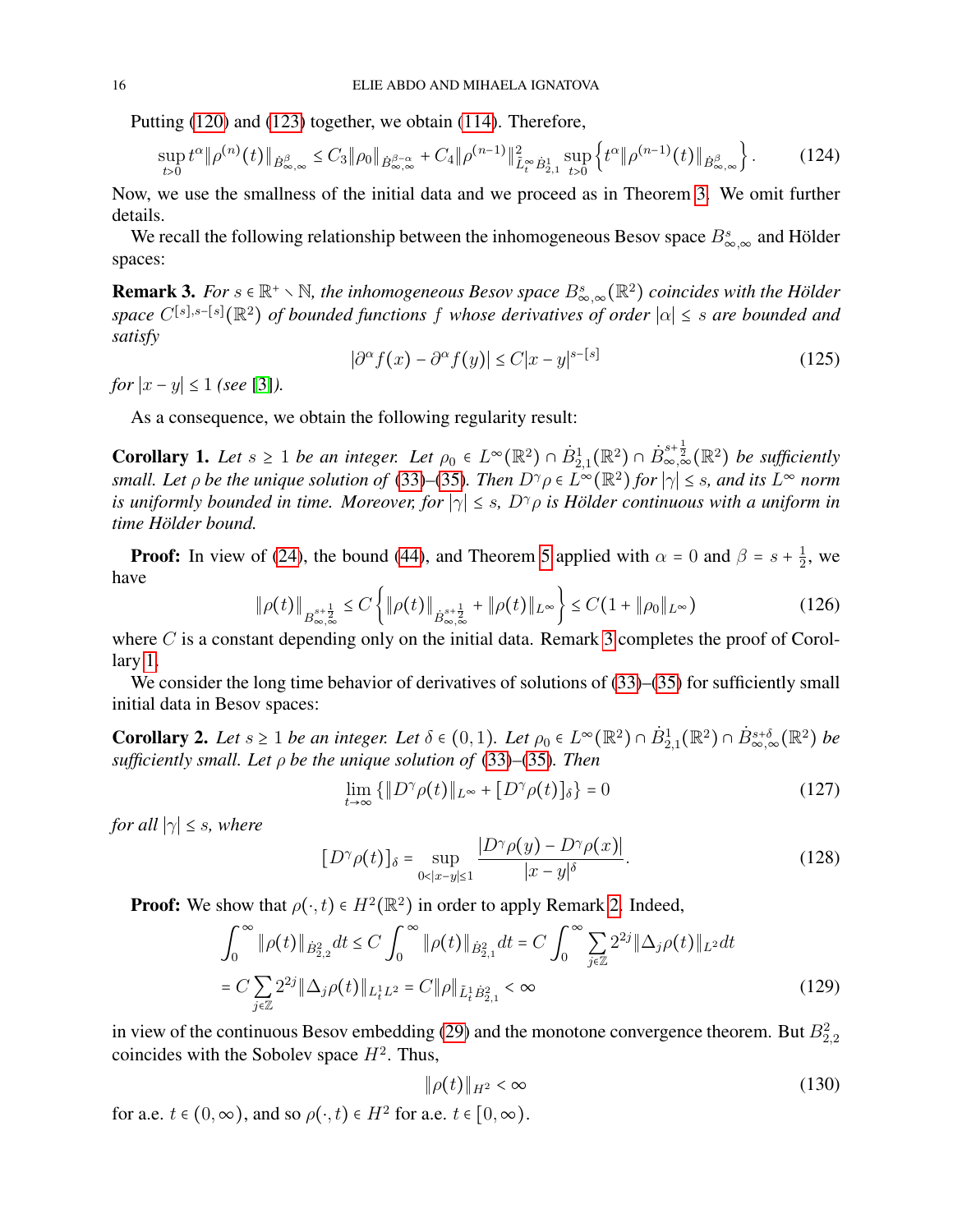$$
||D^{\gamma}\rho(t)||_{L^{\infty}} + [D^{\gamma}\rho(t)]_{\delta} \le C ||\rho(t)||_{B_{\infty,\infty}^{s+\delta}}
$$
  
\n
$$
\le C \left\{ ||\rho(t)||_{\dot{B}_{\infty,\infty}^{s+\delta}} + ||\rho(t)||_{L^{\infty}} \right\} \le C \left(\frac{1}{\sqrt{t}} + \frac{||\rho_0||_{L^{\infty}}}{1 + Ct||\rho_0||_{L^{\infty}}}\right).
$$
\n(131)

<span id="page-16-0"></span>Letting  $t \to \infty$ , we obtain [\(127\)](#page-15-2).

# 8. REGULARITY OF SOLUTIONS FOR ARBITRARY INITIAL DATA

In this section, we prove that any solution of [\(33\)](#page-4-1)–[\(35\)](#page-4-2) is smooth for arbitrary initial data, provided that it satisfies a certain regularity condition.

<span id="page-16-5"></span>**Theorem 6.** Let  $\rho$  be a weak solution of [\(33\)](#page-4-1)–[\(35\)](#page-4-2) on  $[0, \infty)$ . Let  $0 < t_0 < t < \infty$ . If

<span id="page-16-1"></span>
$$
\rho \in L^{\infty}([t_0, t]; C^{\delta}(\mathbb{R}^2)), \tag{132}
$$

*for some*  $\delta \in (0,1)$ *, then* 

$$
\rho \in C^{\infty}((t_0, t] \times \mathbb{R}^2). \tag{133}
$$

Proof: We sketch the main ideas. Let us note first that

<span id="page-16-2"></span>
$$
u \in L^{\infty}([t_0, t]; C^{\delta}(\mathbb{R}^2)).
$$
\n(134)

where

$$
u = -\mathbb{P}(\rho R \rho). \tag{135}
$$

Indeed, for any  $s \in [t_0, t]$ , we have

$$
\|u(s)\|_{C^{\delta}} \le C \|\rho(s)R\rho(s)\|_{C^{\delta}} \n\le C \|\rho(s)\|_{L^{\infty}} \|R\rho(s)\|_{L^{\infty}} + C \|\rho(s)\|_{L^{\infty}} \|R\rho(s)\|_{C^{\delta}} + C \|R\rho(s)\|_{L^{\infty}} \|\rho(s)\|_{C^{\delta}} \n\le C \|\rho(s)\|_{C^{\delta}}^2
$$
\n(136)

in view of the boundedness of the Leray projector and Riesz transforms on the Hölder space  $C^{\delta}$ . Consequently, the Hölder regularity of  $\rho$  imposed in [\(132\)](#page-16-1) gives [\(134\)](#page-16-2).

Next, we show that

<span id="page-16-3"></span>
$$
\rho \in L^{\infty}([t_0, t]; \dot{B}_{p,\infty}^{\delta_1}(\mathbb{R}^2) \cap C^{\delta_1}(\mathbb{R}^2))
$$
\n(137)

and

<span id="page-16-4"></span>
$$
u \in L^{\infty}([t_0, t]; \dot{B}_{p,\infty}^{\delta_1}(\mathbb{R}^2) \cap C^{\delta_1}(\mathbb{R}^2))
$$
\n(138)

for any  $p \ge 2$  and  $\delta_1 = \delta \left(1 - \frac{2}{p}\right)$  $\frac{2}{p}$ ). Indeed, for any  $s \in [t_0, t]$ , we have

$$
\|\rho(s)\|_{\dot{B}_{p,\infty}^{\delta_1}} = \sup_{j\in\mathbb{Z}} \left(2^{\delta_1 j} \|\Delta_j \rho(s)\|_{L^p}\right) \leq \sup_{j\in\mathbb{Z}} \left(2^{\delta_1 j} \|\Delta_j \rho(s)\|_{L^{\infty}}^{\frac{1}{p}} \|\Delta_j \rho(s)\|_{L^2}^{\frac{2}{p}}\right)
$$
  

$$
\leq C \left(\|\rho(s)\|_{\dot{B}_{\infty,\infty}^{\delta}}\right)^{1-\frac{2}{p}} \|\rho(s)\|_{L^2}^{\frac{2}{p}} \leq C \left(\|\rho(s)\|_{C^{\delta}}\right)^{1-\frac{2}{p}} \|\rho(s)\|_{L^2}^{\frac{2}{p}} \qquad (139)
$$

and similarly

$$
\|u(s)\|_{\dot{B}_{p,\infty}^{\delta_1}} \leq C \left( \|u(s)\|_{\dot{B}_{\infty,\infty}^{\delta}} \right)^{1-\frac{2}{p}} \|u(s)\|_{L^2}^{\frac{2}{p}} \leq C \left( \|u(s)\|_{C^{\delta}} \right)^{1-\frac{2}{p}} \|\rho(s)\|_{L^4}^{\frac{4}{p}}.
$$
 (140)

The last inequality holds in view of the boundedness of the Leray projector on  $L^2$  followed by an application of Hölder's inequality with exponents  $4, 4$ . The interpolation inequality

$$
\|\rho(s)\|_{L^4} \le \|\rho(s)\|_{L^\infty}^{1/2} \|\rho(s)\|_{L^2}^{1/2} \tag{141}
$$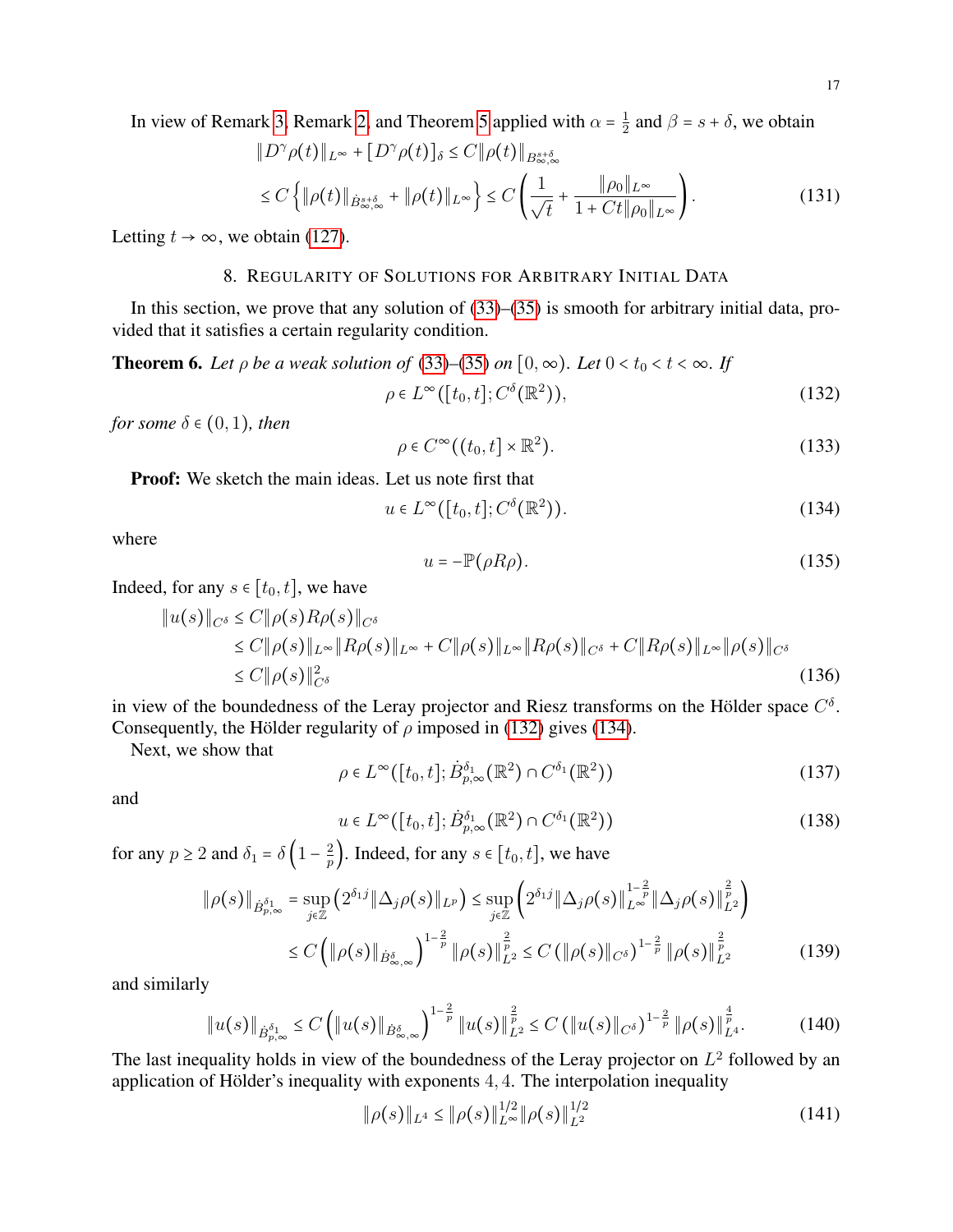together with [\(134\)](#page-16-2) and [\(132\)](#page-16-1) gives [\(137\)](#page-16-3) and [\(138\)](#page-16-4).

Now, we proceed as in [\[10\]](#page-26-16). We apply  $\Delta_j$  to [\(33\)](#page-4-1), we multiply the resulting equation by  $p|\Delta_j \rho|^{p-2}\Delta_j \rho$ , we integrate first in the space variable  $x \in \mathbb{R}^2$  and then in time from  $t_0$  to t. We obtain the bound

$$
\|\Delta_j \rho(t)\|_{L^p} \le C e^{-c2^j(t-t_0)} \|\Delta_j \rho(t_0)\|_{L^p} + C \int_{t_0}^t e^{-c2^j(t-s)} 2^{(1-2\delta_1)j} \left( \|\rho(s)\|_{C^{\delta_1}} \|u(s)\|_{\dot{B}^{\delta_1}_{p,\infty}} + \|u(s)\|_{C^{\delta_1}} \|\rho(s)\|_{\dot{B}^{\delta_1}_{p,\infty}} \right) ds
$$
(142)

(see [\[10\]](#page-26-16) for details). We multiply by  $2^{2\delta_1 j}$  and we take the  $\ell^{\infty}$  norm in j. This yields the bound

$$
\|\rho(t)\|_{\dot{B}_{p,\infty}^{2\delta_1}} \leq C \sup_{j\in\mathbb{Z}} \left\{ 2^{\delta_1 j} e^{-c2^j(t-t_0)} \right\} \|\rho(t_0)\|_{\dot{B}_{p,\infty}^{\delta_1}} + C \sup_{j\in\mathbb{Z}} \left\{ 1 - e^{-c2^j(t-t_0)} \right\} \sup_{s\in[t_0,t]} \left\{ \|\rho(s)\|_{C^{\delta_1}} \|u(s)\|_{\dot{B}_{p,\infty}^{\delta_1}} + \|u(s)\|_{C^{\delta_1}} \|\rho(s)\|_{\dot{B}_{p,\infty}^{\delta_1}} \right\}.
$$
 (143)

Therefore

$$
\rho(\cdot,t) \in \dot{B}_{p,\infty}^{2\delta_1}(\mathbb{R}^2). \tag{144}
$$

for any  $p \ge 2$ . In view of the continuous Besov embedding [\(29\)](#page-3-5), we have the continuous inclusion

$$
\dot{B}_{p,\infty}^{2\delta_1}(\mathbb{R}^2) \hookrightarrow \dot{B}_{\infty,\infty}^{2\delta_1 - \frac{2}{p}}(\mathbb{R}^2)
$$
\n(145)

for any  $p \ge 2$ . We choose  $p > \frac{2+2\delta}{\delta}$  $\frac{e^{2\delta}}{\delta}$  so that  $2\delta_1 - \frac{2}{p}$  $\frac{2}{p} > \delta_1$ , hence

$$
\rho(\cdot,t) \in \dot{B}_{p,\infty}^{\delta_2}(\mathbb{R}^2) \cap C^{\delta_2}(\mathbb{R}^2)
$$
\n(146)

where  $\delta_2 > \delta_1$ . We iterate the above process finitely many times and we obtain

$$
\rho(\cdot, t) \in C^{\gamma}(\mathbb{R}^2)
$$
\n(147)

<span id="page-17-0"></span>for some  $\gamma > 1$ . This ends the proof of Theorem [6.](#page-16-5)

### 9. PERIODIC CASE

In this section, we consider the initial value problem [\(33\)](#page-4-1)–[\(35\)](#page-4-2) posed on the torus  $\mathbb{T}^2$  with periodic boundary conditions. We assume the initial data  $\rho_0$  have zero mean. We prove existence and regularity of solutions.

<span id="page-17-1"></span>**Theorem 7.** Let  $1 \le p < \infty$ . Let  $\rho_0 \in \dot{B}_{p,1}^{\frac{2}{p}}(\mathbb{T}^2)$  be sufficiently small. We consider the functional *space* E<sup>p</sup> *defined by*

$$
E_p(\mathbb{T}^2) = \left\{ f(t) \in \mathcal{D}'_0(\mathbb{T}^2) : \|f\|_{E_p(\mathbb{T}^2)} = \|f\|_{\tilde{L}_t^\infty \dot{B}_{p,1}^{\frac{2}{p}}(\mathbb{T}^2)} + \|f\|_{\tilde{L}_t^1 \dot{B}_{p,1}^{\frac{2}{p}+1}(\mathbb{T}^2)} < \infty \right\}.
$$
 (148)

*Then* [\(33\)](#page-4-1)–[\(35\)](#page-4-2) *has a unique global in time solution*  $\rho \in E_p(\mathbb{T}^2)$ *.* 

The proof of Theorem [7](#page-17-1) follows from the proof of Theorem [3.](#page-5-4)

In view of the Besov embedding and Theorem [7,](#page-17-1) we conclude that if  $\rho_0 \in \dot{B}^1_{2,1}(\mathbb{T}^2)$  is sufficiently small, then there is a constant  $C > 0$  depending only on the initial data such that the unique solution  $\rho$  of [\(33\)](#page-4-1)–[\(35\)](#page-4-2) obeys

<span id="page-17-2"></span>
$$
\sup_{t>0} \|\nabla \rho(t)\|_{L^2(\mathbb{T}^2)} + \int_0^\infty \|\Delta \rho(t)\|_{L^2(\mathbb{T}^2)} dt \le C. \tag{149}
$$

Using this latter estimate, we end this section by showing that the  $L^2(\mathbb{T}^2)$  norm of  $\Lambda^{\frac{1}{2}}\rho$  converges exponentially in time to zero.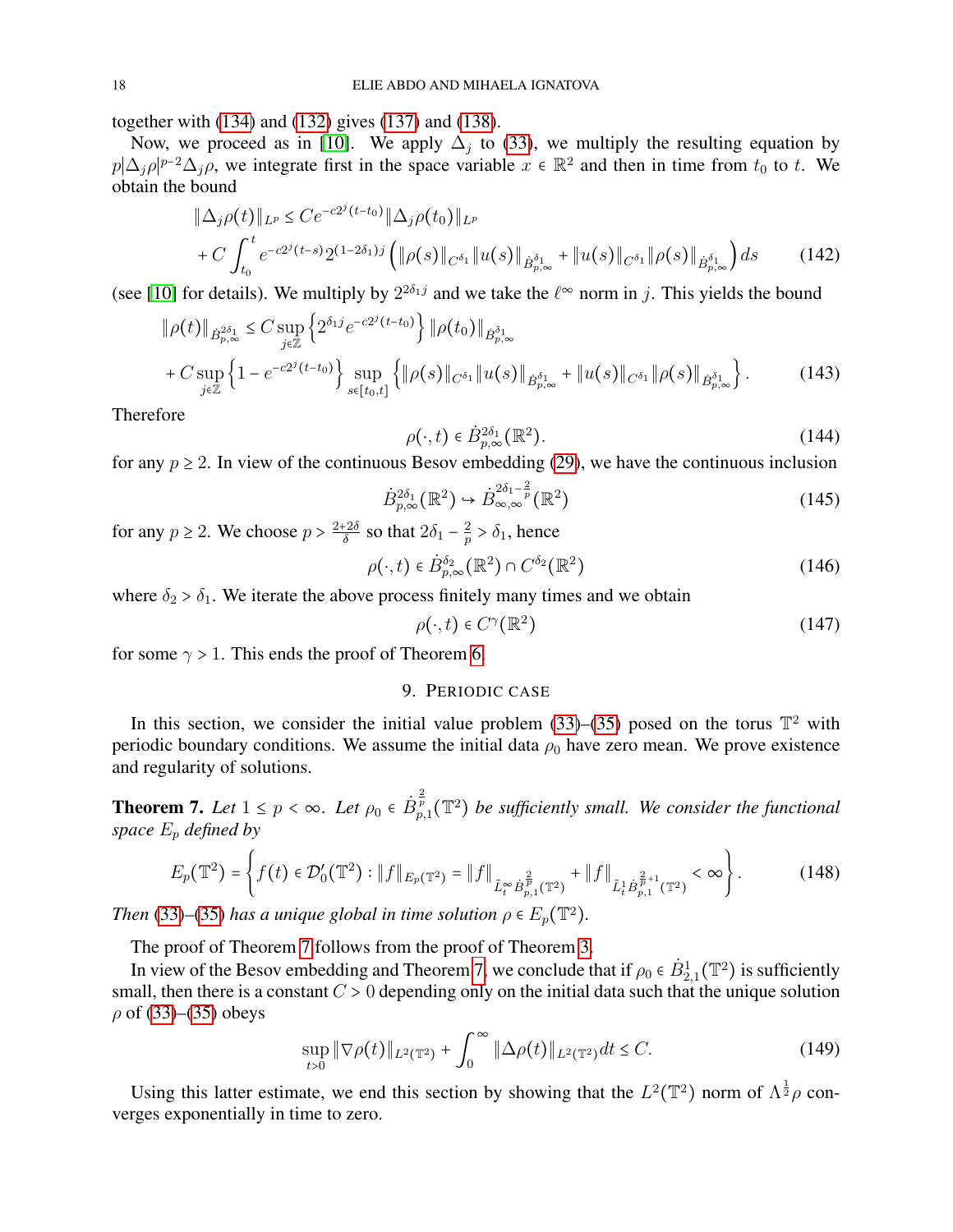<span id="page-18-2"></span>**Lemma 2.** Let  $y(t) \geq 0$  obey a differential inequality

$$
\frac{d}{dt}y + c_1y \le F_1 + F(t)
$$

*with initial datum*  $y(0) = y_0$  *with*  $F_1$  *a nonnegative constant, and*  $F(t) \ge 0$  *obeying* 

$$
\int_{t}^{t+1} F(s)ds \le g_0 e^{-c_2 t} + F_2
$$

*where*  $c_1$ ,  $c_2$ ,  $g_0$  *are positive constants and*  $F_2$  *is a nonnegative constant. Then* 

$$
y(t) \le y_0 e^{-c_1 t} + g_0 e^{c_1 + c} (t+1) e^{-ct} + \frac{1}{c_1} F_1 + \frac{e^{c_1}}{1 - e^{-c_1}} F_2
$$

*holds with*  $c = \min\{c_1, c_2\}$ .

**Corollary 3.** Let  $\rho_0 \in \dot{B}_{2,1}^1(\mathbb{T}^2)$  be sufficiently small. Then there is a constant  $C > 0$  depending *only on the initial data such that the unique solution*  $\rho$  *of* [\(33\)](#page-4-1)–[\(35\)](#page-4-2) *obeys* 

<span id="page-18-3"></span>
$$
\|\Lambda^{\frac{1}{2}}\rho(t)\|_{L^2(\mathbb{T}^2)}^2 \le Ce^{-t} \tag{150}
$$

*for all*  $t \geq 0$ *.* 

**Proof:** We take the inner product in  $L^2(\mathbb{T}^2)$  of [\(33\)](#page-4-1) with  $\Lambda \rho$  to obtain

$$
\frac{1}{2}\frac{d}{dt}\|\Lambda^{\frac{1}{2}}\rho(t)\|_{L^{2}(\mathbb{T}^{2})}^{2} + \|\Lambda\rho(t)\|_{L^{2}(\mathbb{T}^{2})}^{2} = -\int_{\mathbb{T}^{2}} (u\cdot\nabla\rho)\Lambda\rho dx.
$$
 (151)

We estimate the nonlinear term

$$
\left| \int_{\mathbb{T}^2} (u \cdot \nabla \rho) \Lambda \rho dx \right| \le C \|\rho\|_{L^{\infty}(\mathbb{T}^2)} \|\rho\|_{L^4(\mathbb{T}^2)} \|\nabla \rho\|_{L^4(\mathbb{T}^2)} \|\nabla \rho\|_{L^2(\mathbb{T}^2)} \n\le C \|\rho\|_{L^4(\mathbb{T}^2)} \|\nabla \rho\|_{L^4(\mathbb{T}^2)}^2 \|\nabla \rho\|_{L^2(\mathbb{T}^2)} \n\le C \|\rho\|_{L^2(\mathbb{T}^2)}^{\frac{1}{2}} \|\nabla \rho\|_{L^2(\mathbb{T}^2)}^{\frac{5}{2}} \|\Delta \rho\|_{L^2(\mathbb{T}^2)} \tag{152}
$$

in view of the boundedness of the Leray projector and Riesz transforms on  $L^4(\mathbb{T}^2)$ , the continuous embedding  $W^{1,4}(\mathbb{T}^2) \to L^\infty(\mathbb{T}^2)$ , and the Ladyzhenskaya interpolation inequality.

Since  $H^1(\mathbb{T}^2)$  is continuously embedded in  $H^{\frac{1}{2}}(\mathbb{T}^2)$ , we have

$$
\|\Lambda^{\frac{1}{2}}\rho\|_{L^2(\mathbb{T}^2)} \le C\|\Lambda\rho\|_{L^2(\mathbb{T}^2)},\tag{153}
$$

yielding the differential inequality

<span id="page-18-1"></span>
$$
\frac{d}{dt} \|\Lambda^{\frac{1}{2}}\rho\|_{L^{2}(\mathbb{T}^{2})} + C_{1} \|\Lambda^{\frac{1}{2}}\rho\|_{L^{2}(\mathbb{T}^{2})} \leq C_{2} \|\rho\|_{L^{2}(\mathbb{T}^{2})}^{\frac{1}{2}} \|\nabla\rho\|_{L^{2}(\mathbb{T}^{2})}^{\frac{5}{2}} \|\Delta\rho\|_{L^{2}(\mathbb{T}^{2})}. \tag{154}
$$

We note that

<span id="page-18-0"></span>
$$
\|\rho(t)\|_{L^2(\mathbb{T}^2)} \le C \|\rho_0\|_{L^2(\mathbb{T}^2)} e^{-ct} \tag{155}
$$

for all  $t \ge 0$ . Indeed, we multiply [\(33\)](#page-4-1) by  $\rho$  and we integrate in the space variable. Then we use the cancellation of the nonlinear term and the continuous embedding of  $H^{\frac{1}{2}}(\mathbb{T}^2)$  in  $L^2(\mathbb{T}^2)$  to obtain

$$
\frac{d}{dt} \|\rho(t)\|_{L^2(\mathbb{T}^2)} + C \|\rho(t)\|_{L^2(\mathbb{T}^2)} \le 0 \tag{156}
$$

which gives [\(155\)](#page-18-0).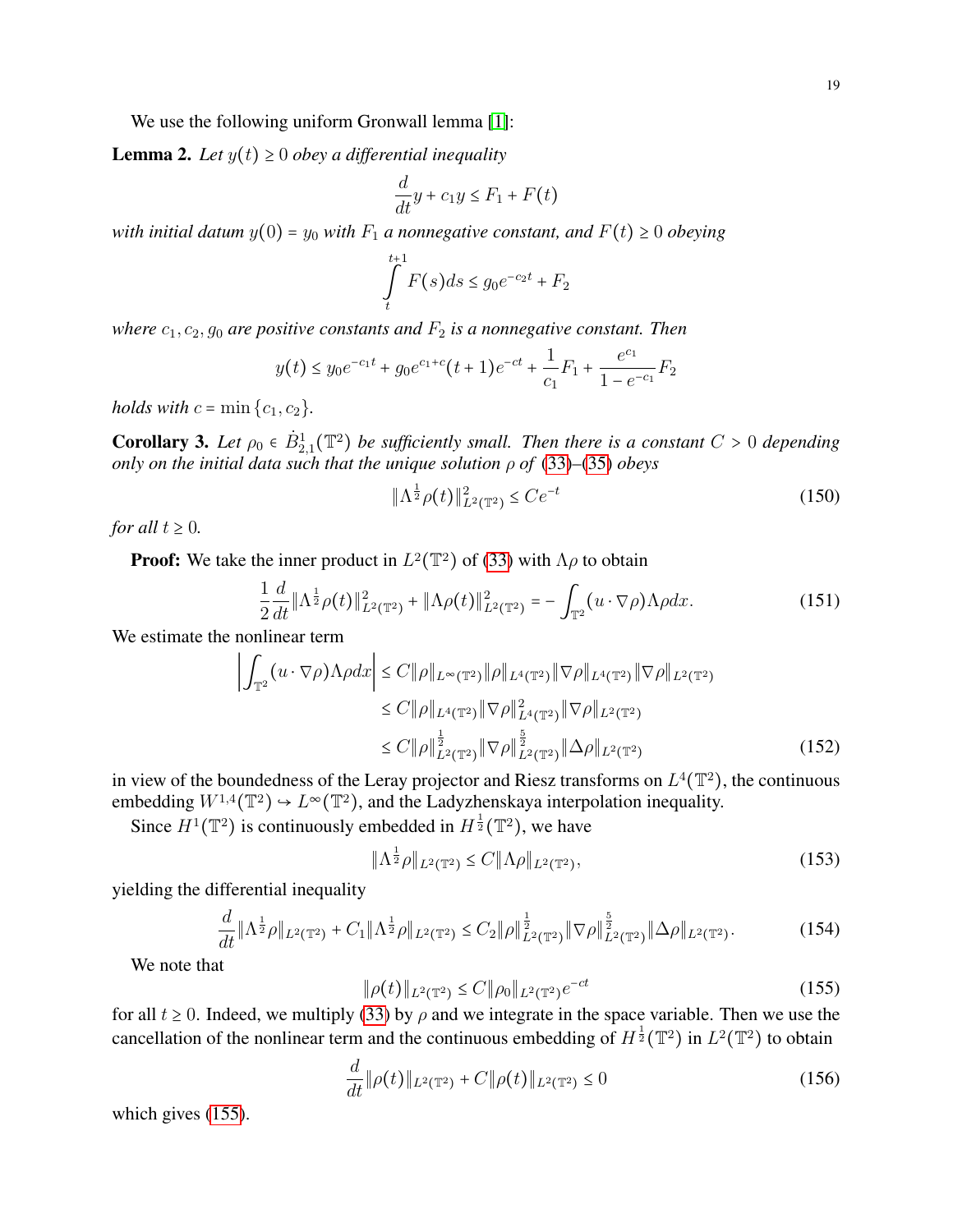Now we go back to the differential inequality [\(154\)](#page-18-1). Using the bounds [\(149\)](#page-17-2) and [\(155\)](#page-18-0) together with Lemma [2,](#page-18-2) we obtain [\(150\)](#page-18-3).

#### 10. SUBCRITICAL PERIODIC CASE

<span id="page-19-0"></span>In this section, we consider the subcritical case where the dissipation is given by  $\Lambda^{\alpha}$  for  $\alpha \in \Lambda$  $(1, 2]$ , that is, we consider the equation

<span id="page-19-1"></span>
$$
\partial_t \rho + u \cdot \nabla \rho + \Lambda^\alpha \rho = 0 \tag{157}
$$

posed on  $\mathbb{T}^2$ , where

<span id="page-19-3"></span>
$$
u = -\mathbb{P}(\rho R \rho). \tag{158}
$$

The initial data are given by

<span id="page-19-2"></span>
$$
\rho(x,0) = \rho_0(x) \tag{159}
$$

and have zero mean.

Global weak solutions exist:

**Theorem 8.** Let  $\alpha \in (1, 2]$ . Let  $T > 0$  be arbitrary. Let  $\rho_0 \in L^2(\mathbb{T}^2)$ . Then [\(157\)](#page-19-1)–[\(159\)](#page-19-2) has a weak *solution*  $\rho$  *on*  $[0, T]$  *obeying* 

$$
\frac{1}{2} \|\rho(t)\|_{L^2(\mathbb{T}^2)}^2 + \int_0^t \|\Lambda^{\frac{\alpha}{2}} \rho(s)\|_{L^2(\mathbb{T}^2)}^2 ds \le \frac{1}{2} \|\rho_0\|_{L^2(\mathbb{T}^2)}^2 \tag{160}
$$

*for*  $t \in [0, T]$ *.* 

The proof is similar to that of Theorem [1,](#page-4-6) and so we omit the details.

We note that the regularity of the initial data imposed in the critical case ( $\alpha = 1$ ), namely  $\rho_0 \in L^{2+\delta}$  for some  $\delta > 0$ , is not required in the subcritical case in view of the fact that  $\rho$  obeys

$$
\rho \in L^2(0, T; H^{\frac{\alpha}{2}}(\mathbb{T}^2)). \tag{161}
$$

The following proposition is the analogue of Proposition [3:](#page-5-7)

<span id="page-19-4"></span>**Proposition 4.** Let  $\alpha \in (1,2]$ . Let  $p > 2$  and  $\rho_0 \in L^p(\mathbb{T}^2)$ . Suppose  $\rho$  is a smooth solution of [\(157\)](#page-19-1)*–*[\(159\)](#page-19-2) *on* [0, T]*. Then*

$$
\|\rho(t)\|_{L^p(\mathbb{T}^2)} \le \|\rho_0\|_{L^p(\mathbb{T}^2)}\tag{162}
$$

*holds for all*  $t \in [0, T]$ *. Moreover, if*  $\rho_0 \in L^{\infty}(\mathbb{T}^2)$ *, then* 

 $\|\rho(t)\|_{L^{\infty}(\mathbb{T}^2)} \leq \|\rho_0\|_{L^{\infty}(\mathbb{T}^2)}$ (163)

*holds for all*  $t \in [0, T]$ *.* 

The solution of the initial value problem [\(157\)](#page-19-1)–[\(159\)](#page-19-2) with large smooth data are globally regular.

**Theorem 9.** Let  $\alpha \in (1,2]$ ,  $s > 0$ . Let  $T > 0$  be arbitrary. Let  $\rho_0 \in H^s(\mathbb{T}^2) \cap L^{\infty}(\mathbb{T}^2)$ . Then *there are positive constants*  $C_1$ ,  $C_2$  *and*  $C_3$  *depending only on*  $\|\rho_0\|_{L^\infty(\mathbb{T}^2)}$  *such that the solution of*  $(157)$ – $(158)$  *with initial data*  $\rho_0$  *exists and satisfies* 

<span id="page-19-5"></span>
$$
\|\Lambda^s \rho(t)\|_{L^2(\mathbb{T}^2)} \le \|\Lambda^s \rho_0\|_{L^2(\mathbb{T}^2)} e^{C_1 t} \tag{164}
$$

*and*

<span id="page-19-6"></span>
$$
\int_0^t \|\Lambda^{s+\frac{\alpha}{2}}\rho(\tau)\|_{L^2(\mathbb{T}^2)}^2 d\tau \le \|\Lambda^s\rho_0\|_{L^2(\mathbb{T}^2)}^2 + C_2\|\Lambda^s\rho_0\|_{L^2(\mathbb{T}^2)}^2(e^{C_3 t} - 1)
$$
\n(165)

*for*  $t \in [0, T]$ *.*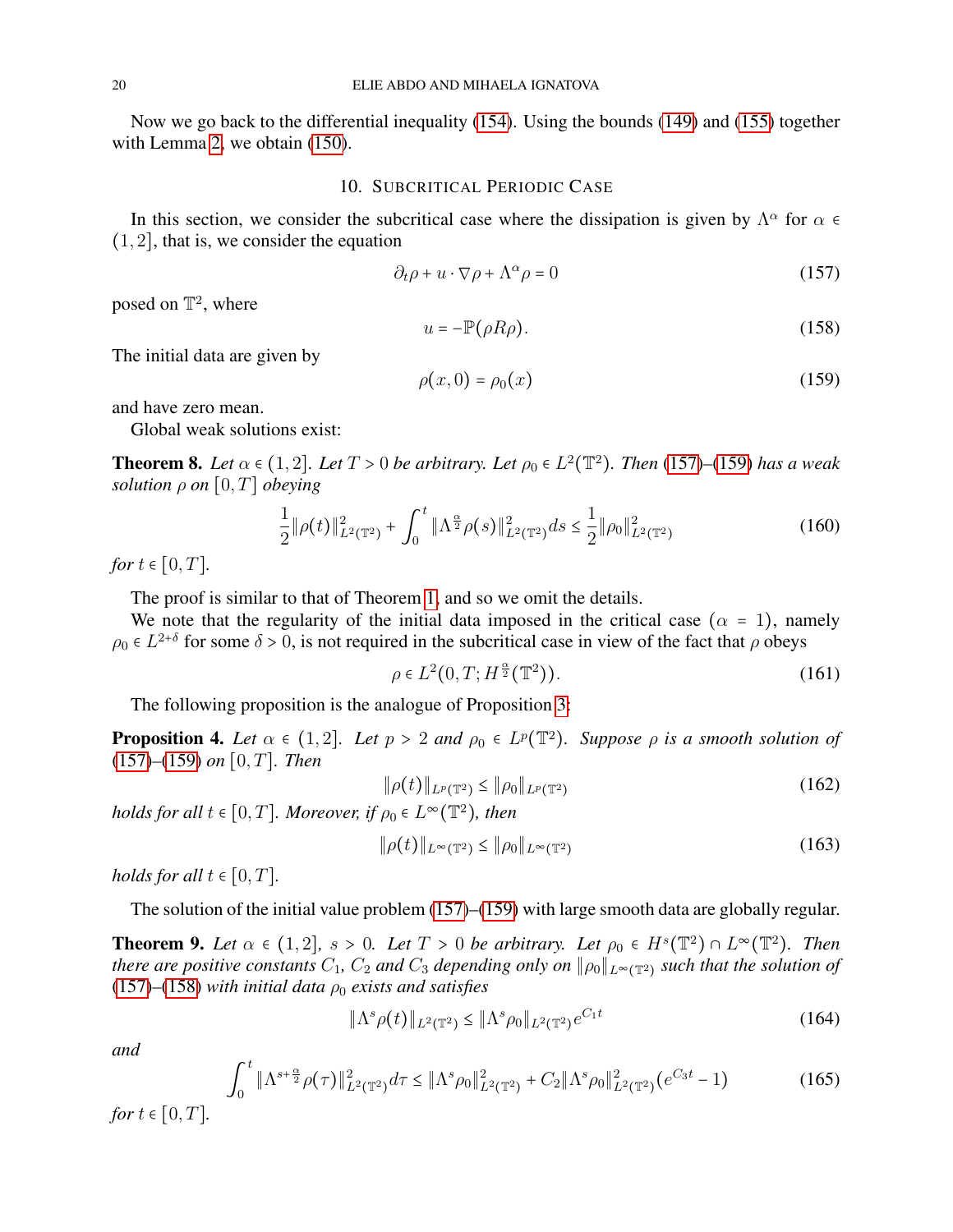**Proof:** Fix a small  $\epsilon \in (0, 1)$  such that  $\alpha \ge \epsilon + 1$ . We multiply [\(157\)](#page-19-1) by  $\Lambda^{2s}\rho$  and we integrate in the space variable over  $\mathbb{T}^2$ . We obtain the equation

$$
\frac{1}{2}\frac{d}{dt}\|\Lambda^s\rho\|_{L^2(\mathbb{T}^2)}^2 + \|\Lambda^{s+\frac{\alpha}{2}}\rho\|_{L^2(\mathbb{T}^2)}^2 = -\int_{\mathbb{T}^2} (u \cdot \nabla \rho)\Lambda^{2s}\rho dx.
$$
 (166)

We estimate the nonlinear term. Integrating by parts and using Hölder's inequality, we have

$$
\left| \int_{\mathbb{T}^2} (u \cdot \nabla \rho) \Lambda^{2s} \rho dx \right| = \left| \int_{\mathbb{T}^2} \Lambda^{s - \frac{\alpha}{2}} \nabla \cdot (u\rho) \Lambda^{s + \frac{\alpha}{2}} \rho dx \right|
$$
  
\$\leq \|\Lambda^{s - \frac{\alpha}{2} + 1}(u\rho)\|\_{L^2(\mathbb{T}^2)} \|\Lambda^{s + \frac{\alpha}{2}} \rho\|\_{L^2(\mathbb{T}^2)}. (167)

In view of the commutator estimate

<span id="page-20-0"></span>
$$
\|\Lambda^s(fg)\|_{L^p(\mathbb{T}^2)} \leq C \|g\|_{L^{p_1}(\mathbb{T}^2)} \|\Lambda^s f\|_{L^{p_2}(\mathbb{T}^2)} + C \|\Lambda^s g\|_{L^{p_3}(\mathbb{T}^2)} \|f\|_{L^{p_4}(\mathbb{T}^2)}\tag{168}
$$

that holds for any mean zero functions  $f, g \in C^{\infty}(\mathbb{T}^2), s > 0, p \in (1, \infty)$  with  $\frac{1}{p} = \frac{1}{p_1}$  $\frac{1}{p_1} + \frac{1}{p_2}$  $\frac{1}{p_2}$  = 1  $\frac{1}{p_3} + \frac{1}{p_4}$  $\frac{1}{p_4}, p_2, p_3 \in (1, \infty)$  (see [\[9\]](#page-26-6)), we estimate

$$
\|\Lambda^{s-\frac{\alpha}{2}+1}(u\rho)\|_{L^{2}(\mathbb{T}^2)} \leq C\|u\|_{L^{\frac{2}{\epsilon}}(\mathbb{T}^2)}\|\Lambda^{s-\frac{\alpha}{2}+1}\rho\|_{L^{\frac{2}{1-\epsilon}}(\mathbb{T}^2)} + C\|\rho\|_{L^{\infty}(\mathbb{T}^2)}\|\Lambda^{s-\frac{\alpha}{2}+1}u\|_{L^{2}(\mathbb{T}^2)}. \tag{169}
$$

In view of the boundedness of the Riesz transforms (and hence the Leray projector) on  $L^p(\mathbb{T}^2)$ for  $p \in (1, \infty)$  and Proposition [4,](#page-19-4) we bound

$$
\|u\|_{L^{\frac{2}{\epsilon}}(\mathbb{T}^2)} \le C \|\rho R\rho\|_{L^{\frac{2}{\epsilon}}(\mathbb{T}^2)} \le C \|\rho\|_{L^{\infty}(\mathbb{T}^2)} \|\rho\|_{L^{\frac{2}{\epsilon}}(\mathbb{T}^2)} \le C \|\rho\|_{L^{\infty}(\mathbb{T}^2)}^2 \le C \|\rho_0\|_{L^{\infty}(\mathbb{T}^2)}^2. \tag{170}
$$

By the commutator estimate [\(168\)](#page-20-0), we have

$$
\|\Lambda^{s-\frac{\alpha}{2}+1}u\|_{L^{2}(\mathbb{T}^{2})} \leq C\|\Lambda^{s-\frac{\alpha}{2}+1}(\rho R\rho)\|_{L^{2}(\mathbb{T}^{2})}
$$
  
\n
$$
\leq C\|\rho\|_{L^{\infty}(\mathbb{T}^{2})}\|\Lambda^{s-\frac{\alpha}{2}+1}R\rho\|_{L^{2}(\mathbb{T}^{2})} + C\|R\rho\|_{L^{\frac{2}{\epsilon}}(\mathbb{T}^{2})}\|\Lambda^{s-\frac{\alpha}{2}+1}\rho\|_{L^{\frac{2}{1-\epsilon}}(\mathbb{T}^{2})}
$$
  
\n
$$
\leq C\|\rho_{0}\|_{L^{\infty}(\mathbb{T}^{2})}\|\Lambda^{s-\frac{\alpha}{2}+1}\rho\|_{L^{2}(\mathbb{T}^{2})} + C\|\rho_{0}\|_{L^{\infty}(\mathbb{T}^{2})}\|\Lambda^{s-\frac{\alpha}{2}+1}\rho\|_{L^{\frac{2}{1-\epsilon}}(\mathbb{T}^{2})}
$$
\n(171)

Hence

$$
\|\Lambda^{s-\frac{\alpha}{2}+1}(u\rho)\|_{L^{2}(\mathbb{T}^2)} \leq C\|\rho_0\|_{L^{\infty}(\mathbb{T}^2)}^2 \|\Lambda^{s-\frac{\alpha}{2}+1}\rho\|_{L^{\frac{2}{1-\epsilon}}(\mathbb{T}^2)} + C\|\rho_0\|_{L^{\infty}(\mathbb{T}^2)}^2 \|\Lambda^{s-\frac{\alpha}{2}+1}\rho\|_{L^{2}(\mathbb{T}^2)}. \tag{172}
$$

In view of the continuous Sobolev embedding

$$
H^{\epsilon}(\mathbb{T}^2) \hookrightarrow L^{\frac{2}{1-\epsilon}}(\mathbb{T}^2),\tag{173}
$$

we obtain the bound

$$
\|\Lambda^{s-\frac{\alpha}{2}+1}(u\rho)\|_{L^{2}(\mathbb{T}^{2})} \leq C\|\rho_{0}\|_{L^{\infty}(\mathbb{T}^{2})}^{2}\|\Lambda^{s-\frac{\alpha}{2}+1+\epsilon}\rho\|_{L^{2}(\mathbb{T}^{2})}+C\|\rho_{0}\|_{L^{\infty}(\mathbb{T}^{2})}^{2}\|\Lambda^{s-\frac{\alpha}{2}+1}\rho\|_{L^{2}(\mathbb{T}^{2})}.
$$
 (174)

Using the Sobolev interpolation inequality

$$
\|\Lambda^{s_1}f\|_{L^2(\mathbb{T}^2)} \le C\|\Lambda^{s_0}f\|_{L^2(\mathbb{T}^2)}^{1-\sigma}\|\Lambda^{s_2}f\|_{L^2(\mathbb{T}^2)}^{\sigma}
$$
\n(175)

that holds for any mean zero function  $f \in H^{s_2}(\mathbb{T}^2)$  and  $s_1 = (1 - \sigma)s_0 + \sigma s_2, \sigma \in [0, 1]$ , we estimate

$$
\|\Lambda^{s-\frac{\alpha}{2}+1}\rho\|_{L^2(\mathbb{T}^2)} \le C\left(\|\Lambda^s\rho\|_{L^2(\mathbb{T}^2)}\right)^{\frac{2(\alpha-1)}{\alpha}}\left(\|\Lambda^{s+\frac{\alpha}{2}}\rho\|_{L^2(\mathbb{T}^2)}\right)^{\frac{2}{\alpha}-1} \tag{176}
$$

$$
\|\Lambda^{s-\frac{\alpha}{2}+1+\epsilon}\rho\|_{L^2(\mathbb{T}^2)} \le C\left(\|\Lambda^s\rho\|_{L^2(\mathbb{T}^2)}\right)^{\frac{2(\alpha-\epsilon-1)}{\alpha}}\left(\|\Lambda^{s+\frac{\alpha}{2}}\rho\|_{L^2(\mathbb{T}^2)}\right)^{\frac{2(\epsilon+1)}{\alpha}-1} \tag{177}
$$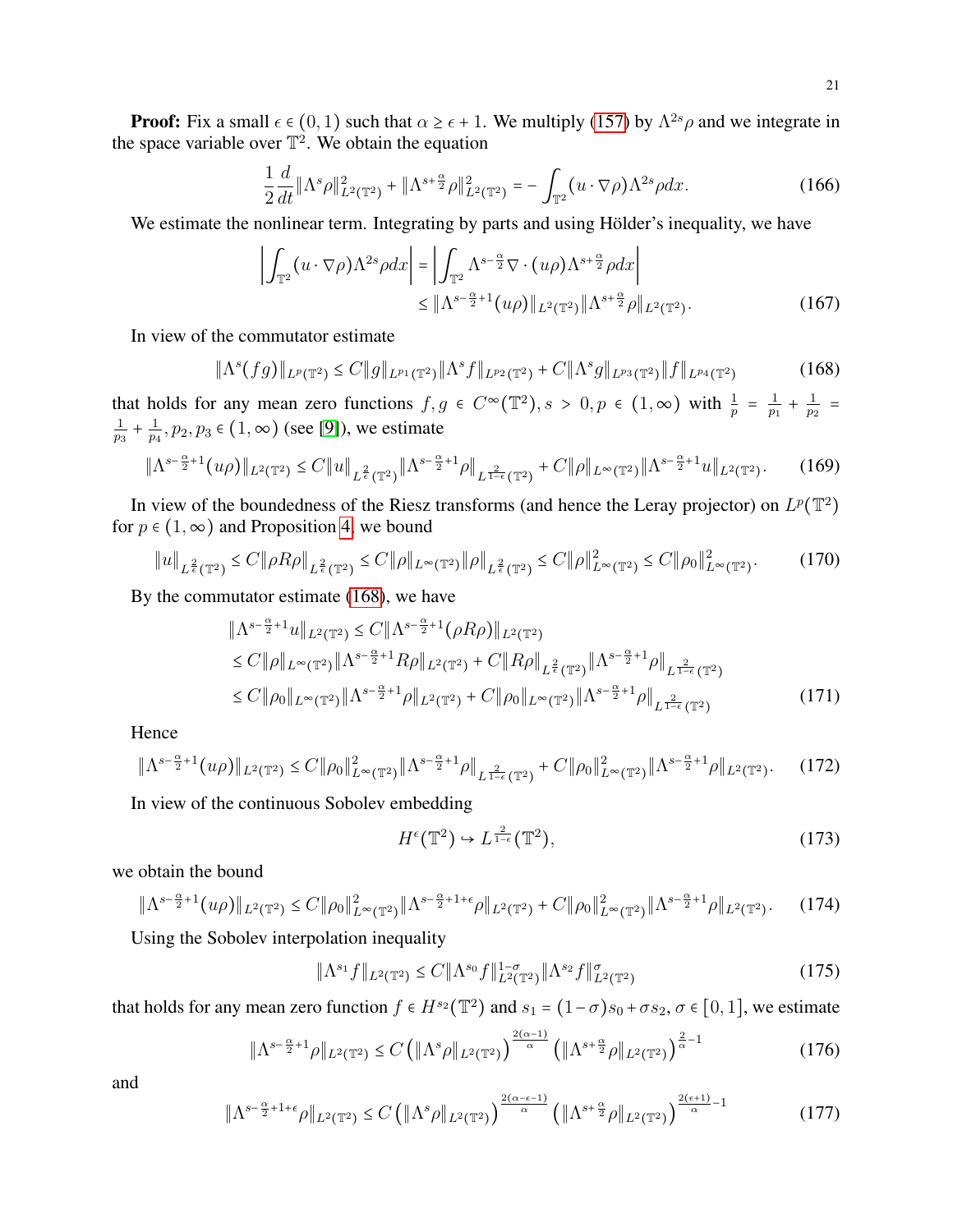Consequently,

$$
\|\Lambda^{s-\frac{\alpha}{2}+1}(u\rho)\|_{L^{2}(\mathbb{T}^{2})}\|\Lambda^{s+\frac{\alpha}{2}}\rho\|_{L^{2}(\mathbb{T}^{2})}\n\leq C\|\rho_{0}\|_{L^{\infty}(\mathbb{T}^{2})}^{2} \left(\|\Lambda^{s}\rho\|_{L^{2}(\mathbb{T}^{2})}\right)^{\frac{2(\alpha-\epsilon-1)}{\alpha}} \left(\|\Lambda^{s+\frac{\alpha}{2}}\rho\|_{L^{2}(\mathbb{T}^{2})}\right)^{\frac{2(\epsilon+1)}{\alpha}}\n+ C\|\rho_{0}\|_{L^{\infty}(\mathbb{T}^{2})}^{2} \left(\|\Lambda^{s}\rho\|_{L^{2}(\mathbb{T}^{2})}\right)^{\frac{2(\alpha-1)}{\alpha}} \left(\|\Lambda^{s+\frac{\alpha}{2}}\rho\|_{L^{2}(\mathbb{T}^{2})}\right)^{\frac{2}{\alpha}}
$$
\n(178)

By Young's inequality, we end up with

$$
\left| \int_{\mathbb{T}^2} (u \cdot \nabla \rho) \Lambda^{2s} \rho dx \right| \le C_{\rho_0} \|\Lambda^s \rho\|_{L^2(\mathbb{T}^2)}^2 + \frac{1}{2} \|\Lambda^{s + \frac{\alpha}{2}} \rho\|_{L^2(\mathbb{T}^2)}^2 \tag{179}
$$

where  $C_{\rho_0}$  is a constant depending on the  $L^{\infty}$  norm of the initial data  $\rho_0$ .

Therefore, we obtain the differential inequality,

$$
\frac{d}{dt} \|\Lambda^s \rho\|_{L^2(\mathbb{T}^2)}^2 + \|\Lambda^{s+\frac{\alpha}{2}} \rho\|_{L^2(\mathbb{T}^2)}^2 \le 2C_{\rho_0} \|\Lambda^s \rho\|_{L^2(\mathbb{T}^2)}^2 \tag{180}
$$

which gives [\(164\)](#page-19-5) and [\(165\)](#page-19-6).

We have shown existence of global smooth solutions in the subcritical case, provided that the initial data is smooth enough. No smallness condition is imposed on the size of the initial data. The solutions are also unique. The results obtained hold as well in the whole space  $\mathbb{R}^2$ .

### 11. APPENDIX A

In this appendix, we prove Proposition [2.](#page-3-6) Let  $f, g \in S_h'$  $h'$ . Bony's paraproduct gives the decomposition

$$
fg = \sum_{j\in\mathbb{Z}} S_{j-1} f \Delta_j g + \sum_{j\in\mathbb{Z}} S_{j-1} g \Delta_j f + \sum_{|j-j'|\leq 1} \Delta_j f \Delta_{j'} g.
$$
 (181)

We note that

$$
\sum_{|j-j'|\leq 1} \Delta_j f \Delta_{j'} g = \sum_{j\in \mathbb{Z}} \Delta_j f \Delta_j g + \sum_{j\in \mathbb{Z}} \Delta_j f \Delta_{j-1} g + \sum_{j\in \mathbb{Z}} \Delta_j f \Delta_{j+1} g
$$
  
\n
$$
= \sum_{j\in \mathbb{Z}} \Delta_j f \Delta_j g + \sum_{j\in \mathbb{Z}} \Delta_j f \Delta_{j-1} g + \sum_{j\in \mathbb{Z}} \Delta_{j-1} f \Delta_j g
$$
  
\n
$$
= \sum_{j\in \mathbb{Z}} (\Delta_{j-1} f + \Delta_j f) \Delta_j g + \sum_{j\in \mathbb{Z}} \Delta_j f \Delta_{j-1} g.
$$
 (182)

This implies that

$$
fg = \sum_{j \in \mathbb{Z}} S_{j+1} f \Delta_j g + \sum_{j \in \mathbb{Z}} S_j g \Delta_j f \tag{183}
$$

Now we apply  $\Delta_j$ . In view of [\(16\)](#page-2-1), we have

<span id="page-21-0"></span>
$$
k \le j - 2 \Rightarrow \Delta_j (S_k g \Delta_k f) = 0 \tag{184}
$$

<span id="page-21-1"></span>
$$
k \le j - 3 \Rightarrow \Delta_j(S_{k+1}f \Delta_k g) = 0 \tag{185}
$$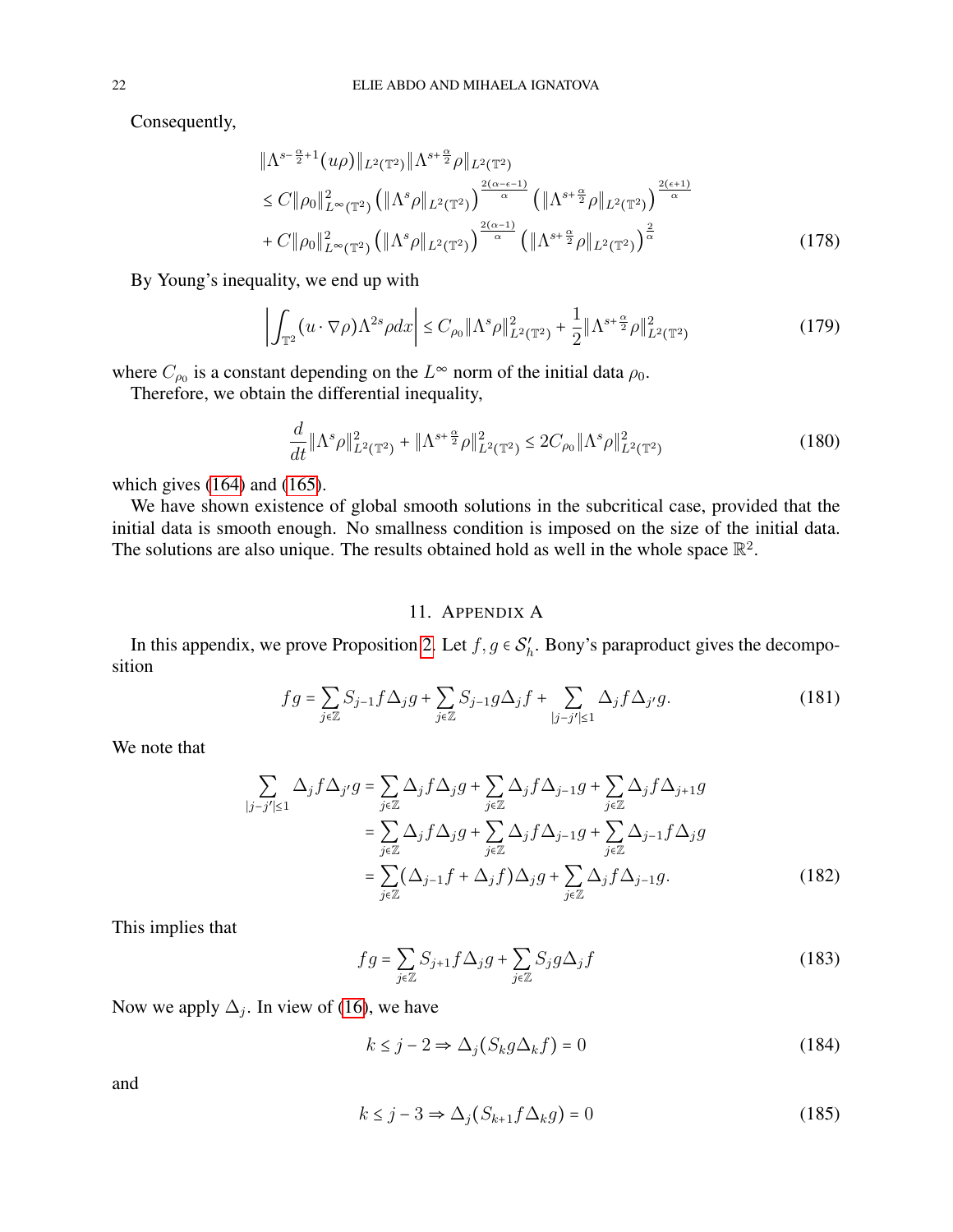Indeed,

$$
\mathcal{F}(\Delta_j(S_k g \Delta_k f)(\xi) = \Psi_j(|\xi|) \mathcal{F}(S_k g \Delta_k f)(\xi)
$$
\n
$$
= \Psi_j(|\xi|) \left\{ \sum_{l \le k-1} \int_{\mathbb{R}^2} \Psi_l(|\xi - y|) \mathcal{F}g(\xi - y) \Psi_k(|y|) \mathcal{F}f(y) dy \right\}
$$
\n
$$
= \Psi_j(|\xi|) \left\{ \sum_{l \le k-1} \int_{\frac{2k}{2} \le |y| \le \frac{2k5}{4}} \Psi_l(|\xi - y|) \mathcal{F}g(\xi - y) \Psi_k(|y|) \mathcal{F}f(y) dy \right\}
$$
\n
$$
= \Psi_j(|\xi|) \tilde{\Psi}_k(\xi)
$$
\n(186)

where

$$
\tilde{\Psi}_k(\xi) = \sum_{l \le k-1} \int_{\frac{2^k}{2} \le |y| \le \frac{2^k 5}{4}} \Psi_l(|\xi - y|) \mathcal{F}g(\xi - y) \Psi_k(|y|) \mathcal{F}f(y) dy.
$$
\n(187)

Fix  $l \leq k-1$ . Let  $y \in \mathbb{R}^2$  such that  $\frac{2^k}{2}$  $\frac{2^k}{2} \le |y| \le \frac{2^k 5}{4}$  $\frac{k_5}{4}$  and  $\Psi_l(|\xi - y|) \neq 0$ . This implies that  $|\xi - y| \leq \frac{2^l 5}{4}$  $\frac{15}{4}$ , thus

$$
|\xi| \le |\xi - y| + |y| \le \frac{2^l 5}{4} + \frac{2^{k} 5}{4} \le \frac{2^{k-1} 5}{4} + \frac{2^{k} 5}{4} = 2^{k-3} 15. \tag{188}
$$

Consequently, if  $|\xi| > 2^{k-3}15$ , then  $\Psi_l(|\xi - y|) = 0$  for all  $l \leq k-1$  and for all y satisfying  $\frac{2^k}{2}$  $\frac{2^{k}}{2} \leq |y| \leq$  $2^k5$  $\frac{k_5}{4}$ , and so  $\tilde{\Psi}_k(\xi) = 0$ . We conclude that the support of  $\tilde{\Psi}_k$  is included in the closed ball centered at 0 with radius  $2^{k-3}15$ . But the support of  $\Psi_j(|\cdot|)$  is included in the closed annulus centered at 0 with radii  $\frac{2^j}{2}$  $\frac{2^j}{2}$  and  $\frac{2^j 5}{4}$ <sup>2</sup><sub>5</sub>. Therefore, if  $k + 1 \le j - 1$ , then  $2^{k-3}15 < 2^{k+1} \le 2^{j-1}$  and so

$$
\mathcal{F}(\Delta_j(S_k g \Delta_k f)) = 0 \tag{189}
$$

which gives [\(184\)](#page-21-0). The property [\(185\)](#page-21-1) follows from a similar argument. Therefore, we obtain the decomposition

$$
\Delta_j(fg) = \sum_{k \ge j-2} \Delta_j(S_{k+1}f\Delta_k g) + \sum_{k \ge j-2} \Delta_j(S_k g \Delta_k f). \tag{190}
$$

This ends the proof of Proposition [2.](#page-3-6)

# 12. APPENDIX B

**Proof of Theorem [1:](#page-4-6)** We take the  $L^2$  inner product of [\(38\)](#page-4-3) with  $\rho^{\epsilon}$  and we obtain

<span id="page-22-0"></span>
$$
\frac{1}{2}\frac{d}{dt}\|\rho^{\epsilon}\|_{L^{2}}^{2} + \|\Lambda^{\frac{1}{2}}\rho^{\epsilon}\|_{L^{2}}^{2} + \epsilon\|\nabla\rho^{\epsilon}\|_{L^{2}}^{2} = 0.
$$
\n(191)

Here we used the fact that  $\tilde{u}^{\epsilon}$  is divergence free, which implies that

$$
(\widetilde{u}^{\epsilon} \cdot \nabla \rho^{\epsilon}, \rho^{\epsilon})_{L^2} = 0. \tag{192}
$$

Integrating [\(191\)](#page-22-0) in time from 0 to t, we obtain [\(41\)](#page-4-7). Therefore, the family  $\{\rho^{\epsilon} : \epsilon \in (0,1]\}$  is uniformly bounded in  $L^2(0,T;H^{\frac{1}{2}})$ . Moreover, we have

$$
|(\Lambda \rho^{\epsilon}, \Phi)_{L^{2}}| = |(\Lambda^{\frac{1}{2}} \rho^{\epsilon}, \Lambda^{\frac{1}{2}} \Phi)_{L^{2}}| \leq \|\Lambda^{\frac{1}{2}} \rho^{\epsilon}\|_{L^{2}} \|\Lambda^{\frac{1}{2}} \Phi\|_{L^{2}} \leq C \|\Lambda^{\frac{1}{2}} \rho^{\epsilon}\|_{L^{2}} \|\Phi\|_{H^{\frac{5}{2}}},
$$
(193)

$$
\epsilon |(-\Delta \rho^{\epsilon}, \Phi)_{L^2}| = \epsilon |(\rho^{\epsilon}, -\Delta \Phi)_{L^2}| \le C ||\rho^{\epsilon}||_{L^2} ||\Phi||_{H^{\frac{5}{2}}},
$$
\n(194)

$$
\left| \left( \widetilde{u}^{\epsilon} \cdot \nabla \rho^{\epsilon}, \Phi \right)_{L^{2}} \right| = \left| \left( \widetilde{u}^{\epsilon} \rho^{\epsilon}, \nabla \Phi \right)_{L^{2}} \right| \leq \left\| \widetilde{u}^{\epsilon} \right\|_{L^{2}} \left\| \rho^{\epsilon} \right\|_{L^{2}} \left\| \nabla \Phi \right\|_{L^{\infty}} \leq C \left\| \rho^{\epsilon} \right\|_{L^{4}}^{2} \left\| \rho^{\epsilon} \right\|_{L^{2}} \left\| \Phi \right\|_{H^{\frac{5}{2}}} \tag{195}
$$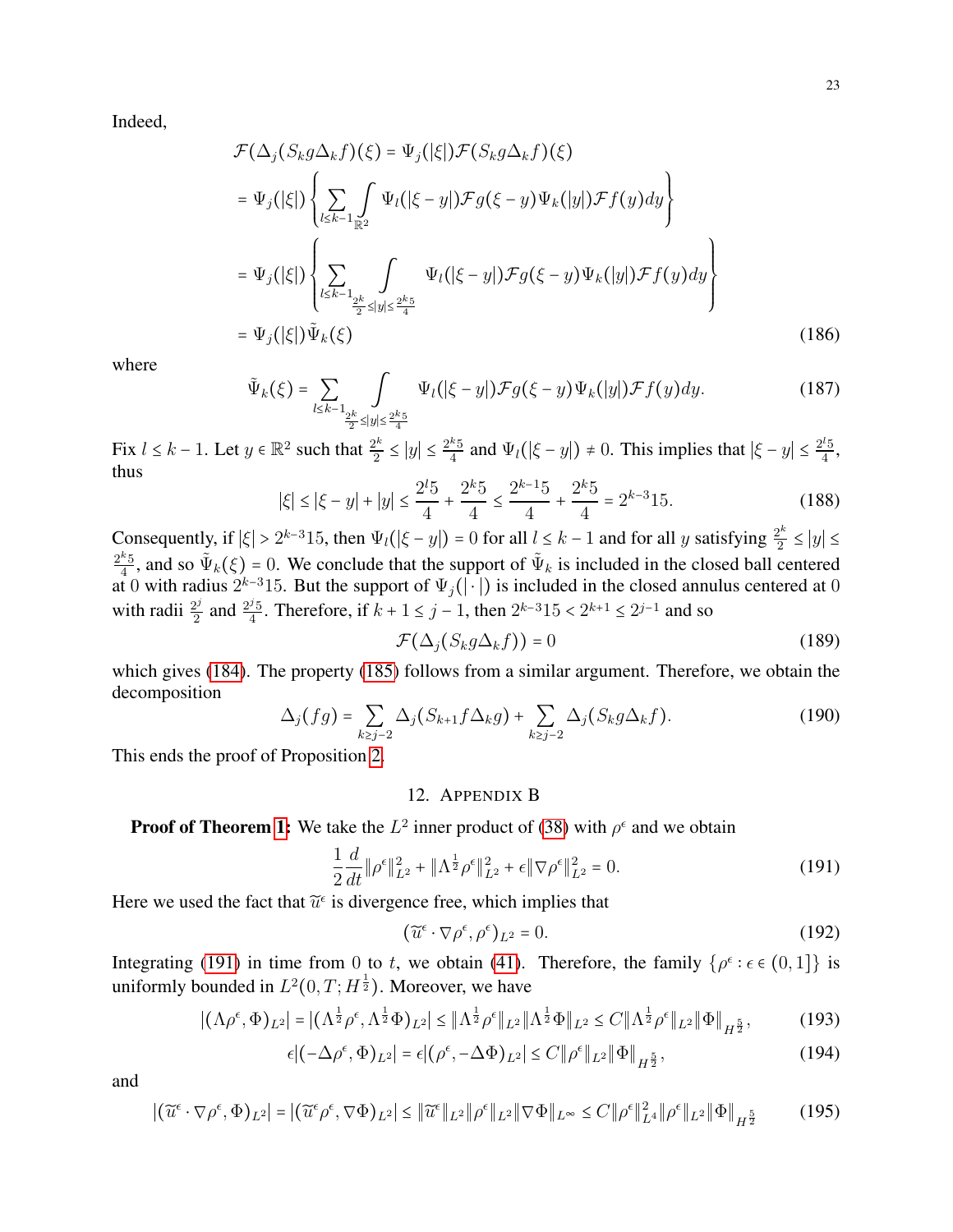for all  $\Phi \in H^{\frac{5}{2}}$ . Here we used the boundedness of the Riesz operator on  $L^4$ , and the continuous Sobolev embedding  $H^{\frac{3}{2}} \hookrightarrow L^{\infty}$ . Therefore, we obtain the bound

$$
\|\widetilde{u}^{\epsilon} \cdot \nabla \rho^{\epsilon}\|_{H^{-\frac{5}{2}}} + \|\Lambda \rho^{\epsilon}\|_{H^{-\frac{5}{2}}} + \epsilon \|\Delta \rho^{\epsilon}\|_{H^{-\frac{5}{2}}} \leq C(\|\rho^{\epsilon}\|_{L^{4}}^2 \|\rho^{\epsilon}\|_{L^{2}} + \|\rho^{\epsilon}\|_{L^{2}} + \|\Lambda^{\frac{1}{2}} \rho^{\epsilon}\|_{L^{2}}). \tag{196}
$$

In view of the continuous embedding  $H^{\frac{1}{2}} \hookrightarrow L^4$ , we conclude that the family  $\{\partial_t \rho^{\epsilon} : \epsilon \in (0,1]\}$ is uniformly bounded in  $L^1(0,T;H^{-\frac{5}{2}})$ . Now, we note that the inclusion  $H^{\frac{1}{2}} \hookrightarrow L^2$  is compact whereas the inclusion  $L^2 \hookrightarrow H^{-\frac{5}{2}}$  is continuous. Let  $\epsilon_n$  be a decreasing sequence in  $(0,1]$  con-verging to 0. By the Aubin-Lions lemma and [\(41\)](#page-4-7), the sequence  $\{\rho^{\epsilon_n}\}_{n=1}^{\infty}$  $\sum_{n=1}^{\infty}$  has a subsequence that converges strongly in  $L^2(0,T;L^2)$  and weakly in  $L^2(0,T;H^{\frac{1}{2}})$  to some function  $\rho$ . By the lower semi-continuity of the norms, we obtain [\(42\)](#page-4-8).

For simplicity of notations, we assume that  $\rho^{\epsilon}$  converges to  $\rho$  strongly in  $L^2(0,T;L^2)$  and weakly in  $L^2(0,T;H^{\frac{1}{2}})$ . We note that

$$
(\rho^{\epsilon}(t),\Phi)_{L^{2}} - (\rho_{0},\Phi)_{L^{2}} + \int_{0}^{t} (\widetilde{u}^{\epsilon} \cdot \nabla \rho^{\epsilon},\Phi)_{L^{2}} ds + \int_{0}^{t} (\Lambda^{\frac{1}{2}} \rho^{\epsilon},\Lambda^{\frac{1}{2}} \Phi)_{L^{2}} ds + \epsilon \int_{0}^{t} (\nabla \rho^{\epsilon},\nabla \Phi)_{L^{2}} ds = 0
$$
\n(197)

holds for all  $\Phi \in H^{\frac{5}{2}}$  and  $t \in [0,T]$ . Without loss of generality, we may assume that  $\rho^{\epsilon}$  converges  $\rho$ in  $L^2$  for a.e.  $t \in [0, T]$ , and so

$$
|(\rho^{\epsilon}(t), \Phi)_{L^{2}} - (\rho(t), \Phi)_{L^{2}}| \leq \|\rho^{\epsilon} - \rho\|_{L^{2}} \|\Phi\|_{L^{2}} \to 0
$$
\n(198)

for all  $\Phi \in H^{\frac{5}{2}}$  and a.e.  $t \in [0, T]$ . By the weak convergence in  $L^2(0, T; H^{\frac{1}{2}})$ , we obtain

$$
\left| \int_0^t (\Lambda^{\frac{1}{2}} \rho^\epsilon, \Lambda^{\frac{1}{2}} \Phi)_{L^2} ds - \int_0^t (\Lambda^{\frac{1}{2}} \rho, \Lambda^{\frac{1}{2}} \Phi)_{L^2} ds \right| \to 0 \tag{199}
$$

for all  $\Phi \in H^{\frac{5}{2}}$  and all  $t \in [0,T]$ . For the nonlinear term, we let  $\Phi \in H^{\frac{5}{2}}$ ,  $t \in [0,T]$  and we write

$$
\int_0^t (\widetilde{u}^{\epsilon} \cdot \nabla \rho^{\epsilon}, \Phi)_{L^2} ds - \int_0^t (u \cdot \nabla \rho, \Phi)_{L^2} ds
$$
  
= 
$$
- \int_0^t ((\rho^{\epsilon} - \rho)u, \nabla \Phi)_{L^2} ds - \int_0^t ((\widetilde{u}^{\epsilon} - u)\rho^{\epsilon}, \nabla \Phi)_{L^2} ds
$$
  
=  $I_1 + I_2.$  (200)

We note that

$$
|I_1| \le C \|\Phi\|_{H^{\frac{5}{2}}} \int_0^t \|\rho\|_{L^4}^2 \|\rho^{\epsilon} - \rho\|_{L^2} ds \to 0
$$
 (201)

by the Lebesgue Dominated Convergence theorem. For  $I_2$ , we split it as

$$
I_2 = \int_0^t \left( \left( J_\epsilon \mathbb{P}(\rho (R\rho^\epsilon - R\rho)) \rho^\epsilon, \nabla \Phi \right)_{L^2} ds + \int_0^t \left( \left( J_\epsilon \mathbb{P}((\rho^\epsilon - \rho) R\rho^\epsilon) \rho^\epsilon, \nabla \Phi \right)_{L^2} ds \right. \\ = I_{2,1} + I_{2,2}.
$$
 (202)

In view of the boundedness of the Riesz transform on  $L^2$  and the boundedness of the Leray operator on  $L^{4/3}$ , we have

$$
|I_{2,1}| \leq C \|\Phi\|_{H^{\frac{5}{2}}} \int_0^t \|\rho^{\epsilon}\|_{L^4} \|\mathbb{P}(\rho R(\rho^{\epsilon} - \rho))\|_{L^{4/3}} ds
$$
  
\n
$$
\leq C \|\Phi\|_{H^{\frac{5}{2}}} \int_0^t \|\rho^{\epsilon}\|_{L^4} \|\rho\|_{L^4} \|\rho^{\epsilon} - \rho\|_{L^2} ds
$$
  
\n
$$
\leq C \|\Phi\|_{H^{\frac{5}{2}}} \left( \int_0^t \|\rho^{\epsilon}\|_{L^4}^2 ds \right)^{1/2} \left( \int_0^t \|\rho\|_{L^4}^2 \|\rho^{\epsilon} - \rho\|_{L^2}^2 ds \right)^{1/2} \to 0
$$
 (203)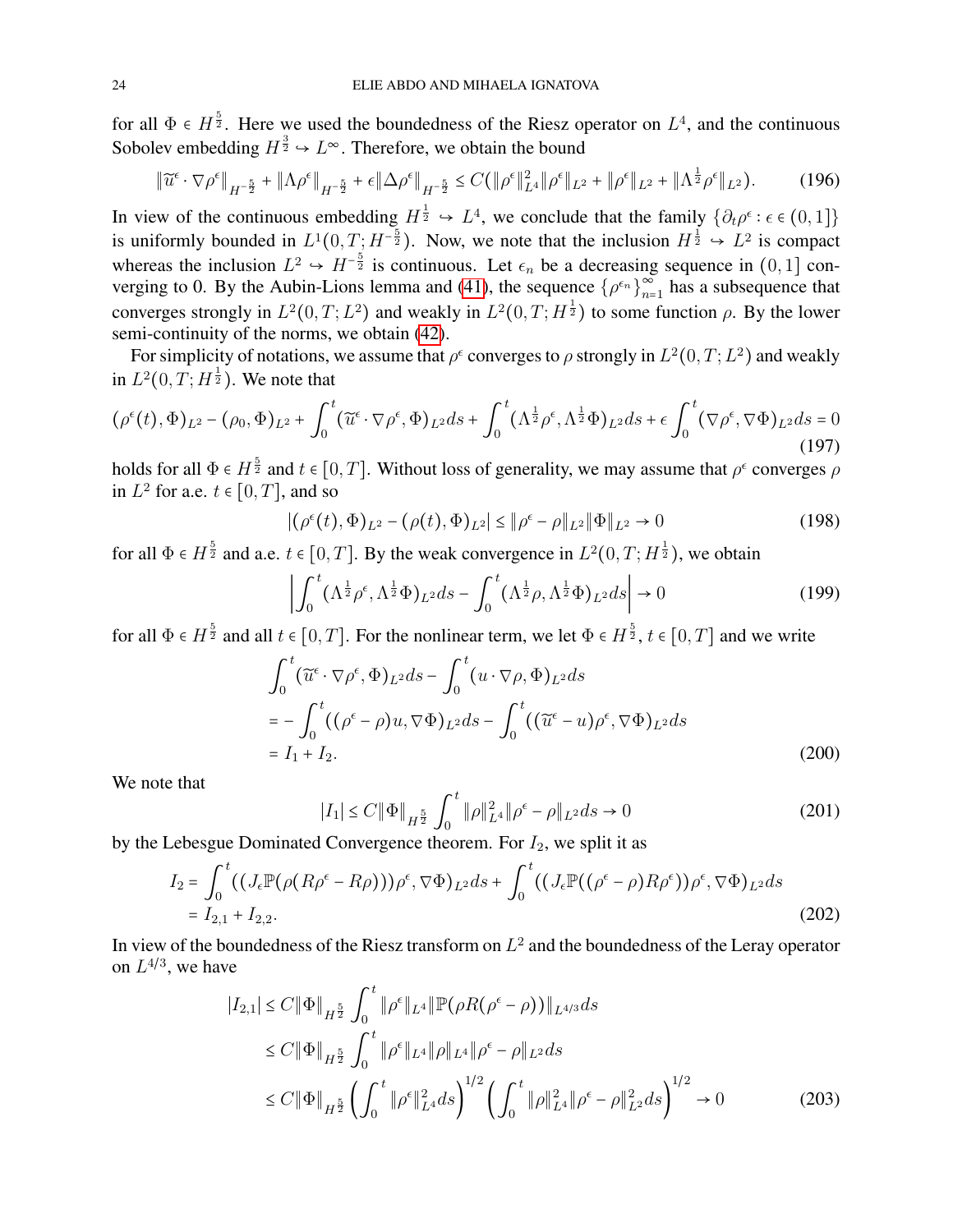by the Lebesgue Dominated Convergence theorem.

We note that we have not yet used the assumption that  $\rho_0 \in L^{2+\delta}$ . It will be needed to estimate  $|I_{2,2}|$ . Indeed, we multiply equation [\(38\)](#page-4-3) by  $\rho^{\epsilon}|\rho^{\epsilon}|^{\delta}$  and we integrate in the space variable. We use the Córdoba-Córdoba inequality  $[11]$ 

$$
\int_{\mathbb{T}^2} |\rho^{\epsilon}|^{\delta} (\rho^{\epsilon} \Lambda \rho^{\epsilon}) dx \ge 0
$$
\n(204)

and we obtain the differential inequality

$$
\frac{d}{dt} \|\rho^{\epsilon}(t)\|_{L^{2+\delta}} \le 0. \tag{205}
$$

Integrating in time from  $0$  to  $t$ , we end up having the bound

$$
\|\rho^{\epsilon}(t)\|_{L^{2+\delta}} \le \|\rho_0\|_{L^{2+\delta}} \tag{206}
$$

for all  $t \in [0, T]$ . As a consequence,

$$
|I_{2,2}| \leq C \|\Phi\|_{H^{\frac{5}{2}}} \int_0^t \|\rho^{\epsilon}\|_{L^4} \|\rho^{\epsilon} - \rho\|_{L^{\frac{8+4\delta}{2+3\delta}}} ds
$$
  
\n
$$
\leq C \|\Phi\|_{H^{\frac{5}{2}}} \|\rho_0\|_{L^{2+\delta}} \int_0^t \|\rho^{\epsilon}\|_{L^4} \|\rho^{\epsilon} - \rho\|_{L^2}^{\frac{2\delta}{2+\delta}} \|\rho^{\epsilon} - \rho\|_{L^4}^{\frac{2-\delta}{2+\delta}} ds
$$
  
\n
$$
\leq C \|\Phi\|_{H^{\frac{5}{2}}} \|\rho_0\|_{L^{2+\delta}} \left( \int_0^t \|\rho^{\epsilon}\|_{L^4}^2 \right)^{\frac{2}{2+\delta}} \left( \int_0^t \|\rho^{\epsilon} - \rho\|_{L^2}^2 ds \right)^{\frac{\delta}{2+\delta}}
$$
  
\n
$$
+ C \|\Phi\|_{H^{\frac{5}{2}}} \|\rho_0\|_{L^{2+\delta}} \left( \int_0^t \|\rho^{\epsilon}\|_{L^4}^2 \right)^{1/2} \left( \int_0^t \|\rho\|_{L^4}^2 ds \right)^{\frac{2-\delta}{4+2\delta}} \left( \int_0^t \|\rho^{\epsilon} - \rho\|_{L^2}^2 ds \right)^{\frac{\delta}{2+\delta}} \to 0. \quad (207)
$$

Here we used the interpolation inequality

$$
\|f\|_{L^{\frac{8+4\delta}{2+3\delta}}} \le C \|f\|_{L^2}^{\frac{2\delta}{2+\delta}} \|f\|_{L^4}^{\frac{2-\delta}{2+\delta}} \tag{208}
$$

that holds for any  $f \in L^4$ .

Therefore  $\rho$  is a weak solution of [\(33\)](#page-4-1). This ends the proof of Theorem [1.](#page-4-6)

# 13. APPENDIX C

# <span id="page-24-0"></span>**Proof of Theorem [2:](#page-5-8)** We apply  $-\Delta = \Lambda^2$  to [\(38\)](#page-4-3) and we obtain

<span id="page-24-1"></span>
$$
- \partial_t \Delta \rho^{\epsilon} - \widetilde{u}^{\epsilon} \cdot \nabla \Delta \rho^{\epsilon} - 2 \nabla \widetilde{u}^{\epsilon} \nabla \nabla \rho^{\epsilon} - \Delta \widetilde{u}^{\epsilon} \cdot \nabla \rho^{\epsilon} + \Lambda^3 \rho^{\epsilon} + \epsilon \Delta \Delta \rho^{\epsilon} = 0 \tag{209}
$$

We multiply [\(209\)](#page-24-1) by  $-\Delta \rho^{\epsilon}$  and we integrate over  $\mathbb{R}^2$ . In view of the fact that

$$
(\widetilde{u}^{\epsilon} \cdot \nabla \Delta \rho^{\epsilon}, \Delta \rho^{\epsilon})_{L^2} = 0, \qquad (210)
$$

we obtain

$$
\frac{1}{2}\frac{d}{dt}\|\Delta\rho^{\epsilon}\|_{L^{2}}^{2} + \|\Lambda^{\frac{5}{2}}\rho^{\epsilon}\|_{L^{2}}^{2} + \epsilon\|\Lambda^{3}\rho^{\epsilon}\|_{L^{2}}^{2} = -2(\nabla\widetilde{u}^{\epsilon}\nabla\nabla\rho^{\epsilon}, \Delta\rho^{\epsilon})_{L^{2}} - (\Delta\widetilde{u}^{\epsilon}\cdot\nabla\rho^{\epsilon}, \Delta\rho^{\epsilon})_{L^{2}}.\tag{211}
$$

Using the product rule

$$
||fg||_{H^s} \le C||f||_{H^s}||g||_{L^\infty} + C||g||_{H^s}||f||_{L^\infty}
$$
\n(212)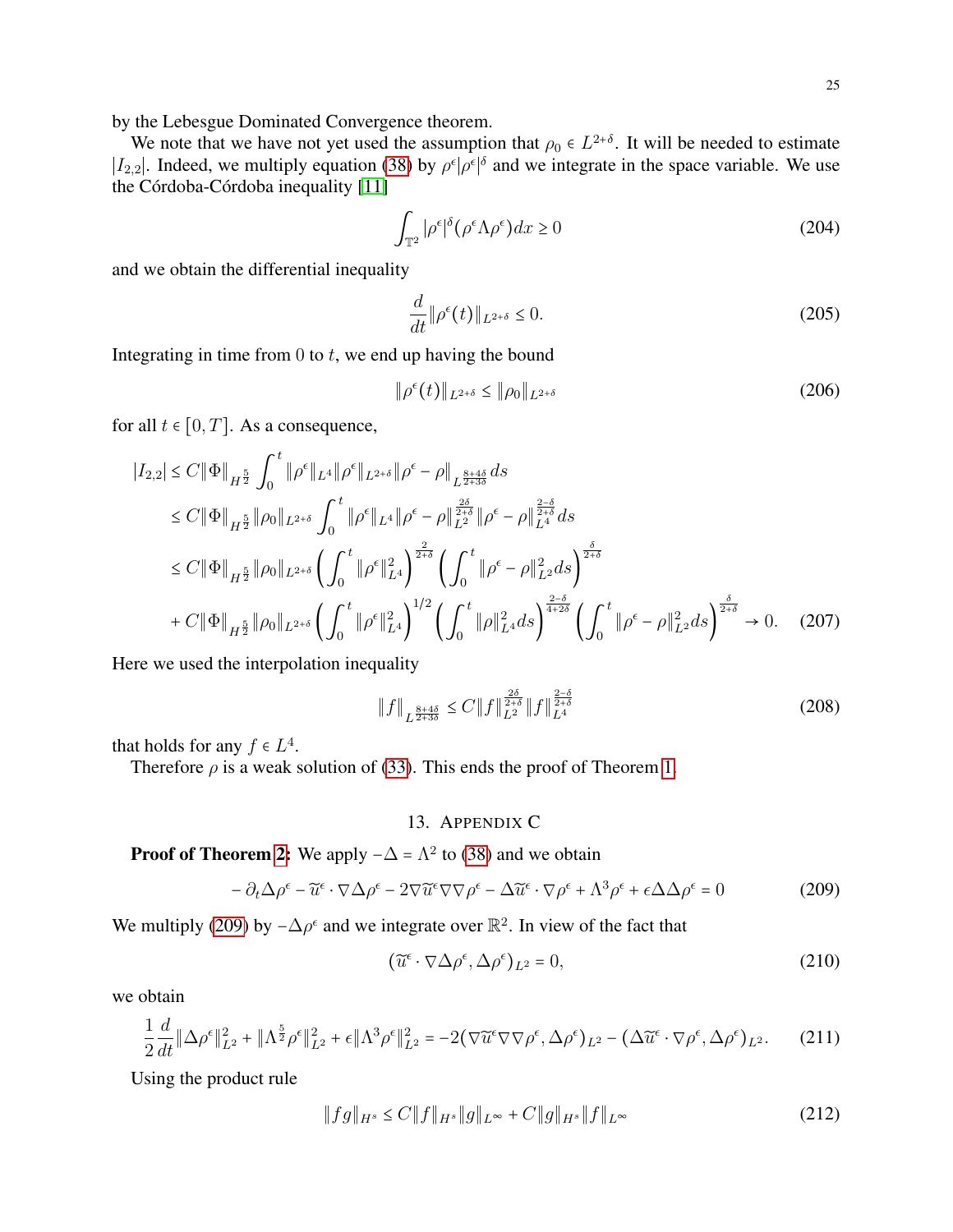that holds for any  $f, g \in H^s, s > 0$ , we estimate

$$
\|\nabla \widetilde{u}^{\epsilon}\|_{L^{4}} \leq C \|\widetilde{u}^{\epsilon}\|_{H^{\frac{3}{2}}} \leq C \|\rho^{\epsilon} R \rho^{\epsilon}\|_{H^{\frac{3}{2}}} \leq C \|\rho^{\epsilon}\|_{L^{\infty}} \|R \rho^{\epsilon}\|_{H^{\frac{3}{2}}} + C \|R \rho^{\epsilon}\|_{L^{\infty}} \|\rho^{\epsilon}\|_{H^{\frac{3}{2}}} \leq C \|\rho^{\epsilon}\|_{H^{\frac{3}{2}}}^{2}.
$$
\n(213)

Here, we have used the continuous embedding  $H^{\frac{1}{2}} \rightarrow L^{4}$ , the fact that the Leray projector is bounded on  $H^{\frac{3}{2}}$ , and the boundedness of the Riesz transforms as operators from  $H^{\frac{3}{2}}$  into  $L^{\infty}$ . Similarly, we bound

$$
\|\Delta \widetilde{u}^{\epsilon}\|_{L^{4}} \leq C \|\rho^{\epsilon} R \rho^{\epsilon}\|_{H^{\frac{5}{2}}} \n\leq C \|\rho^{\epsilon}\|_{L^{\infty}} \|R \rho^{\epsilon}\|_{H^{\frac{5}{2}}} + C \|R \rho^{\epsilon}\|_{L^{\infty}} \|R \rho^{\epsilon}\|_{H^{\frac{5}{2}}} \n\leq C \|\rho^{\epsilon}\|_{H^{\frac{3}{2}}} \|\rho^{\epsilon}\|_{H^{\frac{5}{2}}} \tag{214}
$$

Consequently,

$$
\frac{1}{2}\frac{d}{dt}\|\Delta\rho^{\epsilon}\|_{L^{2}}^{2} + \|\Lambda^{\frac{5}{2}}\rho^{\epsilon}\|_{L^{2}}^{2} \le 2\|\nabla\widetilde{u}^{\epsilon}\|_{L^{4}}\|\nabla\nabla\rho^{\epsilon}\|_{L^{4}}\|\Delta\rho^{\epsilon}\|_{L^{2}} + \|\Delta\widetilde{u}^{\epsilon}\|_{L^{4}}\|\nabla\rho^{\epsilon}\|_{L^{4}}\|\Delta\rho^{\epsilon}\|_{L^{2}}\le C\|\rho^{\epsilon}\|_{H^{\frac{5}{2}}}\|\Delta\rho^{\epsilon}\|_{L^{2}}\tag{215}
$$

and by Young's inequality, we obtain

$$
\frac{d}{dt} \|\Delta \rho^{\epsilon}\|_{L^{2}}^{2} + \|\Lambda^{\frac{5}{2}} \rho^{\epsilon}\|_{L^{2}}^{2} \leq C \|\rho^{\epsilon}\|_{H^{\frac{3}{2}}}^{4} \|\Delta \rho^{\epsilon}\|_{L^{2}}^{2} + C \|\rho^{\epsilon}\|_{H^{\frac{3}{2}}}^{2} \|\rho^{\epsilon}\|_{L^{2}} \|\Delta \rho^{\epsilon}\|_{L^{2}} \leq C (\|\rho^{\epsilon}\|_{H^{2}}^{6} + \|\rho^{\epsilon}\|_{H^{2}}^{4}).
$$
\n(216)

We note that

$$
\|\rho^{\epsilon}\|_{H^{2}} = \left\|(1+|.|^{2})\mathcal{F}(\rho^{\epsilon})(.)\right\|_{L^{2}} \leq C\|\mathcal{F}\rho^{\epsilon}\|_{L^{2}} + C\|\Delta\rho^{\epsilon}\|_{L^{2}}
$$
  
=  $C\|\rho^{\epsilon}\|_{L^{2}} + C\|\Delta\rho^{\epsilon}\|_{L^{2}} \leq C\|\rho_{0}\|_{L^{2}} + C\|\Delta\rho^{\epsilon}\|_{L^{2}}$  (217)

in view of Plancherel's theorem and the uniform boundedness of  $\rho^{\epsilon}$  in  $L^2$  described by [\(42\)](#page-4-8). Therefore, we obtain the differential inequality

$$
\frac{d}{dt} \|\Delta \rho^{\epsilon}\|_{L^{2}}^{2} + \|\Lambda^{\frac{5}{2}} \rho^{\epsilon}\|_{L^{2}}^{2} \le C \|\Delta \rho^{\epsilon}\|_{L^{2}}^{6} + C_{\rho_{0}}
$$
\n(218)

where  $C_{\rho_0}$  is a positive constant depending only on  $\rho_0$  and some universal constants. This gives a local strong solution.

For uniqueness, suppose that  $\rho_1$  and  $\rho_2$  are two strong solutions of [\(33\)](#page-4-1) on [0, T<sub>0</sub>] with the same initial condition. Let  $\rho = \rho_1 - \rho_2$  and  $u = u_1 - u_2$ . Then  $\rho$  obeys the equation

$$
\partial_t \rho + u \cdot \nabla \rho_1 + u_2 \cdot \nabla \rho + \Lambda \rho = 0 \tag{219}
$$

We take the  $L^2$  inner product with  $\rho$  and we obtain

$$
\frac{1}{2}\frac{d}{dt}\|\rho\|_{L^2}^2 + \|\Lambda^{\frac{1}{2}}\rho\|_{L^2}^2 = -(u\cdot\nabla\rho_1, \rho)_{L^2}.
$$
\n(220)

In view of the boundedness of the Riesz transforms on  $L<sup>4</sup>$ , we have

$$
||u||_{L^{4}} \leq ||\mathbb{P}(\rho R \rho_{1})||_{L^{4}} + ||\mathbb{P}(\rho_{2} R \rho)||_{L^{4}}\leq C||\rho||_{L^{4}}||R\rho_{1}||_{L^{\infty}} + ||\rho_{2}||_{L^{\infty}}||R\rho||_{L^{4}}\leq C||\rho||_{L^{4}} \left( ||\rho_{1}||_{H^{\frac{3}{2}}} + ||\rho_{2}||_{H^{\frac{3}{2}}} \right).
$$
\n(221)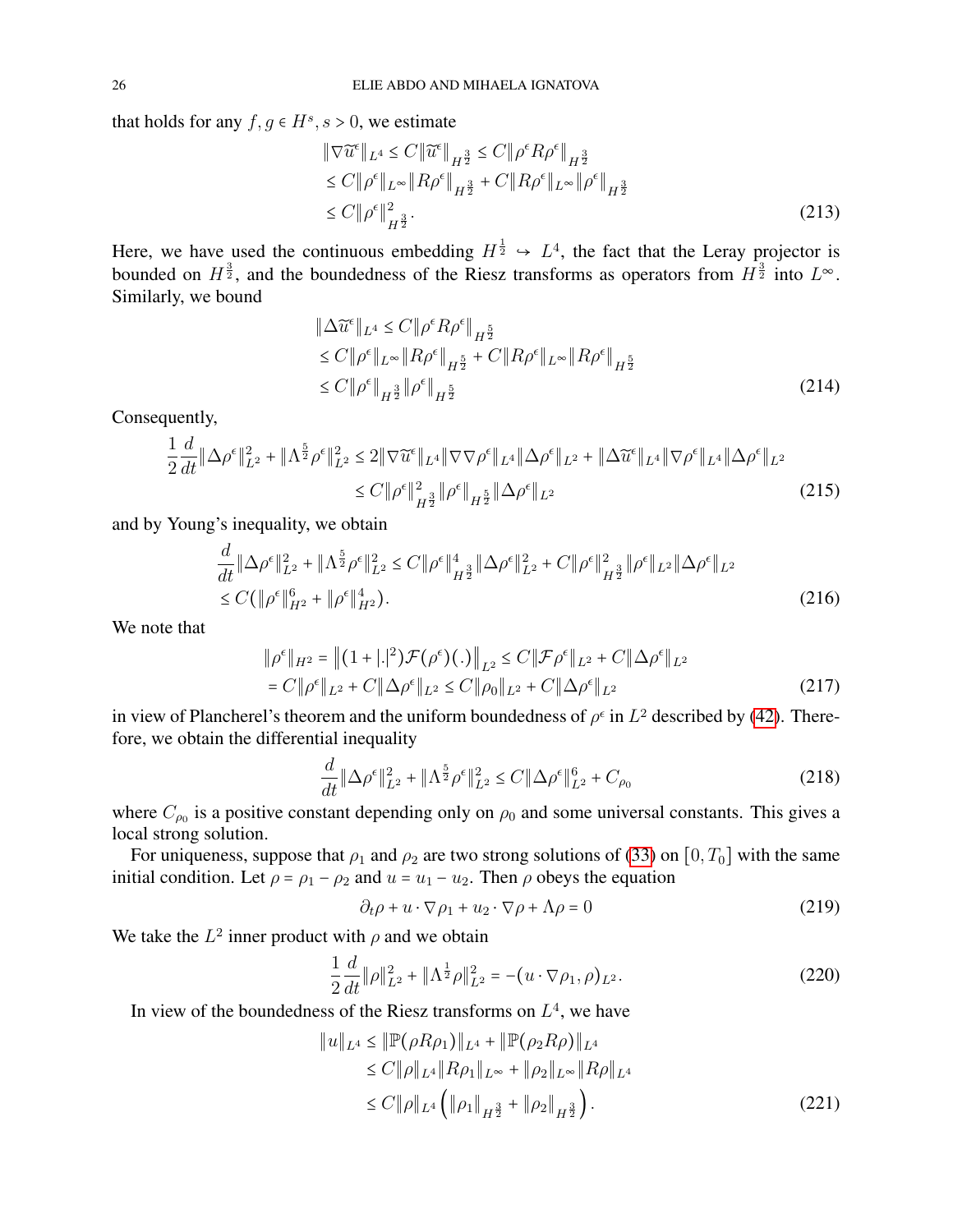Hence

$$
\begin{aligned} & \left| \left( u \cdot \nabla \rho_1, \rho \right)_{L^2} \right| \le \| u \|_{L^4} \| \nabla \rho_1 \|_{L^4} \| \rho \|_{L^2} \\ & \le \frac{1}{2} \| \rho \|_{H^{\frac{1}{2}}}^2 + C \left( \| \rho_1 \|_{H^{\frac{3}{2}}}^2 + \| \rho_2 \|_{H^{\frac{3}{2}}}^2 \right) \| \rho_1 \|_{H^{\frac{3}{2}}}^2 \| \rho \|_{L^2}^2. \end{aligned} \tag{222}
$$

Therefore,

$$
\frac{d}{dt} \|\rho\|_{L^2}^2 \le K(t) \|\rho\|_{L^2}^2 \tag{223}
$$

where

$$
K(t) = C \left( \|\rho_1\|_{H^{\frac{3}{2}}}^2 + \|\rho_2\|_{H^{\frac{3}{2}}}^2 \right) \|\rho_1\|_{H^{\frac{3}{2}}}^2.
$$
 (224)

This shows that for each  $t \ge 0$ ,  $\rho_1(\cdot, t) = \rho_2(\cdot, t)$  a.e. in  $\mathbb{R}^2$ .

# **REFERENCES**

- <span id="page-26-17"></span>[1] E. Abdo, M. Ignatova Long time dynamics of a model of electroconvection, Trans. Amer. Math. Soc. 374, 5849– 5875 (2021).
- <span id="page-26-14"></span>[2] H. Bae, A. Biswas, E. Tadmor Analyticity of the Navier-Stokes equations in critical Besov spaces, Arch. Ration. Mech. Anal., 205, no.3, 963–991 (2012).
- <span id="page-26-10"></span>[3] H. Bahouri, Y. Chemin, R. Danchin, Fourier analysis and nonlinear partial differential equations. Springer, Berlin (2011).
- <span id="page-26-8"></span>[4] L.A. Caffarelli and A. Vasseur, Drift diffusion equations with fractional diffusion and the quasi-geostrophic equation, Ann. of Math., 171(3) (2010), 1903–1930.
- <span id="page-26-15"></span>[5] Y. Chemin, Théormès d'unicité pour le système de Navier-Stokes tridimensionnel, J. Anal. Math. 77, 27-50 (1999).
- [6] P. Constantin, T. Elgindi, M. Ignatova, V. Vicol, On some electroconvection models, Journal of Nonlinear Science 27, 197–211 (2017).
- <span id="page-26-4"></span>[7] P. Constantin, M. Ignatova, Critical SOG in bounded domains, M. Ann. PDE, 2, no 8 (2016).
- <span id="page-26-5"></span>[8] P. Constantin, M. Ignatova, Estimates near the boundary for critical SQG, Ann. PDE 6 (1) (2020).
- <span id="page-26-6"></span>[9] P. Constantin, A. Tarfulea, V. Vicol, Long time dynamics of forced critical SQG, Communications in Mathematical Physics 335, no. 1, 93–141 (2015).
- <span id="page-26-16"></span>[10] P. Constantin, J. Wu, Regularity of Holder continuous solutions of the supercritical quasi-geostrophic equation, ¨ Ann. Inst. H. Poincaré Anal. Non Linéaire 25(6), 1103–1110 (2008).
- <span id="page-26-13"></span>[11] A. C´ordoba, D. C´ordoba, A maximum principle applied to quasi-geostrophic equations. Comm. Math. Phys. 249, 511–528 (2004).
- <span id="page-26-1"></span>[12] Z.A. Daya, V.B. Deyirmenjian, S.W. Morris, J.R. de Bruyn, Annular electroconvection with shear, Phys. Rev. Lett. 80, 964–967 (1998).
- <span id="page-26-11"></span>[13] T. Hmidi, S. Keraani, Global solutions of the super-critical 2D quasi-geostrophic equation in Besov spaces, Adv. Math., 214, no. 2, 618-–638 (2007).
- <span id="page-26-7"></span>[14] M. Ignatova, Construction of solutions of the critical SQG equation in bounded domains, Advances in Mathematics, 351, 1000–1023 (2019).
- <span id="page-26-3"></span>[15] M. Ignatova, J. Shu, Charged Fluids in Porous Media, arXiv:2107.13655 (2021).
- <span id="page-26-9"></span>[16] A. Kiselev, F. Nazarov, and A. Volberg, Global well-posedness for the critical 2D dissipative quasi-geostrophic equation, Invent. Math., 167(3) (2007), 445–453.
- <span id="page-26-0"></span>[17] P. Tsai, Z. Daya, S. Morris, Charge transport scaling in turbulent electroconvection, Phys. Rev E 72, 046311-1-12 (2005).
- <span id="page-26-2"></span>[18] P. Tsai, Z.A. Daya, V.B. Deyirmenjian, S.W. Morris, Direct numerical simulation of supercritical annular electroconvection, Phys. Rev E 76, 1–11 (2007).
- <span id="page-26-12"></span>[19] H. Tsurumi, Well-posedness and ill-posedness of the stationary Navier-Stokes equations in toroidal Besov spaces, Nonlinearity, Volume 32, Issue 10, 3798–3819 (2019).